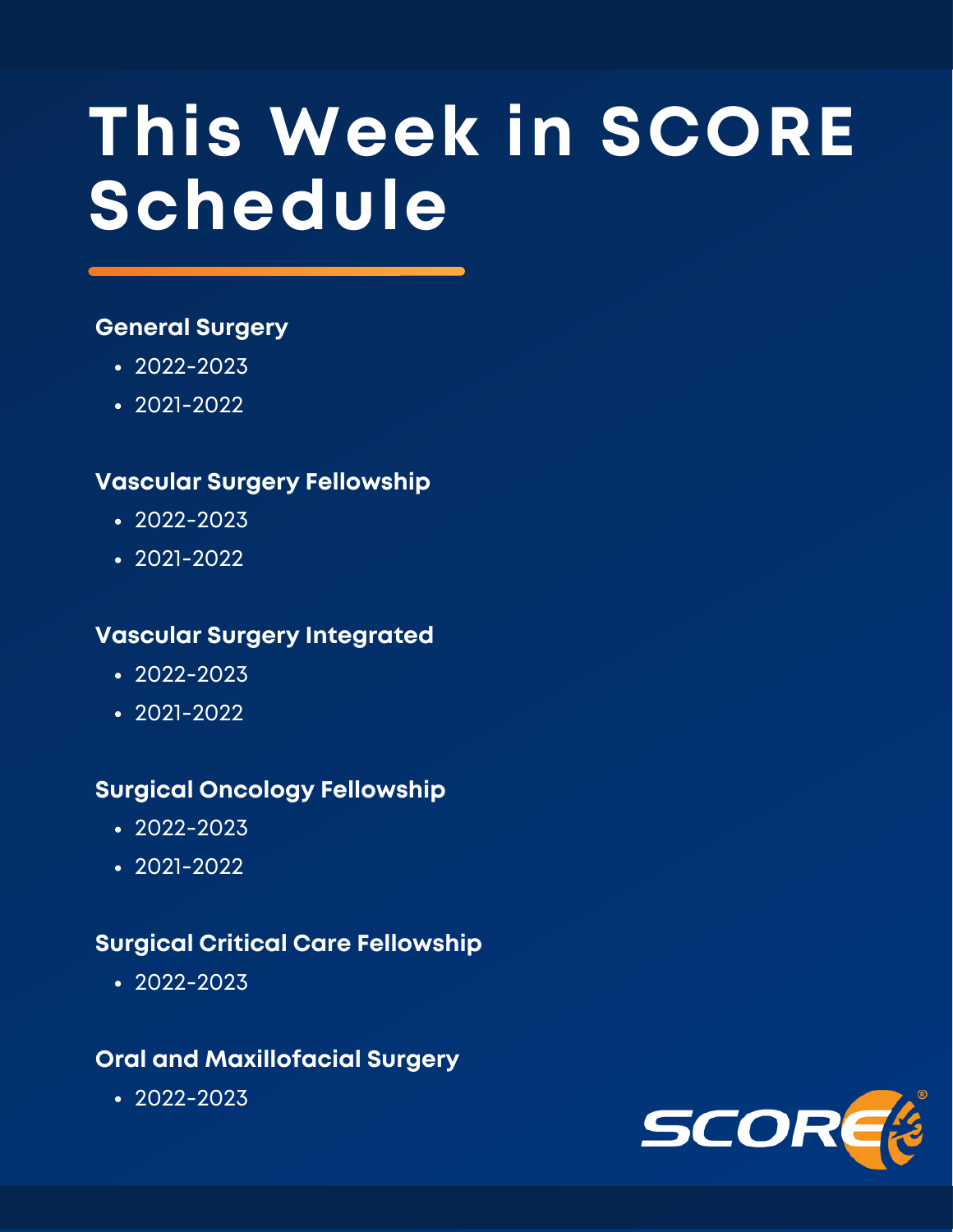### GENERAL SURGERY 2022-2023 **... )**

<span id="page-1-0"></span>

| Week #         | <b>Week Starting</b> | <b>Topic of the Week</b>               | <b>Associated Modules</b>                                                                                                        | <b>Competency and Category</b>                                                                                                                              | Level                | <b>PGY Level</b>           |
|----------------|----------------------|----------------------------------------|----------------------------------------------------------------------------------------------------------------------------------|-------------------------------------------------------------------------------------------------------------------------------------------------------------|----------------------|----------------------------|
| $\mathbf{1}$   | 26-Jun-22            | DFF                                    | Summer/New Academic Year                                                                                                         |                                                                                                                                                             |                      |                            |
|                |                      |                                        |                                                                                                                                  |                                                                                                                                                             |                      |                            |
| $\overline{2}$ | 3-jul                | Ventral/Miscellaneous Hernias          | <b>Umbilical and Epigastric Hernias</b><br><b>Ventral Hernia</b>                                                                 | Patient Care - Abdomen - Hernia<br>Patient Care - Abdomen - Hernia                                                                                          | Core<br>Core         | Junior<br>Junior           |
|                |                      |                                        | Ventral Hernia - Repair<br>Miscellaneous Hernias                                                                                 | Patient Care - Abdomen - Hernia<br>Patient Care - Abdomen - Hernia                                                                                          | Core<br>Core         | Junior<br>Senior           |
|                |                      |                                        | Miscellaneous Hernias - Renair<br>Diaphragmatic Hernia - Repair                                                                  | Patient Care - Abdomen - Hernia<br>Patient Care - Abdomen - Hernia                                                                                          | Core<br>Core         | Senior<br>Senior           |
|                |                      |                                        |                                                                                                                                  |                                                                                                                                                             |                      |                            |
| $\mathbf{R}$   | $10$ -Jul            | Preoperative Evaluation, Part 2 of 2   | <b>Common Postoperative Problems</b>                                                                                             | Medical Knowledge - Preoperative Evaluation and Perioperative Care                                                                                          | Core                 | Senior                     |
|                |                      |                                        | <b>Management of Perioperative Risk</b><br>Prophylaxis for Venous Thromboembolism                                                | Medical Knowledge - Preoperative Evaluation and Perioperative Care<br>Medical Knowledge - Preoperative Evaluation and Perioperative Care                    | Core<br>Core         | Senior<br>Senior           |
|                |                      |                                        |                                                                                                                                  |                                                                                                                                                             |                      |                            |
| $\overline{4}$ | $17 -$ Jul           | <b>Fluids and Electrolytes</b>         | Hypokalemia and Hyperkalemia<br>Hypocalcemia and Hypercalcemia                                                                   | Medical Knowledge - Fluids, Electrolytes and Acid-Base Balance<br>Medical Knowledge - Fluids, Electrolytes and Acid-Base Balance                            | Core<br>Core         | Junior<br>Junior           |
|                |                      |                                        | Hyponatremia and Hypernatremia<br><b>Magnesium and Phosphorus Disorders</b>                                                      | Medical Knowledge - Fluids, Electrolytes and Acid-Base Balance<br>Medical Knowledge - Fluids, Electrolytes and Acid-Base Balance                            | Core<br>Core         | Junior<br>Junior           |
|                |                      |                                        |                                                                                                                                  |                                                                                                                                                             |                      |                            |
| 5              | 24-Jul               | <b>Transfusion and Coagulation</b>     | <b>Evaluation of Ongoing Bleeding and Laboratory Assessment of Coagulation</b><br>nherited and Acquired Disorders of Coagulation | Medical Knowledge - Transfusion and Disorders of Coagulation<br>Medical Knowledge - Transfusion and Disorders of Coagulation                                | Core<br>Core         | Junior<br>Junior           |
|                |                      |                                        | Normal Mechanisms of Hemostasis and Coagulation<br>Transfusion - Indications, Risks, Type and Crossmatch, and Component Therapy  | Medical Knowledge - Transfusion and Disorders of Coagulation<br>Medical Knowledge - Transfusion and Disorders of Coagulation                                | Core<br>Core         | Junior                     |
|                |                      |                                        |                                                                                                                                  |                                                                                                                                                             |                      | Junior                     |
| 6              | $31 -$ Jul           | Abdomen - General                      | <b>Abdominal Exploration</b>                                                                                                     | Patient Care - Abdomen - General                                                                                                                            | Core                 | Junior                     |
|                |                      |                                        | Peritoneal Dialysis Catheter Insertion<br><b>Rectus Sheath Hematoma</b>                                                          | Patient Care - Abdomen - General<br>Patient Care - Abdomen - General                                                                                        | Core<br>Core         | Senior<br>Senior           |
|                |                      |                                        | Minimally Invasive Surgery (MIS) Principles<br><b>Robotic Surgery - Principles</b>                                               | Medical Knowledge - Minimally Invasive Surgery - Principles<br>Medical Knowledge - Minimally Invasive Surgery - Principles                                  | Core<br>Core         | Junior<br>Junior           |
|                |                      |                                        | Safe Use of Surgical Energy                                                                                                      | Medical Knowledge - Minimally Invasive Surgery - Principles                                                                                                 | Core                 | Junior                     |
|                | 7-Aug                | Liver                                  | <b>Hepatic Abscess</b>                                                                                                           | Patient Care - Abdomen - Liver                                                                                                                              | Core                 | Senior                     |
|                |                      |                                        | <b>Hepatic Abscess - Drainage</b>                                                                                                | Patient Care - Abdomen - Liver<br>Patient Care - Abdomen - Liver                                                                                            | Core                 | Junior                     |
|                |                      |                                        | <b>Hepatic Biopsy</b><br>Primary Hepatic Neoplasms - Benign and Malignant                                                        | Patient Care - Abdomen - Liver                                                                                                                              | Core<br>Core         | Junior<br>Senior           |
|                |                      |                                        | Hepatic Ultrasound - Intraoperative                                                                                              | Patient Care - Abdomen - Liver                                                                                                                              | Advanced             | Senior                     |
| 8              | 14-Aug               | Wound Healing and Soft Tissue Trauma   | <b>Wound Healing</b>                                                                                                             | Medical Knowledge - Wound Healing                                                                                                                           | Core                 | Senior                     |
|                |                      |                                        | <b>Nound Closure and Postoperative Care</b><br>Wounds Major - Debride/Suture                                                     | Medical Knowledge - Wound Healing<br>Patient Care - Trauma                                                                                                  | Core<br>Core         | Senior<br>Junior           |
|                |                      |                                        | <b>Bite and Envenomation Injuries</b>                                                                                            | Patient Care - Trauma                                                                                                                                       | Advanced             | Junior                     |
| 9              | 21-Aug               | Inguinal and Femoral Hernias           | Inguinal and Femoral Hernia                                                                                                      | Patient Care - Ahdomen - Hernia                                                                                                                             | Core                 | Junior                     |
|                |                      |                                        | nguinal and Femoral Hernia - Repair                                                                                              | Patient Care - Abdomen - Hernia                                                                                                                             | Core                 | Junior                     |
|                |                      |                                        |                                                                                                                                  |                                                                                                                                                             |                      |                            |
| 10             | 28-Aug               | <b>Surgical Infection</b>              | nfections - Hospital-Acquired<br>Diagnostic Approach to Infection                                                                | Medical Knowledge - Infection and Antimicrobial Therapy<br>Medical Knowledge - Infection and Antimicrobial Therapy                                          | Core<br>Core         | Junior<br>Junior           |
|                |                      |                                        | Antimicrobial Stewardship<br>Prevention and Treatment of Surgical Site Infections                                                | Medical Knowledge - Infection and Antimicrobial Therapy<br>Medical Knowledge - Infection and Antimicrobial Therapy                                          | Core<br>Core         | Junior<br>Junior           |
|                |                      |                                        | <b>Antimicrobial Agents in Surgical Infectio</b>                                                                                 | Medical Knowledge - Infection and Antimicrobial Therapy                                                                                                     | Core                 | Senior                     |
|                |                      |                                        |                                                                                                                                  |                                                                                                                                                             |                      |                            |
| 11             |                      |                                        |                                                                                                                                  |                                                                                                                                                             | Core                 | Junior                     |
|                | 4-Sep                | Spieen                                 | <b>Hematologic Diseases of the Spleen</b><br>iplenectomy                                                                         | Patient Care - Abdomen - Spleen<br>Patient Care - Abdomen - Spleen                                                                                          | Core                 | Junior                     |
|                |                      |                                        | Splenic Abscesses, Cysts and Neoplasms                                                                                           | Patient Care - Abdomen - Spleen                                                                                                                             | Core                 | Junior                     |
| 12             | 11-Sep               | Ethics, Part 1 of 2                    | <b>Approaching Ethical Issues in Surgery</b>                                                                                     | Interpersonal and Communication Skills - Ethical Issues                                                                                                     | Core                 | Junior                     |
|                |                      |                                        | <b>Informed Consent</b><br>Futility                                                                                              | Interpersonal and Communication Skills - Ethical Issues<br>Interpersonal and Communication Skills - Ethical Issues                                          | Core<br>Core         | Junior<br>Junior           |
|                |                      |                                        | <b>Medical Decisions for Pediatric Patients</b><br>Ethics in Global Surgery and Volunteerism                                     | Interpersonal and Communication Skills - Ethical Issues<br>Interpersonal and Communication Skills - Ethical Issues                                          | Core<br>Core         | Senior<br>Senior           |
|                |                      |                                        |                                                                                                                                  |                                                                                                                                                             |                      |                            |
| 13             | 18-Sep               | Esophagus, Part 1 of 3                 | Esophagectomy/Esophagogastrectomy                                                                                                | Patient Care - Alimentary Tract - Esophagus                                                                                                                 | Advanced<br>Advanced | Senior<br>Senior           |
|                |                      |                                        | <b>Esophageal Perforation - Repair/Resection</b><br><b>Esonhageal Perforation</b>                                                | Patient Care - Alimentary Tract - Esophagus<br>Patient Care - Alimentary Tract - Esophagus                                                                  | Advanced             | Senior                     |
|                |                      |                                        | <b>Esophageal Neoplasms - Benign and Malignant</b>                                                                               | Patient Care - Alimentary Tract - Esophagus                                                                                                                 | Core                 | Senior                     |
| 14             | 25-Sep               | Pediatrics, Part 1 of 4                | <b>Biliary Atresia</b>                                                                                                           | Patient Care - Pediatric Surgery                                                                                                                            | Advanced             | Senior                     |
|                |                      |                                        | <b>Branchial Cleft Anomaly - Excision</b><br><b>Chest Wall Deformity - Repair</b>                                                | Patient Care - Pediatric Surgery<br>Patient Care - Pediatric Surgery                                                                                        | Advanced<br>Advanced | Senior<br>Senior           |
|                |                      |                                        | <b>Congenital Diaphragmatic Hernia</b>                                                                                           | Patient Care - Pediatric Surgerv<br>Patient Care - Pediatric Surgery                                                                                        | Advanced<br>Advanced | Junior<br>Senior           |
|                |                      |                                        | Congenital Diaphragmatic Hernia - Repair<br><b>Veonatal Small Bowel Obstruction</b>                                              | Patient Care - Pediatric Surgery<br>Patient Care - Pediatric Surgery                                                                                        | Advanced<br>Advanced | Junior<br>Senior           |
|                |                      |                                        | Meckel Diverticulum<br><b>Meckel Diverticulum - Excision</b>                                                                     | Patient Care - Pediatric Surgery                                                                                                                            | Core                 | Junior                     |
|                |                      |                                        | Appendicitis                                                                                                                     | Patient Care - Pediatric Surgery<br>Patient Care - Pediatric Surgery                                                                                        | Core<br>Core         | Junior<br>Senior           |
|                |                      |                                        |                                                                                                                                  |                                                                                                                                                             |                      |                            |
| 15             | 2-Oct                | Soft Tissue Neoplasm, Part 1 of 2      | Nonmelanoma Skin Cancers<br>Melanoma - Wide Excision                                                                             | Patient Care - Skin and Soft Tissue<br>Patient Care - Skin and Soft Tissue                                                                                  | Core<br>Core         | Senior<br>Senior           |
|                |                      |                                        | Melanoma and Nevi<br>Sentinel Lymph Node Biopsy for Melanoma                                                                     | Patient Care - Skin and Soft Tissue<br>Patient Care - Skin and Soft Tissue                                                                                  | Core<br>Core         | Junior<br>Junior           |
|                |                      |                                        | lioinguinal-Femoral Lymphadenectomy                                                                                              | Patient Care - Skin and Soft Tissue                                                                                                                         | Advanced             | Junior<br>Junior           |
| 16             | 9-Oct                | Small Intestine, Part 1 of 3           | <b>Adhesiolysis</b>                                                                                                              | Patient Care - Alimentary Tract - Small Intestine                                                                                                           | Core                 | Senior<br>Junior           |
|                |                      |                                        | <b>Enterocutaneous Fistula</b><br><b>Radiation Enteritis</b>                                                                     | Patient Care - Alimentary Tract - Small Intestine                                                                                                           | Core<br>Core         | Junior<br>Junior           |
|                |                      |                                        | <b>Small Intestinal Obstruction</b>                                                                                              | Patient Care - Alimentary Tract - Small Intestine<br>Patient Care - Alimentary Tract - Small Intestine                                                      | Core                 | Senior                     |
|                |                      |                                        | <b>Small Intestinal Resection</b><br>Short Bowel Syndrome                                                                        | Patient Care - Alimentary Tract - Small Intestine<br>Patient Care - Alimentary Tract - Small Intestine                                                      | Core<br>Advanced     | Junior<br>Junior           |
|                |                      |                                        |                                                                                                                                  |                                                                                                                                                             |                      | Junior<br>Senior           |
| 17             | 16-Oct               | <b>Appendicitis and Diverticulitis</b> | Appendectomy<br>Appendicitis                                                                                                     | Patient Care - Alimentary Tract - Large Intestine<br>Patient Care - Alimentary Tract - Large Intestine                                                      | Core<br>Core         | Junior<br>Junior           |
|                |                      |                                        | Diverticulitis<br><b>Colostomy and Colostomy Closure</b>                                                                         | Patient Care - Alimentary Tract - Large Intestine<br>Patient Care - Alimentary Tract - Large Intestine                                                      | Core<br>Core         | Junior<br>Junior           |
|                |                      |                                        |                                                                                                                                  |                                                                                                                                                             |                      |                            |
| 18             | 23-Oct               | Critical Care, Part 1 of 3             | Cardiac Arrhythmias - Common                                                                                                     | Patient Care - Surgical Critical Care                                                                                                                       | Core                 | Junior                     |
|                |                      |                                        | Cardiac Arrest<br>Noninvasive and Invasive Cardiac Pacing                                                                        | Patient Care - Surgical Critical Care<br>Patient Care - Surgical Critical Care                                                                              | Core<br>Advanced     | Junior<br>Senior           |
|                |                      |                                        | <b>Cardiac Failure and Cardiogenic Shock</b>                                                                                     | Patient Care - Surgical Critical Care                                                                                                                       | Advanced             | Junior                     |
|                |                      |                                        |                                                                                                                                  |                                                                                                                                                             |                      |                            |
| 19             |                      |                                        | <b>Colon Cancer</b>                                                                                                              |                                                                                                                                                             | Core                 |                            |
|                | 30-Oct               | <b>Colon Cancer</b>                    | <b>Colonic Polyps</b><br><b>Polyposis Syndromes</b>                                                                              | Patient Care - Alimentary Tract - Large Intestine<br>Patient Care - Alimentary Tract - Large Intestine<br>Patient Care - Alimentary Tract - Large Intestine | Core<br>Advanced     | Junior<br>Senior<br>Junior |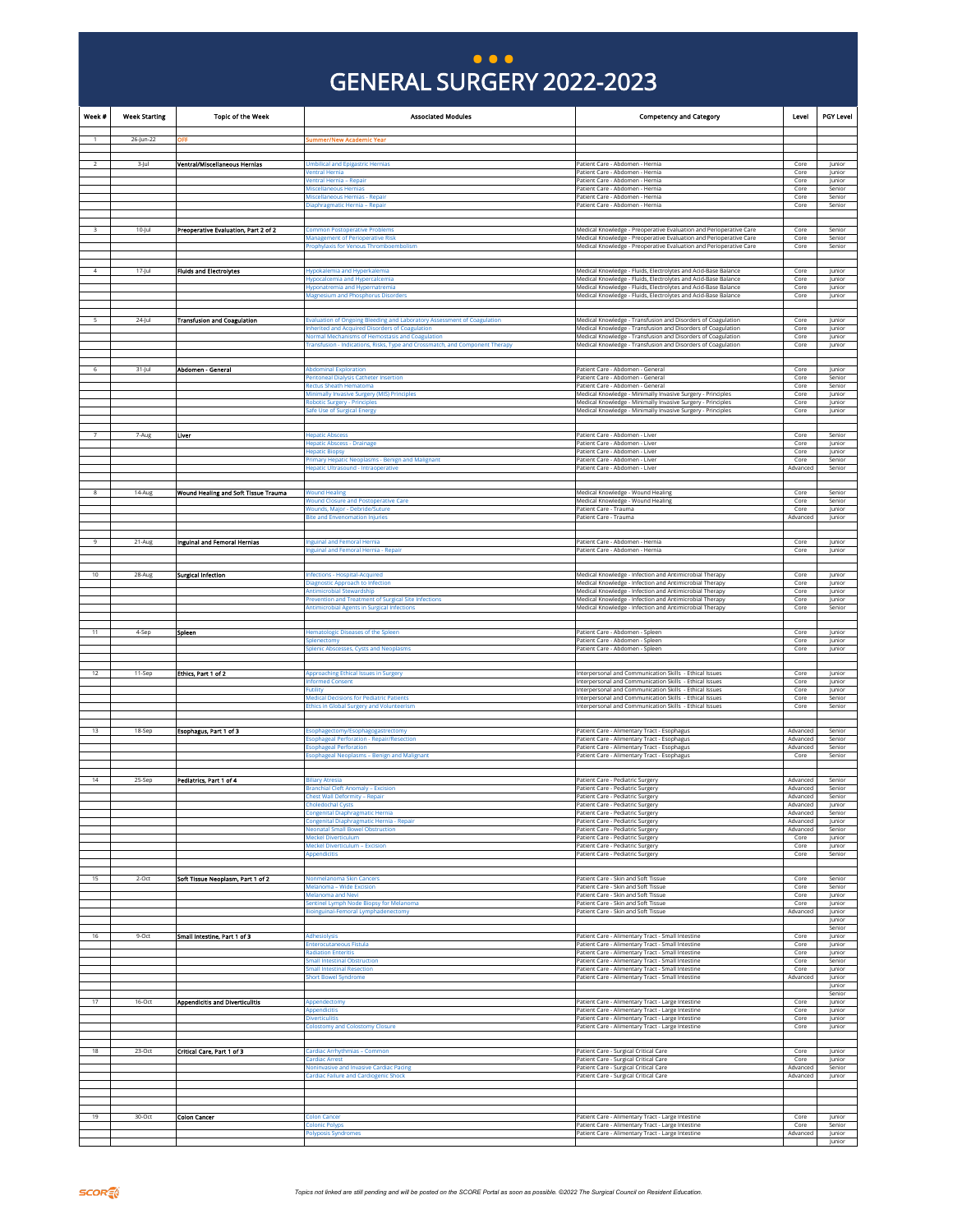|    |             |                                         |                                                                                                                            |                                                                                                        |                      | Senior           |
|----|-------------|-----------------------------------------|----------------------------------------------------------------------------------------------------------------------------|--------------------------------------------------------------------------------------------------------|----------------------|------------------|
|    | 6-Nov       | Benign Anorectal, Part 1 of 2           | unal Sphincterotomy                                                                                                        | Patient Care - Alimentary Tract - Anorectal                                                            | Core                 | Junior           |
|    |             |                                         | <b>Anorectal Abscess - Drainas</b>                                                                                         | Patient Care - Alimentary Tract - Anorectal                                                            | Core                 | Junior           |
|    |             |                                         | Anorectal Abscess and Fistulae                                                                                             | Patient Care - Alimentary Tract - Anorectal                                                            | Core                 | Junior           |
|    |             |                                         | Anorectal Fistulae - Repair                                                                                                | Patient Care - Alimentary Tract - Anorectal                                                            | Core                 | Junior           |
|    |             |                                         | Anal Fissure                                                                                                               | Patient Care - Alimentary Tract - Anorectal                                                            | Core                 | Junior           |
|    |             |                                         | <b>Pilonidal Cyst/Sinus</b>                                                                                                | Patient Care - Skin and Soft Tissue                                                                    | Core                 | Junior           |
|    |             |                                         | <b>Pilonidal Cystectomy</b>                                                                                                | Patient Care - Skin and Soft Tissue                                                                    | Core                 | Senior           |
|    |             |                                         |                                                                                                                            |                                                                                                        |                      |                  |
| 21 | 13-Nov      | <b>Anorectal Neoplasms</b>              | <b>Rectal Cancer</b>                                                                                                       | Patient Care - Alimentary Tract - Anorectal                                                            | Core                 | Senior           |
|    |             |                                         | Rectal Cancer - Abdominoperineal Resection and Pelvic Exenteration                                                         | Patient Care - Alimentary Tract - Anorectal                                                            | Advanced             | Senior           |
|    |             |                                         | <b>Rectal Cancer - Transanal Resection</b>                                                                                 | Patient Care - Alimentary Tract - Anorectal                                                            | Advanced             | Senior           |
|    |             |                                         | Anal Cancer<br><b>Anal Cancer - Excision</b>                                                                               | Patient Care - Alimentary Tract - Anorectal<br>Patient Care - Alimentary Tract - Anorectal             | Core<br>Advanced     | Junior<br>Senior |
|    |             |                                         |                                                                                                                            |                                                                                                        |                      |                  |
|    |             |                                         |                                                                                                                            |                                                                                                        |                      |                  |
| 22 | 20-Nov      | OF₹                                     | Thanksgiving (November 24)                                                                                                 |                                                                                                        |                      |                  |
|    |             |                                         |                                                                                                                            |                                                                                                        |                      |                  |
| 23 | 27-Nov      | Breast, Part 1 of 3                     | <b>Breast Mass</b>                                                                                                         | Patient Care - Breast                                                                                  | Core                 | Junior           |
|    |             |                                         | Radiographic Abnormalities                                                                                                 | Patient Care - Breast                                                                                  | Core                 | Junior           |
|    |             |                                         | Benign Disease - Fat Necrosis, Fibrocystic Changes, and Radial Scar                                                        | Patient Care - Breast                                                                                  | Core                 | Junior           |
|    |             |                                         | <b>Fibroadenoma and Phyllodes Tumors</b>                                                                                   | Patient Care - Breast                                                                                  | Core                 | Junior           |
|    |             |                                         | Male Breast Disease: Gynecomastia and Breast Cancer<br>Benign Inflammatory Disease - Mastitis, Abscess, and Mondor Disease | Patient Care - Breast<br><b>Patient Care - Breast</b>                                                  | Core<br>Core         | Junior<br>Junior |
|    |             |                                         | <b>Nipple Discharge and Intraductal Papilloma</b>                                                                          | Patient Care - Breast                                                                                  | Core                 | Junior           |
|    |             |                                         | <b>Duct Excision</b>                                                                                                       | <b>Patient Care - Breast</b>                                                                           |                      | Junior           |
|    |             |                                         |                                                                                                                            |                                                                                                        |                      |                  |
| 24 | 4-Dec       | Adrenal                                 | Adrenal Mass - Incidental                                                                                                  | Patient Care - Endocrine                                                                               | Core                 | Junior           |
|    |             |                                         | Hyperaldosteronism - Primar                                                                                                | Patient Care - Endocrine                                                                               | Core                 | Senior           |
|    |             |                                         | Hypercortisolism - Cushing Syndrome/Disease                                                                                | Patient Care - Endocrine                                                                               | Core                 | Junior           |
|    |             |                                         | Pheochromocytoma                                                                                                           | Patient Care - Endocrine                                                                               | Core                 | Junior           |
|    |             |                                         | Adrenal Cancer<br>Adrenalectomy                                                                                            | Patient Care - Endocrine                                                                               | Advanced<br>Advanced | Senior<br>Senior |
|    |             |                                         |                                                                                                                            | Patient Care - Endocrine                                                                               |                      |                  |
|    |             |                                         |                                                                                                                            |                                                                                                        |                      |                  |
| 25 | 11-Dec      | Interpersonal Skills, Part 3 of 4       | lultural Diversity - Working Through the Barriers of Language and Differing Customs                                        | nterpersonal and Communication Skills - SPICE                                                          | Core                 | Junior           |
|    |             |                                         | 1 The Stress of Surgical Practice – The Signs of Stress, Depression, and Suicide in You and Your Surgical                  | Interpersonal and Communication Skills - SPICE                                                         | Core                 | Junior           |
|    |             |                                         | Managing Your Career - Making the Professional and Personal Choices That Define You                                        | Interpersonal and Communication Skills - SPICE                                                         | Core                 | Junior           |
|    |             |                                         |                                                                                                                            |                                                                                                        |                      |                  |
|    | 18-Dec      | <b>Dysmotility</b>                      | <b>Functional Disorders of the Intestine</b>                                                                               | Patient Care - Alimentary Tract - Large Intestine                                                      | Advanced             | Senior           |
|    |             |                                         | <b>Paralytic Ileus</b>                                                                                                     | Patient Care - Alimentary Tract - Small Intestine                                                      | Core                 | Senior           |
|    |             |                                         | <b>Functional Biliary Disorders</b>                                                                                        | Patient Care - Abdomen - Biliary                                                                       | Advanced             | Senior           |
|    |             |                                         | <b>Sastric Foreign Bodies</b><br><b>Functional Disorders of the Stomach</b>                                                | Patient Care - Alimentary Tract - Stomach<br>Patient Care - Alimentary Tract - Stomach                 | Core<br>Advanced     | Junior<br>Senior |
|    |             |                                         |                                                                                                                            |                                                                                                        |                      |                  |
|    |             |                                         |                                                                                                                            |                                                                                                        |                      |                  |
| 27 | 25-Dec      | OFF                                     | <b>Holldays</b>                                                                                                            |                                                                                                        |                      |                  |
|    |             |                                         |                                                                                                                            |                                                                                                        |                      |                  |
| 28 | $1$ -Jan-23 | <b>Retroperitoneal Trauma</b>           | Lower Urinary Tract Injuries<br><b>Upper Urinary Tract Injuries</b>                                                        | Patient Care - Trauma<br>Patient Care - Trauma                                                         | Core<br>Core         | Junior<br>Junior |
|    |             |                                         | <b>Urinary Tract Injuries - Operations</b>                                                                                 | Patient Care - Trauma                                                                                  | Core                 | Senior           |
|    |             |                                         | Pelvic Fractures and Retroperitoneal Hematoma                                                                              | Patient Care - Trauma                                                                                  | Core                 | Junior           |
|    |             |                                         |                                                                                                                            |                                                                                                        |                      |                  |
|    |             |                                         |                                                                                                                            |                                                                                                        |                      |                  |
| 29 | 8-Jan       | Vascular Trauma                         | Vascular Injury - Abdomen<br>/ascular Injury - Extremities                                                                 | Patient Care - Trauma<br>atient Care - Trauma                                                          | Core<br>Core         | Junior<br>Junior |
|    |             |                                         | Vascular Injury - Thorax                                                                                                   | Patient Care - Trauma                                                                                  | Core                 | Junior           |
|    |             |                                         | <b>Vascular Injuries - Operations</b>                                                                                      | Patient Care - Trauma                                                                                  | Core                 | Senior           |
|    |             |                                         |                                                                                                                            |                                                                                                        |                      |                  |
| 30 |             |                                         |                                                                                                                            |                                                                                                        |                      |                  |
|    | 15-Jan      | <b>Thermal Trauma</b>                   | <b>Burns</b><br><b>Thermal Injuries - Operations</b>                                                                       | Patient Care - Trauma<br>Patient Care - Trauma                                                         | Core<br>Advanced     | Junior<br>Senior |
|    |             |                                         | Fasciotomy                                                                                                                 | Patient Care - Trauma                                                                                  | Core                 | Senior           |
|    |             |                                         | Frostbite and Hypothermia                                                                                                  | Patient Care - Trauma                                                                                  | Core                 | Junior           |
|    |             |                                         | moke Inhalation Injury and Carbon Monoxide Poisoning                                                                       | Patient Care - Trauma                                                                                  | Advanced             | Junior           |
|    |             |                                         |                                                                                                                            |                                                                                                        |                      |                  |
|    |             |                                         |                                                                                                                            |                                                                                                        |                      |                  |
| 31 | 22-Jan      | Organ System Dysfunction, Part 3 of 3   | <b>Neurologic Dysfunction</b>                                                                                              | Patient Care - Surgical Critical Care                                                                  | Core                 | Junior           |
|    |             |                                         | Pain, Agitation, and Delirium<br>Hepatic Failure and Hepatorenal Syndrome                                                  | Patient Care - Surgical Critical Care<br>Patient Care - Surgical Critical Care                         | Core<br>Core         | Junior<br>Junior |
|    |             |                                         |                                                                                                                            |                                                                                                        |                      |                  |
|    |             |                                         |                                                                                                                            |                                                                                                        |                      |                  |
| 32 | 29-Jan      | OFF                                     | <b>IBSITE®</b>                                                                                                             |                                                                                                        |                      |                  |
|    |             |                                         |                                                                                                                            |                                                                                                        |                      |                  |
| 33 | 5-Feb       | <b>Chest Trauma</b>                     | Chest Wall, Pleura, and Diaphragm Injuries                                                                                 | Patient Care - Trauma                                                                                  | Core                 | Junior           |
|    |             |                                         | <b>Tracheobronchial and Lung Injury</b>                                                                                    | Patient Care - Trauma                                                                                  | Core                 | Junior           |
|    |             |                                         | ardiac Injury                                                                                                              | Patient Care - Trauma                                                                                  | Core                 | Junior<br>Senior |
|    |             |                                         | Cardiac Injury - Repair<br><b>Esophageal Injury</b>                                                                        | Patient Care - Trauma<br>Patient Care - Trauma                                                         | Core<br>Core         | Junior           |
|    |             |                                         | Esophageal Injury - Repair                                                                                                 | Patient Care - Trauma                                                                                  | Core                 | Senior           |
|    |             |                                         |                                                                                                                            |                                                                                                        |                      |                  |
|    |             |                                         |                                                                                                                            |                                                                                                        |                      |                  |
| 34 | 12-Feb      | Arterial Occlusive Disease, Part 1 of 3 | Peripheral Vascular Occlusive Disease                                                                                      | Patient Care - Vascular - Arterial Disease<br>Patient Care - Vascular - Arterial Disease               | Core<br>Advanced     | Junior<br>Senior |
|    |             |                                         | <b>Aortoiliac Reconstruction for Occlusive Disease</b><br>ower Extremity Bypass                                            | Patient Care - Vascular - Arterial Disease                                                             | Advanced             | Senior           |
|    |             |                                         | Extra-anatomic Bypass                                                                                                      | Patient Care - Vascular - Arterial Disease                                                             | Advanced             | Senior           |
|    |             |                                         |                                                                                                                            |                                                                                                        |                      |                  |
|    |             | Vascular - Arterial, Part 1 of 2        | Acute Thrombosis and Ischemia                                                                                              |                                                                                                        |                      |                  |
| 35 | 19-Feb      |                                         | <b>Amputations - Lower Extremity</b>                                                                                       | Patient Care - Vascular - Arterial Disease<br>Patient Care - Vascular - Arterial Disease               | Core<br>Core         | Senior<br>Senior |
|    |             |                                         | <b>Compartment Syndromes of the Extremity</b>                                                                              | Patient Care - Vascular - Arterial Disease                                                             | Core                 | Junior           |
|    |             |                                         | <b>Diabetic Foot Infections</b>                                                                                            | Patient Care - Vascular - Arterial Disease                                                             | Core                 | Senior           |
|    |             |                                         | Nonatherosclerotic Occlusive Diseases                                                                                      | Patient Care - Vascular - Arterial Disease                                                             | Advanced             | Senior           |
|    |             |                                         |                                                                                                                            |                                                                                                        |                      |                  |
| 36 | 26-Feb      | Vascular - Arterial, Part 2 of 2        | <b>Vascular Graft Infections</b>                                                                                           | Patient Care - Vascular - Arterial Disease                                                             | Advanced             | Senior           |
|    |             |                                         | <b>Acute Aortic Dissection</b>                                                                                             | Patient Care - Vascular - Arterial Disease                                                             | Advanced             | Senior           |
|    |             |                                         | Graft-enteric Fistula - Management                                                                                         | Patient Care - Vascular - Arterial Disease                                                             | Advanced             | Senior           |
|    |             |                                         | <b>Thoracic Outlet Syndrome</b>                                                                                            | Patient Care - Vascular - Arterial Disease                                                             | Advanced             | Junior           |
|    |             |                                         |                                                                                                                            |                                                                                                        |                      |                  |
| 37 | 5-Mar       | Cerebrovascular Disease                 | <b>Carotid Endarterectomy</b>                                                                                              | Patient Care - Vascular - Arterial Disease                                                             | Advanced             | Senior           |
|    |             |                                         | Cerebrovascular Disease                                                                                                    | Patient Care - Vascular - Arterial Disease                                                             | Core                 | lunior           |
|    |             |                                         | Ultrasound in the Diagnosis and Management of Vascular Diseases                                                            | Patient Care - Vascular - Arterial Disease                                                             | Advanced             | Senior           |
|    |             |                                         |                                                                                                                            |                                                                                                        |                      |                  |
| 38 | 12-Mar      | Large Intestine: Colitis, Obstruction   | C. difficile Colitis                                                                                                       | Patient Care - Alimentary Tract - Large Intestine                                                      | Core                 | Senior           |
|    |             |                                         | <b>Colectomy - Total and Subtotal</b>                                                                                      | Patient Care - Alimentary Tract - Large Intestine                                                      | Core                 | Junior           |
|    |             |                                         | Colectomy - Partial                                                                                                        | Patient Care - Alimentary Tract - Large Intestine                                                      | Core                 | Junior           |
|    |             |                                         | olitis - Ischemic                                                                                                          | Patient Care - Alimentary Tract - Large Intestine                                                      | Core                 | Senior           |
|    |             |                                         | <b>Colonic Volvulus and Obstruction</b><br><b>Sastrointestinal Bleeding - Lower</b>                                        | Patient Care - Alimentary Tract - Large Intestine<br>Patient Care - Alimentary Tract - Large Intestine | Core<br>Core         | Junior<br>Senior |
|    |             |                                         |                                                                                                                            |                                                                                                        |                      |                  |
|    |             |                                         |                                                                                                                            |                                                                                                        |                      |                  |
| 39 | 19-Mar      | Vascular - Venous                       | <b>Evaluation of the Swollen Leg</b>                                                                                       | Patient Care - Vascular - Venous                                                                       | Core                 | Senior           |
|    |             |                                         | Venous Insufficiency/Varicose Veins - Operation<br><b>Thrombophlebitis</b>                                                 | Patient Care - Vascular - Venous<br>Patient Care - Vascular - Venous                                   | Core<br>Core         | Senior<br>Junior |
|    |             |                                         | <b>Varicose Veins</b>                                                                                                      | Patient Care - Vascular - Venous                                                                       | Core                 | Senior           |
|    |             |                                         | <b>Vena Cava Filter Insertion</b>                                                                                          | Patient Care - Vascular - Venous                                                                       | Core                 | Senior           |
|    |             |                                         | Venous Stasis/Chronic Venous Insufficiency                                                                                 | Patient Care - Vascular - Venous                                                                       | Core                 | Senior           |
|    |             |                                         | <b>Venous Thromboembolism</b>                                                                                              | Patient Care - Vascular - Venous                                                                       | Core                 | Senior           |
|    |             |                                         |                                                                                                                            |                                                                                                        |                      |                  |
| 40 | 26-Mar      | Thoracic, Part 1 of 2                   | <b>Mediastinal Tumors and Cysts</b><br>Mediastinitis                                                                       | Patient Care - Thoracic Surgery<br>Patient Care - Thoracic Surgery                                     | Advanced<br>Advanced | Senior<br>Senior |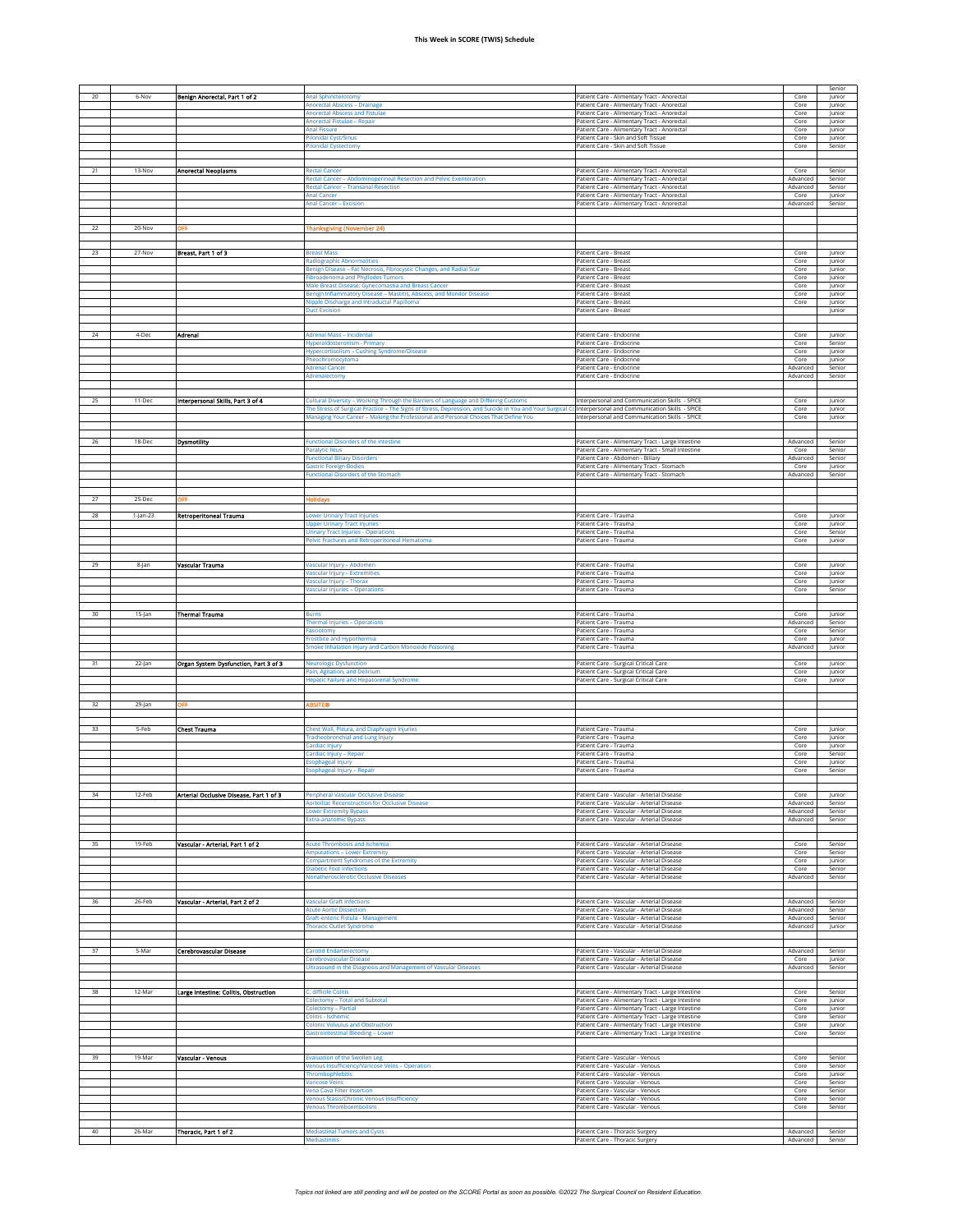|    |           |                                       | Malignant Tumors of the Lung: Primary and Metastatic                                        | Patient Care - Thoracic Surgery                         | Advanced         | Senior           |
|----|-----------|---------------------------------------|---------------------------------------------------------------------------------------------|---------------------------------------------------------|------------------|------------------|
|    |           |                                       | <b>Exploratory Thoracotomy - Open and Thorascopi</b>                                        | Patient Care - Thoracic Surgery                         | Core             | lunior           |
|    |           |                                       | Partial Pulmonary Resection - Open and Thoracoscopic                                        | Patient Care - Thoracic Surgery                         | Core             | Senior           |
|    |           |                                       |                                                                                             |                                                         |                  |                  |
|    |           |                                       |                                                                                             |                                                         |                  |                  |
|    | 2-Apr     | Thoracic, Part 2 of 2                 | <b>Fube Thoracostomy and Thoracentesis</b>                                                  | Patient Care - Thoracic Surgery                         | Core             | Senior           |
|    |           |                                       | Superior Vena Cava Syndrome                                                                 | Patient Care - Thoracic Surgery                         | Advanced         | Senior           |
|    |           |                                       | leural Effusion/Empyema                                                                     | Patient Care - Thoracic Surgery                         | Core             | Junior           |
|    |           |                                       | <b>Pneumothorax and Pleurodesis</b>                                                         | Patient Care - Thoracic Surgery                         | Core             | lunior           |
|    |           |                                       | Chylothorax                                                                                 | Patient Care - Thoracic Surgery                         | Advanced         | Senior           |
|    |           |                                       |                                                                                             |                                                         |                  |                  |
|    |           |                                       |                                                                                             |                                                         |                  |                  |
| 42 | 9-Apr     | Urology                               | Hydrocele                                                                                   | Patient Care - Genitourinary                            | Core             | Senior           |
|    |           |                                       | <b>Genitourinary Neoplasms</b>                                                              | Patient Care - Genitourinary                            | Advanced         | Senior           |
|    |           |                                       | <b>Acute Urinary Retention</b>                                                              | Patient Care - Genitourinary                            | Advanced         | Senior           |
|    |           |                                       |                                                                                             |                                                         |                  |                  |
|    |           |                                       | ystostom                                                                                    | Patient Care - Genitourinary                            | Core             | Senior           |
|    |           |                                       | Nephrectomy                                                                                 | Patient Care - Genitourinary                            | Core             | Senior           |
|    |           |                                       | <b>Scrotal Pain and Masses</b>                                                              | Patient Care - Genitourinary                            | Core             | Senior           |
|    |           |                                       |                                                                                             |                                                         |                  |                  |
|    |           |                                       |                                                                                             |                                                         |                  |                  |
| 43 | 16-Apr    | Esophagus, Part 2 of 3                | <b>Esophagomyotomy (Heller)</b>                                                             | Patient Care - Alimentary Tract - Esophagus             | Advanced         | Senior           |
|    |           |                                       | <b>Esophageal Motility Disorders</b>                                                        | Patient Care - Alimentary Tract - Esophagus             | Advanced         | Senior           |
|    |           |                                       | ricopharyngeal Myotomy with Zenker Diverticulum - Excision                                  | Patient Care - Alimentary Tract - Esophagus             | Advanced         | Senior           |
|    |           |                                       | <b>Esophageal Caustic Ingestion and Foreign Bodies</b>                                      | Patient Care - Alimentary Tract - Esophagus             | Advanced         | Senior           |
|    |           |                                       |                                                                                             |                                                         |                  |                  |
|    |           |                                       |                                                                                             |                                                         |                  |                  |
| 44 | 23-Apr    | Pediatrics, Part 2 of 4               | ntestinal Atresia/Stenosis - Repair                                                         | Patient Care - Pediatric Surgery                        | Advanced         | Senior           |
|    |           |                                       | <b>Meconium Ileus - Operation</b>                                                           | Patient Care - Pediatric Surgery                        | Advanced         | Senior           |
|    |           |                                       | <b>Necrotizing Enterocolitis</b>                                                            | Patient Care - Pediatric Surgery                        | Advanced         | Junior           |
|    |           |                                       | <b>Necrotizing Enterocolitis - Operation</b>                                                | Patient Care - Pediatric Surgery                        | Advanced         | Senior           |
|    |           |                                       | Orchiopexy                                                                                  | Patient Care - Pediatric Surgery                        | Advanced         | Senior           |
|    |           |                                       | <b>Thyroglossal Duct Cyst - Excision</b>                                                    | Patient Care - Pediatric Surgery                        | Advanced         | Senior           |
|    |           |                                       | Malrotation                                                                                 | Patient Care - Pediatric Surgery                        | Core             | Junior           |
|    |           |                                       | <b>Malrotation - Operation</b>                                                              | Patient Care - Pediatric Surgery                        | Core             | lunior           |
|    |           |                                       | <b>Aerodigestive Tract Foreign Bodies</b>                                                   | Patient Care - Endoscopy                                | Advanced         | Junior           |
|    |           |                                       |                                                                                             |                                                         |                  |                  |
|    |           |                                       |                                                                                             |                                                         |                  |                  |
|    |           |                                       | <b>Brain Death</b>                                                                          |                                                         | Core             | Senior           |
| 45 | 30-Apr    | <b>Transplantation/immunology 1</b>   |                                                                                             | Patient Care - Surgical Critical Care                   |                  |                  |
|    |           |                                       | rgan Donors and Selection Criteria                                                          | Patient Care - Surgical Critical Care                   | Advanced         | Senior           |
|    |           |                                       | En Bloc Abdominal Organ Retrieval                                                           | Patient Care - Transplantation                          | Advanced         | Senior           |
|    |           |                                       | <b>Organ Preservation</b>                                                                   | Patient Care - Transplantation                          | Advanced         | Senior           |
|    |           |                                       | ive Donor Hepatectomy                                                                       | Patient Care - Transplantation                          | Advanced         | Senior           |
|    |           |                                       | Live Donor Nephrectomy                                                                      | Patient Care - Transplantation                          | Advanced         | Senior           |
|    |           |                                       |                                                                                             |                                                         |                  |                  |
|    |           |                                       |                                                                                             |                                                         |                  |                  |
| 46 | 7-May     | Transplantation/immunology 2          | iver Transplantation                                                                        | Patient Care - Transplantation                          | Advanced         | Senior           |
|    |           |                                       | <b>Pancreas Transplantation</b>                                                             | Patient Care - Transplantation                          | Advanced         | Senior           |
|    |           |                                       | <b>Renal Transplantation</b>                                                                | Patient Care - Transplantation                          | Advanced         | Junior           |
|    |           |                                       | nfections - Opportunistic                                                                   | Medical Knowledge - Infection and Antimicrobial Therapy | Core             | Senior           |
|    |           |                                       |                                                                                             |                                                         |                  |                  |
|    |           |                                       |                                                                                             |                                                         |                  |                  |
|    |           |                                       |                                                                                             |                                                         |                  |                  |
| 47 |           |                                       | <b>Hiatal Hernias</b>                                                                       |                                                         | Core             | Junior           |
|    | 14-May    | Esophagus, Part 3 of 3                |                                                                                             | Patient Care - Alimentary Tract - Esophagus             | Core             | Senior           |
|    |           |                                       | <b>Jastroesophageal Reflux/Barrett Esophagus</b>                                            | Patient Care - Alimentary Tract - Esophagus             |                  |                  |
|    |           |                                       | ntireflux Procedures                                                                        | Patient Care - Alimentary Tract - Esophagus             | Core             | Junior<br>lunior |
|    |           |                                       | Paraesophageal Hernia - Repair                                                              | Patient Care - Alimentary Tract - Esophagus             | Advanced         |                  |
|    |           |                                       |                                                                                             |                                                         |                  |                  |
| 48 |           |                                       |                                                                                             |                                                         |                  |                  |
|    | 21-May    | Soft Tissue Neoplasm, Part 2 of 2     | Soft Tissue Masses - Evaluation                                                             | Patient Care - Skin and Soft Tissue                     | Core             | Junior           |
|    |           |                                       | Skin/Soft Tissue Lesions - Excisional and Incisional Biopsy                                 | Patient Care - Skin and Soft Tissue                     | Core<br>Advanced | Junior<br>Senior |
|    |           |                                       | Soft Tissue Sarcomas                                                                        | Patient Care - Skin and Soft Tissue                     |                  |                  |
|    |           |                                       | oft Tissue Sarcoma - Resection                                                              | Patient Care - Skin and Soft Tissue                     | Advanced         | Junior           |
|    |           |                                       |                                                                                             |                                                         |                  |                  |
|    |           |                                       |                                                                                             |                                                         |                  |                  |
| 49 | 28-May    | Abdominal Masses, Pain, and Infection | <b>Abdominal Pain - Acute and Chronic</b>                                                   | Patient Care - Abdomen - General                        | Core             | Junior           |
|    |           |                                       | Desmoids/Fibromatoses                                                                       | Patient Care - Abdomen - General                        | Advanced         | Senior           |
|    |           |                                       | <b>Peritoneal Neoplasms</b>                                                                 | Patient Care - Abdomen - General                        | Advanced         | Senior           |
|    |           |                                       | ntra-abdominal Infections                                                                   | Medical Knowledge - Infection and Antimicrobial Therapy | Core             | Junior           |
|    |           |                                       |                                                                                             |                                                         |                  |                  |
|    |           |                                       |                                                                                             |                                                         |                  |                  |
| 50 | $4$ -Jun  | <b>Transplantation/immunology 3</b>   | <b>Transplant Immunology</b>                                                                | Medical Knowledge - Immunology                          | Core             | Junior           |
|    |           |                                       | <b>Components of the Immune System</b>                                                      | Medical Knowledge - Immunology                          | Core             | Junior           |
|    |           |                                       | nmune Response to Injury and Infection                                                      | Medical Knowledge - Immunology                          | Core             | Junior           |
|    |           |                                       | urgery and Surgical Conditions in Immunocompromised Hosts                                   | Medical Knowledge - Immunology                          | Core             | Junior           |
|    |           |                                       |                                                                                             |                                                         |                  |                  |
|    |           |                                       |                                                                                             |                                                         |                  |                  |
| 51 | $11$ -Jun | Interpersonal Skills, Part 2 of 4     | dmitting Mistakes - Ethical Choices and Reasoning                                           | Interpersonal and Communication Skills - SPICE          | Core             | Junior           |
|    |           |                                       | Advanced Communication Skills for Surgical Practice - and The Challenge of Informed Consent | Interpersonal and Communication Skills - SPICE          | Core             | Junior           |
|    |           |                                       | Delivering Bad News - Your Chance to Become a Master Surgeon                                | Interpersonal and Communication Skills - SPICE          | Core             | Junior           |
|    |           |                                       | Working with Professionals - Team Communication and Respect                                 | Interpersonal and Communication Skills - SPICE          | Core             | Junior           |
|    |           |                                       |                                                                                             |                                                         |                  |                  |
|    |           |                                       |                                                                                             |                                                         |                  |                  |
| 52 | 18-Jun    | <b>Head and Neck</b>                  | ymph Node Biopsy                                                                            | Patient Care - Head and Neck                            | Core             | Senior           |
|    |           |                                       | <b>Neck Mass - Evaluation</b>                                                               | Patient Care - Head and Neck                            | Core             | Junior           |
|    |           |                                       | <b>Modified Neck Dissection</b>                                                             | Patient Care - Head and Neck                            | Advanced         | Senior           |
|    |           |                                       | Oral Cavity/Pharynx, Laryngeal, and Salivary Gland Cancer                                   | Patient Care - Head and Neck                            | Advanced         | Senior           |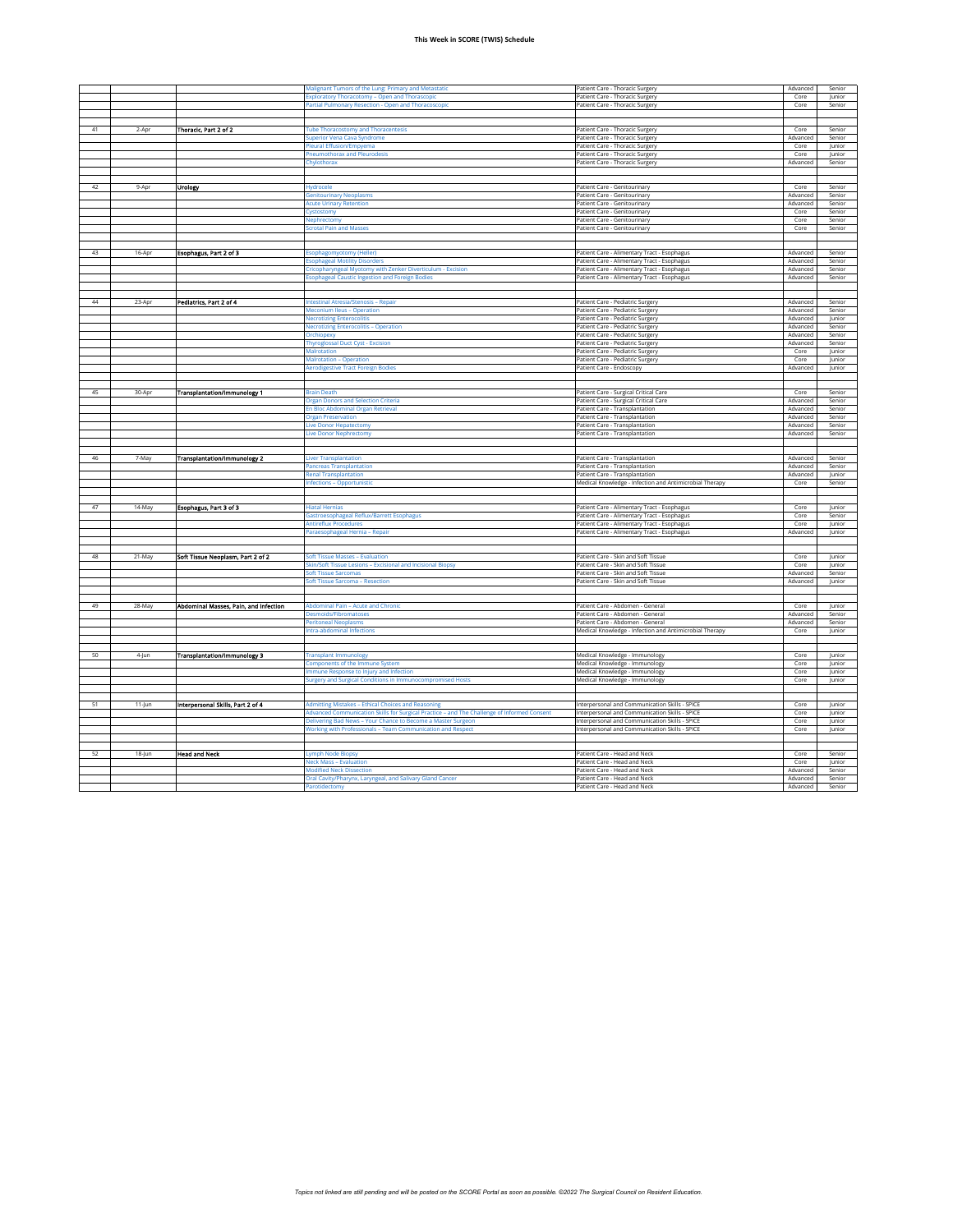### GENERAL SURGERY 2021 - 2022 GENERAL SURGERY 2021-2022 **... )**

<span id="page-4-0"></span>

| Week # | <b>Week Starting</b> | <b>Topic of the Week</b>                | <b>Associated Modules</b>                                                                                                                                                                            | <b>Competency and Category</b>                                                                                                                                                               | Level                        | PGY Level                  |
|--------|----------------------|-----------------------------------------|------------------------------------------------------------------------------------------------------------------------------------------------------------------------------------------------------|----------------------------------------------------------------------------------------------------------------------------------------------------------------------------------------------|------------------------------|----------------------------|
|        | 27-jun-21            | <b>Neck Trauma</b>                      | <b>Upper Airway Obstruction</b><br>ascular Injury - Neck<br><b>Ipper Aerodigestive Tract Injury</b>                                                                                                  | Patient Care - Head and Neck<br>Patient Care - Trauma<br>Patient Care - Trauma                                                                                                               | Core<br>Core<br>Core         | Junior<br>lunior<br>Senior |
|        |                      |                                         | eck Injuries - Management<br>racheostomy                                                                                                                                                             | Patient Care - Trauma<br>Patient Care - Head and Neck                                                                                                                                        | Core<br>Core                 | Senior<br>Senior           |
|        |                      |                                         | rachial Plexus Injury                                                                                                                                                                                | Patient Care - Trauma                                                                                                                                                                        | Advanced                     | Senior                     |
|        | 4-jul                | Ventral/Miscellaneous Hernias           | mbilical and Epigastric Hernias<br>entral Hernia<br>entral Hernia - Repair                                                                                                                           | Patient Care - Abdomen - Hernia<br>Patient Care - Abdomen - Hernia<br>Patient Care - Abdomen - Hernia                                                                                        | Core<br>Core<br>Core         | Junior<br>Junior<br>Junior |
|        |                      |                                         | iscellaneous Hernias<br>Miscellaneous Hernias - Repair                                                                                                                                               | Patient Care - Abdomen - Hernia<br>Patient Care - Abdomen - Hernia                                                                                                                           | Core<br>Core<br>Core         | Senior<br>Senior           |
|        |                      |                                         | liaphragmatic Hernia - Repair                                                                                                                                                                        | Patient Care - Abdomen - Hernia                                                                                                                                                              |                              | Senior                     |
|        | $11- u $             | <b>Transfusion and Coagulation</b>      | raluation of Ongoing Bleeding and Laboratory Assessment of Coagulation<br>herited and Acquired Disorders of Coagulation<br>ormal Mechanisms of Hemostasis and Coagulation                            | Medical Knowledge - Transfusion and Disorders of Coagulation<br>Medical Knowledge - Transfusion and Disorders of Coagulation<br>Medical Knowledge - Transfusion and Disorders of Coagulation | Core<br>Core<br>Core         | lunior<br>Junior<br>Junior |
|        |                      |                                         | ransfusion - Indications, Risks, Type and Crossmatch, and Component Therapy                                                                                                                          | Medical Knowledge - Transfusion and Disorders of Coagulation                                                                                                                                 | Core                         | Junior                     |
|        | 18-Jul               | Abdomen - General                       | <b>Abdominal Exploration</b><br>eritoneal Dialysis Catheter Insertion                                                                                                                                | Patient Care - Abdomen - General<br>Patient Care - Abdomen - General                                                                                                                         | Core<br>Core                 | Junior<br>Senior           |
|        |                      |                                         | ectus Sheath Hematoma<br><b>Ainimally Invasive Surgery (MIS) Principles</b><br>obotic Surgery - Principles                                                                                           | Patient Care - Abdomen - General<br>Medical Knowledge - Minimally Invasive Surgery - Principles<br>Medical Knowledge - Minimally Invasive Surgery - Principles                               | Core<br>Core<br>Core         | Senior<br>Junior<br>lunior |
|        |                      |                                         | afe Use of Surgical Energy                                                                                                                                                                           | Medical Knowledge - Minimally Invasive Surgery - Principles                                                                                                                                  | Core                         | Junior                     |
|        | $25 -  u $           | <b>Thermal Trauma</b>                   | <b>Thermal Injuries - Operations</b>                                                                                                                                                                 | Patient Care - Trauma<br>Patient Care - Trauma                                                                                                                                               | Core<br>Advanced             | Junior<br>Senior           |
|        |                      |                                         | ower Extremity Fasciotomy.<br>rostbite and Hypothermia<br>moke Inhalation Injury and Carbon Monoxide Poisoning                                                                                       | Patient Care - Trauma<br>Patient Care - Trauma<br>Patient Care - Trauma                                                                                                                      | Core<br>Core<br>Advanced     | Senior<br>Junior<br>Junior |
|        | 1-Aug                | Arterial Occlusive Disease, Part 1 of 3 | Peripheral Vascular Occlusive Disease                                                                                                                                                                | Patient Care - Vascular - Arterial Disease                                                                                                                                                   | Core                         | Junior                     |
|        |                      |                                         | ortoiliac Reconstruction for Occlusive Disease<br>ower Extremity Bypass                                                                                                                              | Patient Care - Vascular - Arterial Disease<br>Patient Care - Vascular - Arterial Disease                                                                                                     | Advanced<br>Advanced         | Senior<br>Senior           |
|        |                      |                                         | xtra-anatomic Bypass                                                                                                                                                                                 | Patient Care - Vascular - Arterial Disease                                                                                                                                                   | Advanced                     | Senior                     |
|        | 8-Aug                | Critical Care, Part 1 of 3              | ardiac Arrhythmias - Common<br>ardiac Arrest<br>oninvasive and Invasive Cardiac Pacing                                                                                                               | Patient Care - Surgical Critical Care<br>Patient Care - Surgical Critical Care<br>Patient Care - Surgical Critical Care                                                                      | Core<br>Core<br>Advanced     | Junior<br>Junior<br>Senior |
|        |                      |                                         | ardiac Failure and Cardiogenic Shock                                                                                                                                                                 | Patient Care - Surgical Critical Care                                                                                                                                                        | Advanced                     | Junior                     |
|        | 15-Aug               | <b>Billary Neoplasms and Jaundice</b>   | enign Biliary Obstruction<br>liary Neoplasms                                                                                                                                                         | Patient Care - Abdomen - Hernia<br>Patient Care - Abdomen - Biliary                                                                                                                          | Core<br>Core                 | Junior<br>Senior           |
|        |                      |                                         | allbladder Cancer - Operation<br>ile Duct Cancer-Operation<br>le Duct Neoplasms - Operation                                                                                                          | Patient Care - Abdomen - Biliary<br>Patient Care - Abdomen - Biliary<br>Patient Care - Abdomen - Biliary                                                                                     | Core<br>Advanced<br>Advanced | Senior<br>Senior<br>Senior |
|        | 22-Aug               | Abdominal Masses, Pain, and Infection   | <b>odominal Pain - Acute and Chronic</b>                                                                                                                                                             | Patient Care - Abdomen - General                                                                                                                                                             | Core                         | lunior                     |
|        |                      |                                         | esmoids/Fibromatoses<br>eritoneal Neoplasms                                                                                                                                                          | Patient Care - Abdomen - General<br>Patient Care - Abdomen - General                                                                                                                         | Advanced<br>Advanced         | Senior<br>Senior           |
|        |                      |                                         | ntra-abdominal Infections                                                                                                                                                                            | Medical Knowledge - Infection and Antimicrobial Therapy                                                                                                                                      | Core                         | Junior                     |
| 10     | 29-Aug               | Benign Anorectal, Part 2 of 2           | lemorrhoids<br>norrhoids - Managemen<br>nal Dysplasia and STDs                                                                                                                                       | Patient Care - Alimentary Tract - Anorectal<br>Patient Care - Alimentary Tract - Anorectal<br>Patient Care - Alimentary Tract - Anorectal                                                    | Core<br>Core<br>Core         | Junior<br>Junior<br>Junior |
|        |                      |                                         | erianal Condylomas - Exci<br>ecal Incontinence                                                                                                                                                       | Patient Care - Alimentary Tract - Anorectal<br>Patient Care - Alimentary Tract - Anorectal                                                                                                   | Core<br>Advanced             | Junior<br>Senior           |
|        |                      |                                         | ectal Prolapse<br>ectal Prolapse - Repair                                                                                                                                                            | Patient Care - Alimentary Tract - Anorectal<br>Patient Care - Alimentary Tract - Anorectal                                                                                                   | Advanced<br>Advanced         | Senior<br>Senior           |
|        | 5-Sep                | Liver Neoplasms and Portal Hypertension | lirrhosis/Portal Hypertension (Ascites)<br>lepatic Neoplasms - Metastatic                                                                                                                            | Patient Care - Abdomen - Liver<br>Patient Care - Abdomen - Liver                                                                                                                             | Advanced<br>Core             | lunior<br>Junior           |
|        |                      |                                         | egmentectomy/Lobectomy                                                                                                                                                                               | Patient Care - Abdomen - Liver                                                                                                                                                               | Advanced                     | Senior                     |
| 12     | 12-Sep               | <b>Pancreas and Pancreatitis</b>        | ancreatitis - Acute/Pancreatic Necrosis/Abscess<br>Pancreatic Debridement                                                                                                                            | Patient Care - Abdomen - Pancreas<br>Patient Care - Abdomen - Pancreas                                                                                                                       | Advanced<br>Core             | Senior<br>Senior           |
|        |                      |                                         | ancreatic Pseudocyst - Drainage<br>ancreatitis - Chronic (Including Hereditary Pancreatitis)/Pancreatic Insufficiency<br>ancreatitis, Chronic - Operative Managem                                    | Patient Care - Abdomen - Pancreas<br>Patient Care - Abdomen - Pancreas<br>Patient Care - Abdomen - Pancreas                                                                                  | Core<br>Advanced<br>Advanced | Senior<br>Senior<br>Senior |
|        |                      |                                         | ancreas Divisum<br>ancreatic Ultrasound - Intraoperative                                                                                                                                             | Patient Care - Abdomen - Pancreas<br>Patient Care - Abdomen - Pancreas                                                                                                                       | Advanced<br>Advanced         | Senior<br>Senior           |
|        | 19-Sep               | Stomach, Part 1 of 2                    | astrectomy - Partial/Total<br>reotomy and Drainage                                                                                                                                                   | Patient Care - Alimentary Tract - Stomach                                                                                                                                                    | Core                         | Senior<br>Senior           |
|        |                      |                                         | Sastric Adenocarcinoma<br>eptic Ulcer Disease                                                                                                                                                        | Patient Care - Alimentary Tract - Stomach<br>Patient Care - Alimentary Tract - Stomach<br>Patient Care - Alimentary Tract - Stomach                                                          | Core<br>Core<br>Core         | Junior<br>Junior           |
|        |                      |                                         | astroduodenal Perforation - Repair<br>stgastrectomy Syndromes - Revisional Procedures                                                                                                                | Patient Care - Alimentary Tract - Stomach<br>Patient Care - Alimentary Tract - Stomach                                                                                                       | Core<br>Advanced             | Senior<br>Senior           |
| 14     | 26-Sep               | Small Intestine, Part 2 of 3            | eostomy and Ileostomy Closure<br><b>Meckel Diverticulum</b>                                                                                                                                          | Patient Care - Alimentary Tract - Small Intestine<br>Patient Care - Alimentary Tract - Small Intestine                                                                                       | Core<br>Core                 | Junior<br>Senior           |
|        |                      |                                         | nteric Infections and Blind Loop Syndrome                                                                                                                                                            | Patient Care - Alimentary Tract - Small Intestine                                                                                                                                            | Advanced                     | Senior                     |
| 15     | $3-0ct$              | Interpersonal Skills, Part 3 of 4       | ultural Diversity - Working Through the Barriers of Language and Differing Customs<br>The Stress of Surgical Practice - The Signs of Stress, Depression, and Suicide in You and Your Surgical Colle. | Interpersonal and Communication Skills - SPICE<br>Interpersonal and Communication Skills - SPICE                                                                                             | Core<br>Core                 | Junior<br>Junior           |
|        |                      |                                         | Janaging Your Career – Making the Professional and Personal Choices That Define Yo                                                                                                                   | Interpersonal and Communication Skills - SPICE                                                                                                                                               | Core                         | Junior                     |
| 16     | 10-Oct               | Abdominal Trauma, Part 1 of 3           | olon and Rectal Injury<br>uodenal and Pancreatic Injury                                                                                                                                              | Patient Care - Trauma<br>Patient Care - Trauma                                                                                                                                               | Core<br>Core                 | Junior<br>Junior<br>Senior |
|        |                      |                                         | uodenal and Pancreatic Injury - Ope<br>astric and Small Intestinal Injury<br><b>Gastrointestinal Tract Injury - Repair</b>                                                                           | Patient Care - Trauma<br>Patient Care - Trauma<br>Patient Care - Trauma                                                                                                                      | Core<br>Core<br>Core         | lunior<br>Senior           |
| 17     | 17-Oct               | <b>Thyroid</b>                          | <b>Thyroid Nodule</b>                                                                                                                                                                                | Patient Care - Endocrine                                                                                                                                                                     | Core                         | Junior                     |
|        |                      |                                         | <b>Iltrasound of the Thyroid</b><br><b>Thyroid Cancer</b><br>hyroidectomy - Partial or Total                                                                                                         | Patient Care - Endocrine<br>Patient Care - Endocrine<br>Patient Care - Endocrine                                                                                                             | Advanced<br>Core<br>Core     | Senior<br>Junior<br>Senior |
|        |                      |                                         | vperthyroidism<br>hyroiditis<br>woothyroidism - Postoperative                                                                                                                                        | Patient Care - Endocrine<br>Patient Care - Endocrine                                                                                                                                         | Core<br>Core                 | Junior<br>Junior           |
|        |                      |                                         |                                                                                                                                                                                                      | Patient Care - Endocrine                                                                                                                                                                     | Core                         | Junior                     |
| 18     | 24-Oct               | Breast, Part 2 of 3                     | reast Cancer - Invasive Carcinoma (Ductal, Lobular, All Variants)<br>uctal Carcinoma In Situ<br>reast Cancer - Hereditary                                                                            | Patient Care - Breast<br>Patient Care - Breast<br>Patient Care - Breast                                                                                                                      | Core<br>Core<br>Core         | Junior<br>Junior<br>Junior |
|        |                      |                                         | Breast Cancer - Inflammatory<br>xillary Sentinel Lymph Node Biopsy and Lymphadenectomy<br>ercutaneous Breast Biopsy and Cyst Aspiration                                                              | Patient Care - Breast<br>Patient Care - Breast<br>Patient Care - Breast                                                                                                                      | Core<br>Core<br>Core         | Junior<br>Senior<br>Junior |
|        |                      |                                         | Esophagogastroduodenoscopy                                                                                                                                                                           |                                                                                                                                                                                              |                              |                            |
| 19     | 31-Oct               | <b>Endoscopy</b>                        | ower GI Endoscopy<br>ronchoalveolar Lavage and Bronchoscopy                                                                                                                                          | Patient Care - Endoscopy<br>Patient Care - Endoscopy<br>Patient Care - Endoscopy                                                                                                             | Core<br>Core<br>Core         | Junior<br>Junior<br>Junior |
| 20     | 7-Nov                | <b>Inflammatory Bowel Disease</b>       | <b>Crohn Disease - Surgical Management</b>                                                                                                                                                           | Patient Care - Alimentary Tract - Small Intestine                                                                                                                                            | Core                         | Junior                     |
|        |                      |                                         | <b>Ilcerative Colitis - Surgical Management</b>                                                                                                                                                      | Patient Care - Alimentary Tract - Large Intestine                                                                                                                                            | Core                         | Senior                     |
| 21     | 14-Nov               | Miscellaneous Trauma                    | eriatric Trauma<br>ediatric Trauma                                                                                                                                                                   | Patient Care - Trauma<br>Patient Care - Trauma                                                                                                                                               | Core<br>Core                 | lunior<br>Junior           |
|        |                      |                                         | rauma in Pregnancy<br>raumatic Brain Injury<br>pine Fracture                                                                                                                                         | Patient Care - Trauma<br>Patient Care - Trauma<br>Patient Care - Trauma                                                                                                                      | Core<br>Advanced<br>Advanced | Junior<br>Junior<br>Junior |
| 22     | 21-Nov               | <b>OFF</b>                              | hanksgiving (November 25)                                                                                                                                                                            |                                                                                                                                                                                              |                              |                            |
| 23     | 28-Nov               |                                         | bdominal Compartment Syndrome                                                                                                                                                                        | Patient Care - Surgical Critical Care                                                                                                                                                        | Core                         | lunior                     |
|        |                      | Critical Care, Part 2 of 3              | ntubation and Difficult Airway<br>ypoxemic Syndromes (Pulmonary Embolism, Pneumonia)                                                                                                                 | Patient Care - Surgical Critical Care<br>Patient Care - Surgical Critical Care                                                                                                               | Core<br>Core                 | Junior<br>Junior           |
| 24     | 5-Dec                | Parathyroid                             | lyperparathyroidism                                                                                                                                                                                  | Patient Care - Endocrine                                                                                                                                                                     | Core                         | lunior                     |
|        |                      |                                         | <b>Multiple Endocrine Neoplasias</b><br>arathyroid Cancer<br>arathyroidectomy                                                                                                                        | Patient Care - Endocrine<br>Patient Care - Endocrine<br>Patient Care - Endocrine                                                                                                             | Advanced<br>Advanced<br>Core | Junior<br>Junior<br>Senior |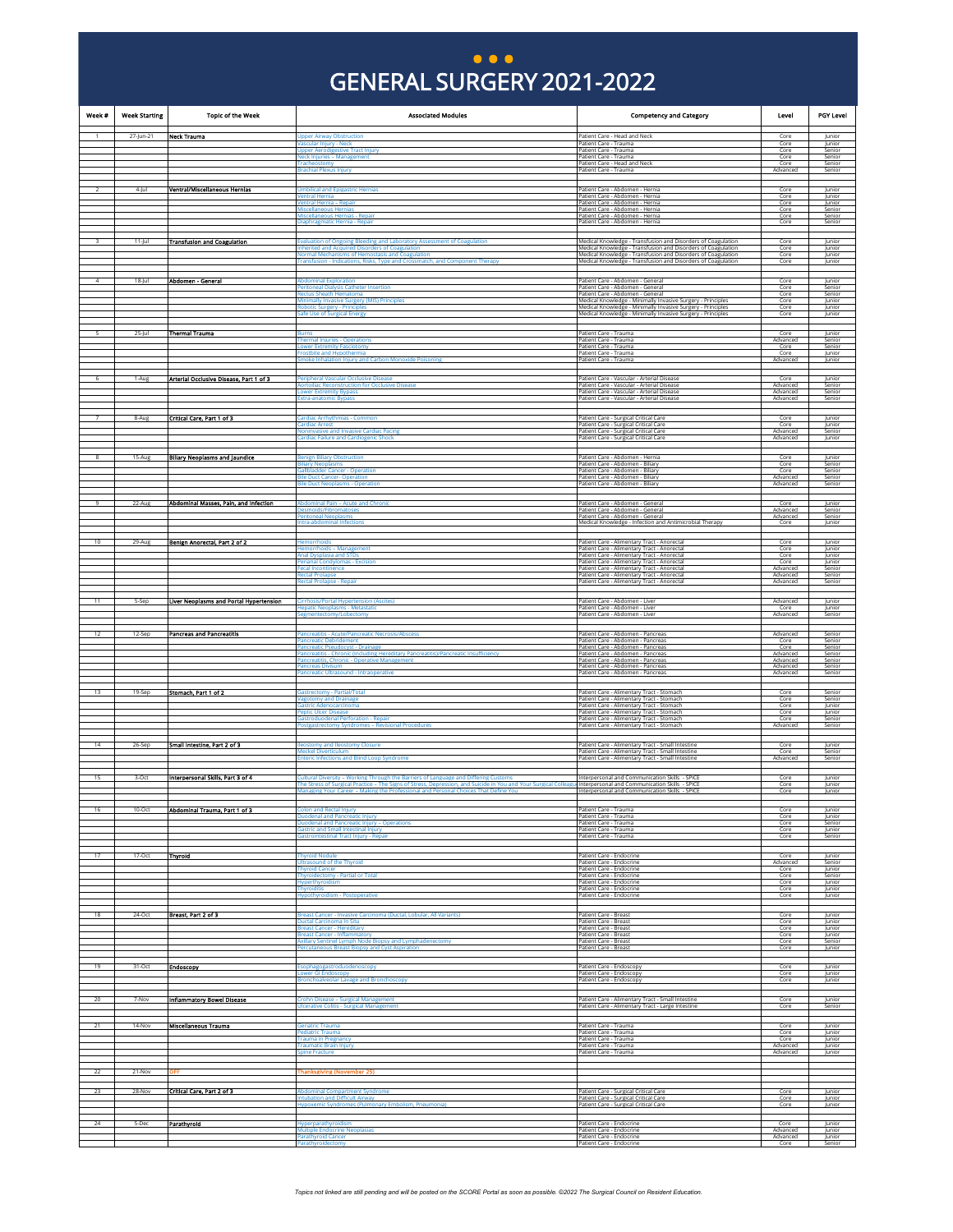| 25 | 12-Dec      | Soft Tissue Infection                           |                                                                                                                                                  | Patient Care - Skin and Soft Tissue                                                                                                          | Core                 | Junior                     |
|----|-------------|-------------------------------------------------|--------------------------------------------------------------------------------------------------------------------------------------------------|----------------------------------------------------------------------------------------------------------------------------------------------|----------------------|----------------------------|
|    |             |                                                 | idradeniti<br>ecrotizing Soft Tissue Infections                                                                                                  | Patient Care - Skin and Soft Tissue<br>Patient Care - Skin and Soft Tissue                                                                   | Core<br>Core         | Junior<br>Junior           |
|    |             |                                                 | oft Tissue Infections - Incision, Drainage, Debridement                                                                                          | Patient Care - Skin and Soft Tissue                                                                                                          | Core                 | Junior                     |
|    |             |                                                 | aronychia and Felon                                                                                                                              | Patient Care - Skin and Soft Tissue                                                                                                          | Core                 | Junior                     |
| 26 | 19-Dec      | <b>Shock</b>                                    | lypovolemic Shock                                                                                                                                | Patient Care - Surgical Critical Care                                                                                                        | Core                 | Junior                     |
|    |             |                                                 | <b>Neurogenic Shock</b><br>epsis and Septic Shock                                                                                                | Patient Care - Surgical Critical Care<br>Patient Care - Surgical Critical Care                                                               | Core<br>Core         | Junior<br>Junior           |
|    |             |                                                 |                                                                                                                                                  |                                                                                                                                              |                      |                            |
| 27 | 26-Dec      |                                                 | olidays                                                                                                                                          |                                                                                                                                              |                      |                            |
|    |             |                                                 |                                                                                                                                                  |                                                                                                                                              |                      |                            |
| 28 | $2$ -Jan-22 | Critical Care, Part 3 of 3                      | Iltrasound Use for Intravascular Access<br>ascular Access                                                                                        | Patient Care - Surgical Critical Care<br>Patient Care - Surgical Critical Care                                                               | Core<br>Core         | Junior<br>Junior           |
|    |             |                                                 | naphylaxis                                                                                                                                       | Patient Care - Surgical Critical Care                                                                                                        | Core                 | Junior                     |
| 29 | $9$ -Jan    | <b>Aneurysms</b>                                | rterial Aneurysms - Aortic                                                                                                                       | Patient Care - Vascular - Arterial Disease                                                                                                   | Advanced             | Junior                     |
|    |             |                                                 | bdominal and Aortoiliac Aneurysm - Repair<br>Arterial Aneurysms - Visceral                                                                       | Patient Care - Vascular - Arterial Disease<br>Patient Care - Vascular - Arterial Disease                                                     | Advanced<br>Advanced | Senior<br>Senior           |
|    |             |                                                 | Arterial Aneurysms - Peripheral<br>eripheral Aneurysms - Repair                                                                                  | Patient Care - Vascular - Arterial Disease<br>Patient Care - Vascular - Arterial Disease                                                     | Advanced<br>Advanced | Senior<br>Senior           |
|    |             |                                                 |                                                                                                                                                  |                                                                                                                                              |                      |                            |
| 30 | $16$ -Jan   | <b>Chest Trauma</b>                             | <b>Chest Wall, Pleura, and Diaphragm Injuries.</b>                                                                                               | Patient Care - Trauma<br>Patient Care - Trauma                                                                                               | Core<br>Core         | Junior                     |
|    |             |                                                 | Tracheobronchial and Lung Injury<br>ardiac Injury                                                                                                | Patient Care - Trauma                                                                                                                        | Core                 | Junior<br>Junior           |
|    |             |                                                 | Cardiac Injury - Repair<br>sophageal Injury                                                                                                      | Patient Care - Trauma<br>Patient Care - Trauma                                                                                               | Core<br>Core         | Senior<br>Junior           |
|    |             |                                                 | sophageal Injury - Repair                                                                                                                        | Patient Care - Trauma                                                                                                                        | Core                 | Senior                     |
| 31 | $23$ -Jan   | <b>Extremity Trauma</b>                         | <b>Extremity Injuries</b>                                                                                                                        | Patient Care - Trauma                                                                                                                        | Advanced             | Junior                     |
|    |             |                                                 | <b>Hand Tendon Repair</b>                                                                                                                        | Patient Care - Trauma                                                                                                                        | Advanced             | Senior                     |
| 32 | $30$ -Jan   |                                                 | BSITE®                                                                                                                                           |                                                                                                                                              |                      |                            |
|    |             |                                                 |                                                                                                                                                  |                                                                                                                                              |                      |                            |
|    |             |                                                 |                                                                                                                                                  |                                                                                                                                              |                      |                            |
| 33 | 6-Feb       | Ethics, Part 2 of 2                             | ecision-Making Capacity                                                                                                                          | Interpersonal and Communication Skills - Ethical Issues                                                                                      | Core                 | Junior                     |
|    |             |                                                 | <b>urrogate Decision Making</b><br>dvance Directives                                                                                             | Interpersonal and Communication Skills - Ethical Issues<br>Interpersonal and Communication Skills - Ethical Issues                           | Core<br>Core         | Junior<br>Junior           |
|    |             |                                                 | Oo Not Resuscitate<br>Withdrawing and Withholding Life-Sustaining Treatments                                                                     | Interpersonal and Communication Skills - Ethical Issues<br>Interpersonal and Communication Skills - Ethical Issues                           | Core<br>Core         | Junior<br>Junior           |
|    |             |                                                 |                                                                                                                                                  |                                                                                                                                              |                      |                            |
| 34 | 13-Feb      | <b>Retroperitoneal Trauma</b>                   | ower Urinary Tract Injuries<br><b>pper Urinary Tract Injuries</b>                                                                                | Patient Care - Trauma<br>Patient Care - Trauma                                                                                               | Core<br>Core         | Junior<br>Junior           |
|    |             |                                                 | <b>Urinary Tract Injuries - Operations</b><br>elvic Fractures and Retroperitoneal Hematoma                                                       | Patient Care - Trauma<br>Patient Care - Trauma                                                                                               | Core<br>Core         | Senior<br>Junior           |
|    |             |                                                 |                                                                                                                                                  |                                                                                                                                              |                      |                            |
| 35 | 20-Feb      | Vascular Trauma                                 | ascular Injury - Abdomen<br>Vascular Injury - Extremities                                                                                        | Patient Care - Trauma<br>Patient Care - Trauma                                                                                               | Core<br>Core         | lunion<br>Junior           |
|    |             |                                                 | <b>Jascular Injury - Thorax</b>                                                                                                                  | Patient Care - Trauma                                                                                                                        | Core                 | Junior                     |
|    |             |                                                 | ascular Injuries - Operations                                                                                                                    | Patient Care - Trauma                                                                                                                        | Core                 | Senior                     |
| 36 | 27-Feb      | Stomach, Part 2 of 2                            | <b>Gastrointestinal Bleeding - Upper</b>                                                                                                         | Patient Care - Alimentary Tract - Stomach                                                                                                    | Core                 | Junior                     |
|    |             |                                                 | tress Gastritis<br>Morbid Obesity                                                                                                                | Patient Care - Alimentary Tract - Stomach<br>Patient Care - Alimentary Tract - Stomach                                                       | Core<br>Core         | Junior<br>Junior           |
|    |             |                                                 | <b>Morbid Obesity - Operation</b>                                                                                                                | Patient Care - Alimentary Tract - Stomach<br>Patient Care - Alimentary Tract - Stomach                                                       | Advanced<br>Core     | Senior<br>Senior           |
|    |             |                                                 | <b>GISTs and Miscellaneous Neoplasms</b>                                                                                                         | Patient Care - Alimentary Tract - Stomach                                                                                                    | Core                 | Junior                     |
| 37 | 6-Mar       | Small Intestine, Part 3 of 3                    | mall Intestinal Neoplasms                                                                                                                        | Patient Care - Alimentary Tract - Small Intestine                                                                                            | Core                 | Junior                     |
|    |             |                                                 | Aesenteric Ischemia - Acute (Arterial, Venous, and Nonocclusive)<br>iuperior Mesenteric Artery Embolectomy/Thrombectomy                          | Patient Care - Alimentary Tract - Small Intestine<br>Patient Care - Vascular - Arterial Disease                                              | Core<br>Advanced     | Junior<br>Senior           |
|    |             |                                                 |                                                                                                                                                  |                                                                                                                                              |                      |                            |
| 38 | 13-Mar      | <b>Vascular Access</b>                          | ascular Exposure - Principles                                                                                                                    | Patient Care - Vascular - Access<br>Patient Care - Vascular - Access                                                                         | Core<br>Core         | Junior                     |
|    |             |                                                 | Venous Access Devices - Insertion<br>Arteriovenous Graft/Fistula                                                                                 | Patient Care - Vascular - Access                                                                                                             | Core                 | Senior                     |
|    |             |                                                 | <b>Vascular Access for Dialysis</b>                                                                                                              | Patient Care - Vascular - Access                                                                                                             | Core                 | Senior                     |
| 39 | 20-Mar      | Abdominal Trauma, Part 2 of 3                   | ocused Assessment with Sonography for Trauma (FAST)                                                                                              | Patient Care - Trauma                                                                                                                        | Core                 | Senior                     |
|    |             |                                                 | Hepatic Injury<br>lepatic Injury - Packing and Repair/Resection                                                                                  | Patient Care - Trauma<br>Patient Care - Trauma                                                                                               | Core<br>Core         | Junior<br>Senior           |
|    |             |                                                 | iplenic Injury<br>plenectomy/!                                                                                                                   | Patient Care - Trauma<br>Patient Care - Trauma                                                                                               | Core<br>Core         | Junior<br>Senior           |
|    |             |                                                 |                                                                                                                                                  |                                                                                                                                              |                      |                            |
|    |             |                                                 |                                                                                                                                                  |                                                                                                                                              |                      |                            |
| 40 | 27-Mar      | <b>Patient Safety and Outcomes</b>              | Ispiring a Healthy Culture for Patient Care                                                                                                      | Practice-Based Learning and Improvement - Ouality Improvement (OIT)<br>Practice-Based Learning and Improvement - Quality Improvement (QIT    | Core                 | Junior                     |
|    |             |                                                 | nderstanding the Data and Methods to Evaluate Performance<br>Problem-Based Quality Improvement<br><b>Local Engagement in Quality Improvement</b> | Practice-Based Learning and Improvement - Quality Improvement (QIT                                                                           | Core<br>Core<br>Core | Junior<br>Junior<br>Junior |
|    |             |                                                 |                                                                                                                                                  | Practice-Based Learning and Improvement - Quality Improvement (QIT                                                                           |                      |                            |
| 41 | 3-Apr       | Arterial Occlusive Disease, Part 2 of 3         | enal Artery Disease<br><b>Mesenteric Occlusive Disease - Operation</b>                                                                           | Patient Care - Vascular - Arterial Disease                                                                                                   | Advanced             | Senior<br>Senior           |
|    |             |                                                 |                                                                                                                                                  | Patient Care - Vascular - Arterial Disease                                                                                                   | Advanced             |                            |
| 42 | 10-Apr      | Pediatrics, Part 3 of 4                         | <b>Hypertrophic Pyloric Stenosis</b>                                                                                                             | Patient Care - Pediatric Surgery                                                                                                             | Core                 | Junior                     |
|    |             |                                                 | vloromvotomv<br>nguinal Hernia                                                                                                                   | Patient Care - Pediatric Surgery<br>Patient Care - Pediatric Surgery                                                                         | Core<br>Core         | Senior<br>Junior           |
|    |             |                                                 | guinal Hernia - Repair<br><b>Jmbilical Hernia</b>                                                                                                | Patient Care - Pediatric Surgery<br>Patient Care - Pediatric Surgery                                                                         | Core<br>Core         | Junior<br>Junior           |
|    |             |                                                 | dominal Mass                                                                                                                                     | Patient Care - Pediatric Surgerv<br>Patient Care - Pediatric Surgery                                                                         | Core<br>Advanced     | lunior<br>Senior           |
|    |             |                                                 | astroschisis/Omphalocele<br>astroschisis/Omphalocele - Repair                                                                                    | Patient Care - Pediatric Surgery<br>Patient Care - Pediatric Surgery                                                                         | Advanced<br>Advanced | Senior<br>Senior           |
|    |             |                                                 | .ryptorchidism                                                                                                                                   | Patient Care - Pediatric Surgery                                                                                                             | Advanced             | Senior                     |
| 43 | 17-Apr      | <b>Plastics</b>                                 | <b>Complex Wound Closure</b>                                                                                                                     | Patient Care - Plastic Surgery                                                                                                               | Core                 | Junior                     |
|    |             |                                                 | ressure Ulcer<br><b>Skin Grafting</b>                                                                                                            | Patient Care - Skin and Soft Tissue<br>Patient Care - Plastic Surgery                                                                        | Advanced<br>Core     | Junior<br>Senior           |
|    |             |                                                 | ymphedema/Lymphangitis                                                                                                                           | Patient Care - Skin and Soft Tissue                                                                                                          | Advanced             | Senior                     |
| 44 |             |                                                 |                                                                                                                                                  | Patient Care - Breast                                                                                                                        | Core                 | lunior                     |
|    | 24-Apr      | Breast, Part 3 of 3                             | reast Disease During Pregnancy and Lactation<br>Breast Cancer - Paget's Disease of the Nipple                                                    | Patient Care - Breast                                                                                                                        | Core                 | Junior                     |
|    |             |                                                 | Atypical Hyperplasia, Flat Epithelial Atypia, and Lobular Carcinoma in Situ<br>xcisional Breast Biopsy and Partial Mastect                       | Patient Care - Breast<br>Patient Care - Breast                                                                                               | Core<br>Core         | Junior<br>Junior           |
|    |             |                                                 | Mastectomy - Simple, Modified Radical, and Radical<br><b>Ostmastectomy Reconstruction Options</b>                                                | Patient Care - Breast<br>Patient Care - Breast                                                                                               | Core<br>Advanced     | Senior<br>Senior           |
|    |             |                                                 |                                                                                                                                                  |                                                                                                                                              |                      |                            |
| 45 | 1-May       | <b>Blostatistics and Evaluation of Evidence</b> | inical Trials<br>valuating the Quality and Applicability of a Study.                                                                             | Medical Knowledge - Biostatistics and Evaluation of Evidence<br>Medical Knowledge - Biostatistics and Evaluation of Evidence                 | Core<br>Core         | Junior<br>Junior           |
|    |             |                                                 | ow Data is Expressed and Summarized<br>evels of Evidence.                                                                                        | Medical Knowledge - Biostatistics and Evaluation of Evidence<br>Medical Knowledge - Biostatistics and Evaluation of Evidence                 | Core<br>Core         | Junior<br>lunior           |
|    |             |                                                 | <b>Dutcomes</b><br>esearch Design in Outcome and Health Services Research                                                                        | Medical Knowledge - Biostatistics and Evaluation of Evidence<br>Medical Knowledge - Biostatistics and Evaluation of Evidence                 | Core<br>Core         | Junior<br>Junior           |
|    |             |                                                 | urveys and Qualitative Research<br>ests of Significance                                                                                          | Medical Knowledge - Biostatistics and Evaluation of Evidence<br>Medical Knowledge - Biostatistics and Evaluation of Evidence                 | Core<br>Core         | Junior<br>Junior           |
|    |             |                                                 |                                                                                                                                                  |                                                                                                                                              |                      |                            |
| 46 | 8-May       | Pancreas, Tumors and Resection                  | <b>Eystic Lesions of the Pancreas</b>                                                                                                            | Patient Care - Abdomen - Pancreas                                                                                                            | Core<br>Core         | Senior<br>Senior           |
|    |             |                                                 | ancreatic Neoplasms - Endocrine<br>ancreatic Neoplasms - Exocrine                                                                                | Patient Care - Abdomen - Pancreas<br>Patient Care - Abdomen - Pancreas                                                                       | Core                 | Senior                     |
|    |             |                                                 | Intraductal Papillary Mucinous Neoplasms<br>ancreatectomy - Total                                                                                | Patient Care - Abdomen - Pancreas<br>Patient Care - Abdomen - Pancreas                                                                       | Advanced<br>Advanced | Senior<br>Senior           |
|    |             |                                                 | ancreaticoduodenectom<br><b>Impullary Resection for Tumor</b>                                                                                    | Patient Care - Abdomen - Pancreas<br>Patient Care - Abdomen - Pancreas                                                                       | Advanced<br>Advanced | Senior<br>Senior           |
|    |             |                                                 | Pancreatectomy - Distal                                                                                                                          | Patient Care - Abdomen - Pancreas                                                                                                            | Advanced             | Senior                     |
| 47 | 15-May      | Pain Management                                 | ain, Acute - Management                                                                                                                          | Medical Knowledge - Anesthesia                                                                                                               | Core                 | Junior                     |
|    |             |                                                 | ain, Chronic - Management<br>lerve Blocks - Digital and Peripheral                                                                               | Medical Knowledge - Anesthesia<br>Medical Knowledge - Anesthesia                                                                             | Core<br>Core         | Senior<br>Junior           |
|    |             |                                                 |                                                                                                                                                  |                                                                                                                                              |                      |                            |
| 48 | 22-May      | Arterial Occlusive Disease, Part 3 of 3         | eripheral Arterial Emboli<br>mbolectomy/Thrombectomy - Arterial                                                                                  | Patient Care - Vascular - Arterial Disease<br>Patient Care - Vascular - Arterial Disease                                                     | Core<br>Core         | Junior<br>Senior           |
|    |             |                                                 | ndovascular Intervention Principles                                                                                                              | Patient Care - Vascular - Arterial Disease                                                                                                   | Advanced             | Senior                     |
|    |             |                                                 |                                                                                                                                                  |                                                                                                                                              |                      |                            |
| 49 | 29-May      | Pediatrics, Part 4 of 4                         | odominal Pain - Acute<br>astrointestinal Bleeding - Lowe<br>ntussusception                                                                       | Patient Care - Pediatric Surgery<br>Patient Care - Pediatric Surgery<br>Patient Care - Pediatric Surgery<br>Patient Care - Pediatric Surgery | Core<br>Core<br>Core | Junior<br>Junior<br>Junior |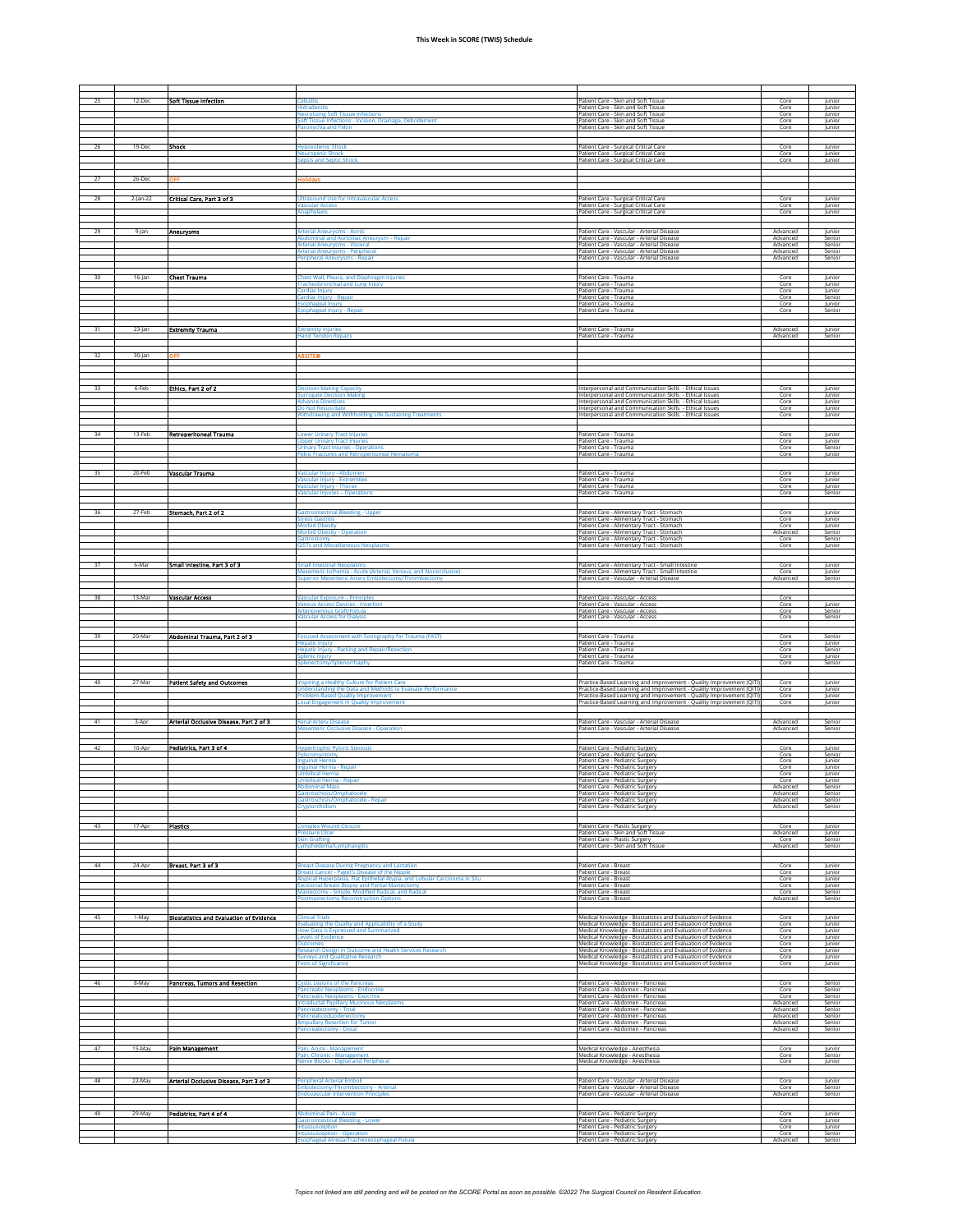|    |        |                                   | Esophageal Atresia/Tracheoesophageal Fistula - Repair  | Patient Care - Pediatric Surgery                           | Advanced | Senior |
|----|--------|-----------------------------------|--------------------------------------------------------|------------------------------------------------------------|----------|--------|
|    |        |                                   | <b>Anorectal Malformations</b>                         | Patient Care - Pediatric Surgery                           | Advanced | Senior |
|    |        |                                   | <b>Anorectal Malformations - Operation</b>             | Patient Care - Pediatric Surgery                           | Advanced | Senior |
|    |        |                                   | Congenital Aganglionosis (Hirschsprung Disease)        | Patient Care - Pediatric Surgery                           | Advanced | Senior |
|    |        |                                   | <b>Hirschsprung Disease - Operation</b>                | Patient Care - Pediatric Surgery                           | Advanced | Senior |
|    |        |                                   |                                                        |                                                            |          |        |
|    |        |                                   |                                                        |                                                            |          |        |
| 50 | S-lun  | Gerlatzics/End of Life            | Srailty                                                | Medical Knowledge - Geriatric Surgery and End of Life Care | Core     | lunion |
|    |        |                                   | <b>Goal Setting with Elderly Patients and Families</b> | Medical Knowledge - Geriatric Surgery and End of Life Care | Core     | lunion |
|    |        |                                   | Perioperative Management of Geriatric Patients         | Medical Knowledge - Geriatric Surgery and End of Life Care | Core     | lunion |
|    |        |                                   | Advanced Directives, DNR Orders, and Power of Attorney | Medical Knowledge - Geriatric Surgery and End of Life Care | Core     | lunion |
|    |        |                                   | <b>Palliative and Hospice Care</b>                     | Medical Knowledge - Geriatric Surgery and End of Life Care | Core     | lunior |
|    |        |                                   |                                                        |                                                            |          |        |
|    |        |                                   |                                                        |                                                            |          |        |
| 51 | 12-lun | <b>Oncology and Tumor Biology</b> | <b>Tumor Immunology</b>                                | Medical Knowledge - Oncology and Tumor Biology             | Core     | lunion |
|    |        |                                   | <b>Genetic Susceptibility</b>                          | Medical Knowledge - Oncology and Tumor Biology             | Core     | lunion |
|    |        |                                   | <b>Screening and Biomarkers</b>                        | Medical Knowledge - Oncology and Tumor Biology             | Core     | lunion |
|    |        |                                   | <b>Adjunctive Therapy for Cancer</b>                   | Medical Knowledge - Oncology and Tumor Biology             | Core     | lunior |
|    |        |                                   |                                                        |                                                            |          |        |
|    |        |                                   |                                                        |                                                            |          |        |
| 52 | 19-lun | Interpersonal Skills, Part 4 of 4 | <b>Giving and Getting Feedback</b>                     | Interpersonal and Communication Skills                     | Core     | lunion |
|    |        |                                   | <b>Safe Handoff of Patient Care Duties</b>             | Interpersonal and Communication Skills                     | Core     | lunion |
|    |        |                                   | <b>Medical Errors and Apology</b>                      | Interpersonal and Communication Skills                     | Core     | lunior |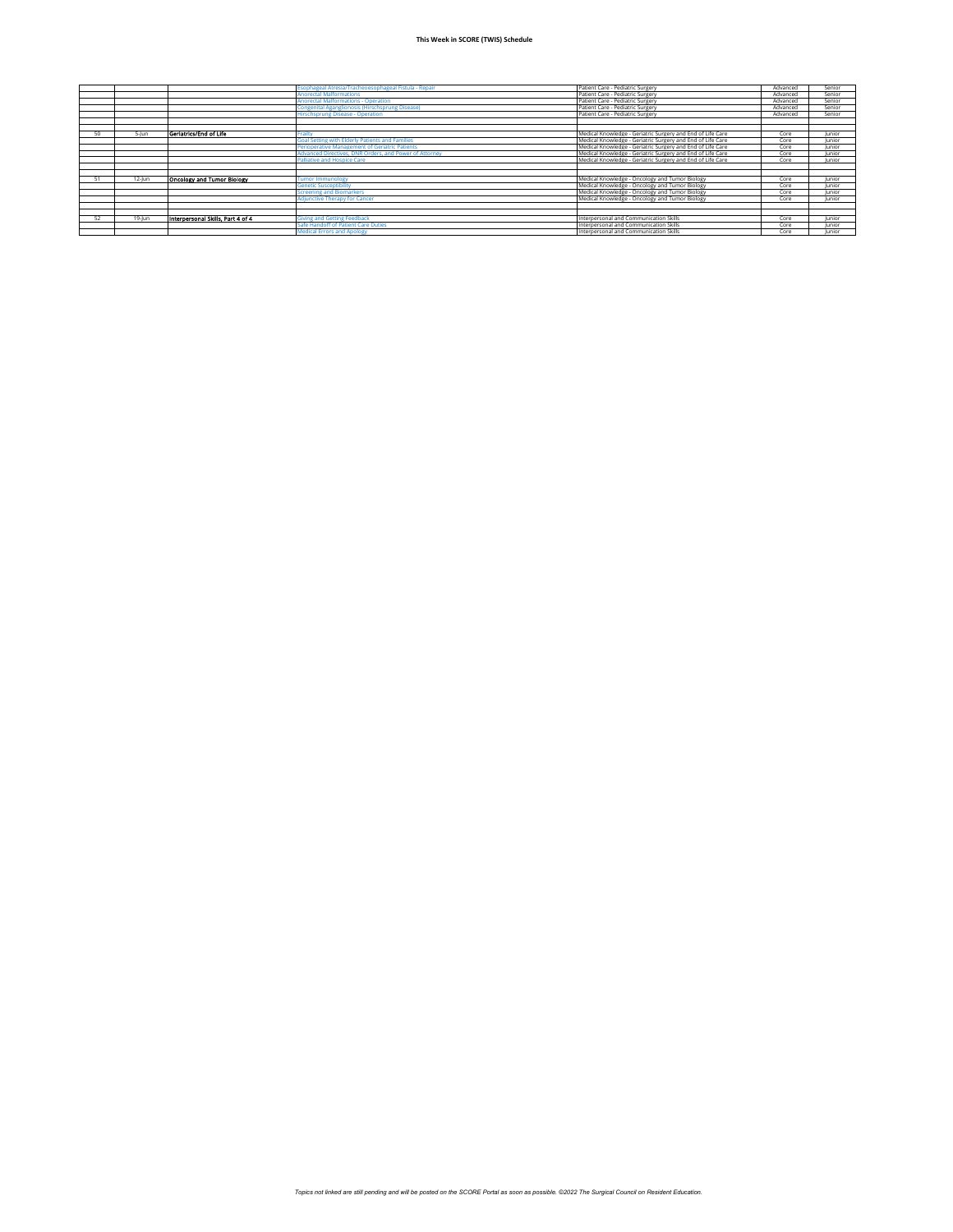#### VASCULAR SURGERY FELLOWSHIP 2022-2023 VASCULAR SURGERY FELLOWSHIP 2022-2023 **) ...**

<span id="page-7-0"></span>

| Week #       | <b>Week Starting</b> | <b>Topic of the Week</b>                             | <b>Associated Modules</b>                                                                                                                                                                                              | Category                                                                                            | Level                                    |
|--------------|----------------------|------------------------------------------------------|------------------------------------------------------------------------------------------------------------------------------------------------------------------------------------------------------------------------|-----------------------------------------------------------------------------------------------------|------------------------------------------|
| $\mathbf{1}$ | 7-Aug-22             | Imaging                                              | Imaging/VLAB - CT/CT Angiography (Vascular/Fellowship Level)                                                                                                                                                           | Imaging/Vascular Laboratory                                                                         | VSCORE                                   |
|              |                      |                                                      | maging/VLAB - MR Angiography (Vascular/Fellowship Level)<br>Anesthesia, General - Agents and Techniques                                                                                                                | Imaging/Vascular Laboratory                                                                         | VSCORE<br>SCORE                          |
|              |                      |                                                      | Pain, Acute - Management                                                                                                                                                                                               |                                                                                                     | SCORE                                    |
|              |                      |                                                      |                                                                                                                                                                                                                        |                                                                                                     |                                          |
| 2            | 14-Aug               | Atherosclerotic Lower Extremity Disease, Part 1 of 6 | Acute Lower Extremity Ischemia, Including Blue Toe Syndrome (Vascular/Fellowship Level)<br>Femoral Popliteal Artery Embolectomy (Vascular/Fellowship Level)                                                            | Atherosclerotic Lower Extremity Disease<br>Atherosclerotic Lower Extremity Disease                  | VSCORE<br><b>VSCORE</b>                  |
|              |                      |                                                      | Pain, Chronic - Management<br>Preoperative Assessment and Management of Coexisting Infection                                                                                                                           |                                                                                                     | SCORE<br>SCORE                           |
|              |                      |                                                      |                                                                                                                                                                                                                        |                                                                                                     |                                          |
|              | 21-Aug               | Atherosclerotic Lower Extremity Disease, Part 2 of 6 | Thrombolytic Therapy (Vascular/Fellowship Level)                                                                                                                                                                       | Atherosclerotic Lower Extremity Disease                                                             | VSCORE                                   |
|              |                      |                                                      | Compartment Syndrome (Vascular/Fellowship Level)<br>Postrevascularization Leg Ischemia (Vascular/Fellowship Level)                                                                                                     | Non-Atherosclerotic Lower Extremity Disease<br>Complications                                        | VSCORE<br>VSCORE                         |
|              |                      |                                                      | Evaluation of Ongoing Bleeding and Laboratory Assessment of Coagulation                                                                                                                                                |                                                                                                     | SCORE                                    |
|              | 28-Aug               | Atherosclerotic Lower Extremity Disease, Part 3 of 6 | Claudication (Vascular/Fellowship Level)                                                                                                                                                                               | Atherosclerotic Lower Extremity Disease                                                             | <b>VSCORE</b>                            |
|              |                      |                                                      | Chronic Limb-Threatening Ischemia - Rest Pain, Ulcer and Gangrene (Vascular/Fellowship Level)<br>Imaging/VLAB - Peripheral Arterial, Duplex Evaluation of Occlusive Disease (Vascular/Fellowship Level)                | Atherosclerotic Lower Extremity Disease<br>Imaging/Vascular Laboratory                              | <b>VSCORE</b><br>VSCORE                  |
|              |                      |                                                      | Imaging/VLAB - Peripheral Arterial, Physiologic Testing (Vascular/Fellowship Level)                                                                                                                                    | Imaging/Vascular Laboratory                                                                         | <b>VSCORE</b>                            |
|              |                      |                                                      | Normal Mechanisms of Hemostasis and Coagulation                                                                                                                                                                        |                                                                                                     | SCORE                                    |
|              | 4-Sep                | Atherosclerotic Lower Extremity Disease, Part 4 of 6 | Aortobifemoral Bypass (Vascular/Fellowship Level)                                                                                                                                                                      | Atherosclerotic Lower Extremity Disease                                                             | VSCORE                                   |
|              |                      |                                                      | Axillobifemoral Bypass (Vascular/Fellowship Level)<br>Iliac Artery Stenting (Vascular/Fellowship Level)                                                                                                                | Atherosclerotic Lower Extremity Disease<br>Atherosclerotic Lower Extremity Disease                  | VSCORE<br>VSCORE                         |
|              |                      |                                                      | Common/Profunda Femoral Endarterectomy (Vascular/Fellowship Level)<br><b>Evaluation of Surgical Risk</b>                                                                                                               | Atherosclerotic Lower Extremity Disease                                                             | VSCORE<br>SCORE                          |
|              |                      |                                                      |                                                                                                                                                                                                                        |                                                                                                     |                                          |
|              | 11-Sep               | Atherosclerotic Lower Extremity Disease, Part 5 of 6 | Femoral BK Popliteal/Tibial Bypass with Prosthetic/Vein (Vascular/Fellowship Level)<br>Popliteal-tibial and Pedal Bypasses (Vascular/Fellowship Level)<br>Postsurgical Groin Complications (Vascular/Fellowship Level) | Atherosclerotic Lower Extremity Disease<br>Atherosclerotic Lower Extremity Disease<br>Complications | <b>VSCORE</b><br>VSCORE<br><b>VSCORE</b> |
|              |                      |                                                      | Peripheral Arterial Graft Infections (Vascular/Fellowship Level)<br>Cellulitis                                                                                                                                         | Complications                                                                                       | VSCORE<br>SCORE                          |
|              | 18-Sep               | Atherosclerotic Lower Extremity Disease, Part 6 of 6 | Femoral PTA/Stenting (Vascular/Fellowship Level)<br>Tibial PTA/Stenting (Vascular/Fellowship Level)                                                                                                                    | Atherosclerotic Lower Extremity Disease<br>Atherosclerotic Lower Extremity Disease                  | VSCORE<br>VSCORE                         |
|              |                      |                                                      | Endovascular Complications: Contrast-Induced Nephropathy (Vascular/Fellowship Level)                                                                                                                                   | Complications                                                                                       | VSCORE                                   |
|              |                      |                                                      | <b>Antimicrobial Stewardship</b><br><b>Diagnostic Approach to Infection</b>                                                                                                                                            |                                                                                                     | SCORE<br>SCORE                           |
|              |                      |                                                      |                                                                                                                                                                                                                        |                                                                                                     |                                          |
|              | 25-Sep               | Complications, Part 1 of 4                           | Endovascular Complications: Specific Complications of Endovascular Therapy (Vascular/Fellowship Level)<br>Percutaneous Arterial Access Complications (Vascular/Fellowship Level)                                       | Complications<br>Complications                                                                      | VSCORE<br>VSCORE                         |
|              |                      |                                                      | Pseudoaneurysm Repair, latrogenic - Open ys, Injection (Vascular/Fellowship Level)<br>Anesthesia, Regional and Local - Agents and Techniques                                                                           | Complications                                                                                       | VSCORE<br>SCORE                          |
|              |                      |                                                      | <b>Conscious Sedation - Agents and Techniques</b>                                                                                                                                                                      |                                                                                                     | SCORE                                    |
|              | $2-Oct$              | Non-Atherosclerotic Lower Extremity Disease          | Amputations - Foot (Toe, Ray, TMA, Chopart, Lisfranc, Syme) (Vascular/Fellowship Level)<br>Amputations - Lower Extremity (AKA, Through the Knee, BKA) (Vascular/Fellowship Level)                                      | Non-Atherosclerotic Lower Extremity Disease<br>Non-Atherosclerotic Lower Extremity Disease          | VSCORE<br>VSCORE                         |
|              |                      |                                                      | <b>Complex Wound Closure</b><br>Skin Graftins                                                                                                                                                                          |                                                                                                     | SCORE<br>SCORE                           |
|              |                      |                                                      | <b>Nerve Blocks - Digital and Peripheral</b>                                                                                                                                                                           |                                                                                                     | SCORE                                    |
|              |                      |                                                      |                                                                                                                                                                                                                        |                                                                                                     |                                          |
| 10           | 9-Oct                | Visceral Artery and Venous Disease, Part 1 of 2      | Mesenteric Ischemia, Acute - Embolus, Thrombosis, NOMI (Vascular/Fellowship Level)<br>Mesenteric Ischemia, Chronic (Vascular/Fellowship Level)                                                                         | Visceral Artery and Venous Disease<br>Visceral Artery and Venous Disease                            | VSCORE<br>VSCORE                         |
|              |                      |                                                      | Superior Mesenteric Artery Dissection (Vascular/Fellowship Level)<br>Aesenteric and Portal Vein Thrombosis (Vascular/Fellowship Level)                                                                                 | Visceral Artery and Venous Disease<br>Visceral Artery and Venous Disease                            | VSCORE<br>VSCORE                         |
|              |                      |                                                      |                                                                                                                                                                                                                        |                                                                                                     |                                          |
| 11           | 16-Oct               | Visceral Artery and Venous Disease, Part 2 of 2      | Mesenteric Bypass/Endarterectomy (Vascular/Fellowship Level)<br><b>MA Stenting (Vascular/Fellowship Level)</b>                                                                                                         | Visceral Artery and Venous Disease<br>Visceral Artery and Venous Disease                            | VSCORE<br><b>VSCORE</b>                  |
|              |                      |                                                      | SMA Thrombectomy (Vascular/Fellowship Level)<br><b>Futility</b>                                                                                                                                                        | Visceral Artery and Venous Disease                                                                  | VSCORE<br>SCORE                          |
|              |                      |                                                      |                                                                                                                                                                                                                        |                                                                                                     |                                          |
|              | 23-Oct               | Atherosclerotic Cerebrovascular Disease, Part 1 of 4 | Carotid Artery, Atherosclerotic - Asymptomatic (Vascular/Fellowship Level)                                                                                                                                             | Atherosclerotic Cerebrovascular Disease                                                             | VSCORE                                   |
|              |                      |                                                      | Carotid Artery, Atherosclerotic - Symptomatic (Vascular/Fellowship Level)<br>Imaging/VLAB - Cerebrovascular, Carotid (Vascular/Fellowship Level)                                                                       | Atherosclerotic Cerebrovascular Disease<br>Imaging/Vascular Laboratory                              | VSCORE<br>VSCORE                         |
|              |                      |                                                      | Imaging/VLAB - Cerebrovascular, Intracranial (TCD) (Vascular/Fellowship Level)<br>Intraoperative Monitoring and Common Intraoperative Problems                                                                         | Imaging/Vascular Laboratory                                                                         | VSCORE<br>SCORE                          |
|              |                      |                                                      |                                                                                                                                                                                                                        |                                                                                                     |                                          |
| 13           | 30-Oct               | Atherosclerotic Cerebrovascular Disease, Part 2 of 3 | Carotid Artery Endarterectomy - Patch and Eversion (Vascular/Fellowship Level)<br><b>Carotid Artery Stenting (Vascular/Fellowship Level)</b>                                                                           | Atherosclerotic Cerebrovascular Disease<br>Atherosclerotic Cerebrovascular Disease                  | VSCORE<br><b>VSCORE</b>                  |
|              |                      |                                                      | Stroke after Carotid Intervention (Vascular/Fellowship Level)<br><b>Neurologic Dysfunction</b>                                                                                                                         | Complications                                                                                       | <b>VSCORE</b><br>SCORE                   |
| 14           | 6-Nov                | Atherosclerotic Cerebrovascular Disease, Part 3 of 3 | nnominate, Common Carotid, Subclavian Disease (Vascular/Fellowship Level)                                                                                                                                              | Atherosclerotic Cerebrovascular Disease                                                             | VSCORE                                   |
|              |                      |                                                      | Vertebral Artery Disease - Atherosclerotic, FMD, Dissection (Vascular/Fellowship Level)<br>/ertebral Artery Procedures - Open and Endovascular (Vascular/Fellowship Level)                                             | Atherosclerotic Cerebrovascular Disease<br>Atherosclerotic Cerebrovascular Disease                  | VSCORE<br>VSCORE                         |
|              |                      |                                                      | Fluoroscopy, Radiation, and Radiation Safety (Vascular/Fellowship Level)<br><b>Brain Death</b>                                                                                                                         | Imaging/Vascular Laboratory                                                                         | VSCORE<br>SCORE                          |
|              |                      |                                                      |                                                                                                                                                                                                                        |                                                                                                     |                                          |
| 15           | 13-Nov               | Atherosclerotic Cerebrovascular Disease, Part 4 of 4 | Great Vessel - Endovascular (Vascular/Fellowship Level)<br>Great Vessel - Open (Vascular/Fellowship Level)                                                                                                             | Atherosclerotic Cerebrovascular Disease<br>Atherosclerotic Cerebrovascular Disease                  | <b>VSCORE</b><br>VSCORE                  |
|              |                      |                                                      | <b>Hepatic Failure and Hepatorenal Syndrome</b><br><b>Hypovolemic Shock</b>                                                                                                                                            |                                                                                                     | SCORE<br>SCORE                           |
|              |                      |                                                      |                                                                                                                                                                                                                        |                                                                                                     |                                          |
| 16           | 20-Nov               | <b>OFF</b>                                           |                                                                                                                                                                                                                        |                                                                                                     |                                          |
|              |                      |                                                      |                                                                                                                                                                                                                        |                                                                                                     |                                          |
| 17           | 27-Nov               | Non-Atherosclerotic Cerebrovascular Disease          | Carotid Artery Dissection (Vascular/Fellowship Level)<br>Takayasu and Giant Cell Arteritis (Vascular/Fellowship Level)                                                                                                 | Non-Atherosclerotic Cerebrovascular Disease<br>Non-Atherosclerotic Cerebrovascular Disease          | VSCORE<br><b>VSCORE</b>                  |
|              |                      |                                                      | Uncommon Carotid Conditions - FMD, Aneurysm, Carotid Body Tumor (Vascular/Fellowship Level)<br>Derangements of Electrolytes and Acid-Base Balance                                                                      | Non-Atherosclerotic Cerebrovascular Disease                                                         | VSCORE<br><b>SCORE</b>                   |
|              |                      |                                                      | <b>Endocrine Dysfunction</b>                                                                                                                                                                                           |                                                                                                     | SCORE                                    |
|              |                      |                                                      |                                                                                                                                                                                                                        |                                                                                                     |                                          |
| 18           | 4-Dec                | Venous Thrombosis, Part 1 of 4                       | Acute Iliofemoral Deep Venous Thrombosis (Vascular/Fellowship Level)<br>Lower Extremity Deep Venous Thrombosis (Vascular/Fellowship Level)                                                                             | Venous Thrombosis<br>Venous Thrombosis                                                              | VSCORE<br>VSCORE                         |
|              |                      |                                                      | <b>Working with Professionals - Team Communication and Respect</b><br>Inspiring a Healthy Culture for Patient Care                                                                                                     |                                                                                                     | SCORE<br>SCORE                           |
|              |                      |                                                      |                                                                                                                                                                                                                        |                                                                                                     |                                          |
| 19           | 11-Dec               | Venous Thrombosis, Part 2 of 4                       | Pulmonary Embolus (Vascular/Fellowship Level)<br>Imaging/VLAB - Venous, Evaluation of Upper and Lower Extremity DVT (Vascular/Fellowship Level)                                                                        | Venous Thrombosis<br>Imaging/Vascular Laboratory                                                    | VSCORE<br>VSCORE                         |
|              |                      |                                                      | How Data are Expressed and Summarized<br><b>Levels of Evidence</b>                                                                                                                                                     |                                                                                                     | SCORE<br>SCORE                           |
|              |                      |                                                      |                                                                                                                                                                                                                        |                                                                                                     |                                          |
| 20           | 18-Dec               | Venous Thrombosis, Part 3 of 4                       | DVT (Acute) Treatments (Vascular/Fellowship Level)                                                                                                                                                                     | <b>Venous Thrombosis</b>                                                                            | VSCORE                                   |
|              |                      |                                                      | Vena Cava Filter Insertion and Removal (Vascular/Fellowship Level)                                                                                                                                                     | Venous Thrombosis                                                                                   | VSCORE                                   |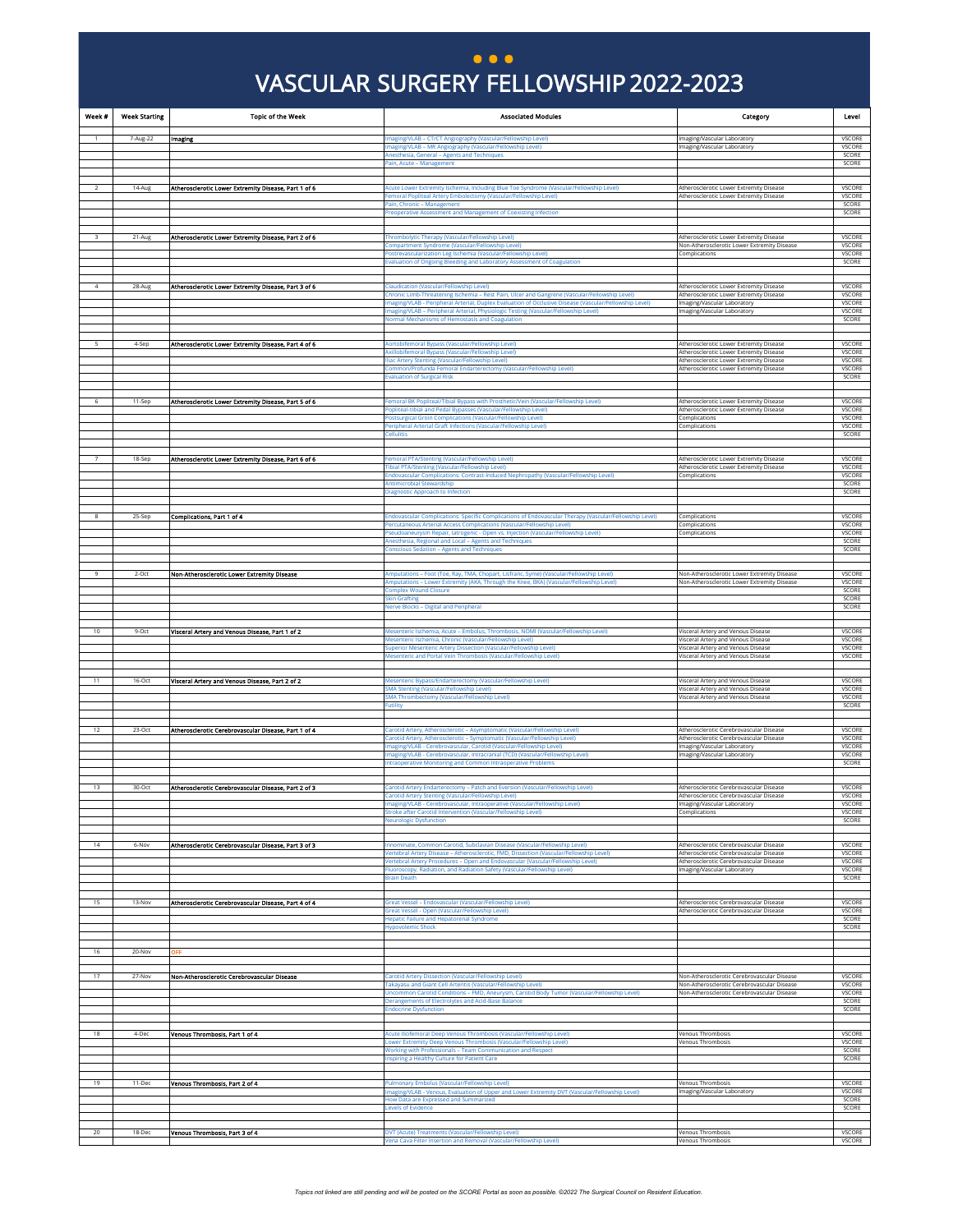|    |           |                                                                       | <b>Coordinating Patient Care</b><br>dvocating for Quality Patient Care                                                                                                                                                                                                                                                                                                                  |                                                                                                                                                                                  | SCORE<br>SCORE                               |
|----|-----------|-----------------------------------------------------------------------|-----------------------------------------------------------------------------------------------------------------------------------------------------------------------------------------------------------------------------------------------------------------------------------------------------------------------------------------------------------------------------------------|----------------------------------------------------------------------------------------------------------------------------------------------------------------------------------|----------------------------------------------|
|    |           |                                                                       |                                                                                                                                                                                                                                                                                                                                                                                         |                                                                                                                                                                                  |                                              |
| 21 | 25-Dec    | DFF                                                                   |                                                                                                                                                                                                                                                                                                                                                                                         |                                                                                                                                                                                  |                                              |
| 22 | 1-Jan-23  | OFF                                                                   |                                                                                                                                                                                                                                                                                                                                                                                         |                                                                                                                                                                                  |                                              |
| 23 | 8-jan     | Venous Thrombosis, Part 4 of 4                                        | Superficial Thrombophlebitis (Vascular/Fellowship Level)<br>Vena Cava Obstruction/Tumors (Vascular/Fellowship Level)<br>Venous Obstructive Disorders Treatment (Vascular/Fellowship Level)<br><b>Medical Decisions for Pediatric Patients</b>                                                                                                                                           | <b>Venous Thrombosis</b><br>Venous Thrombosis<br><b>Venous Thrombosis</b>                                                                                                        | VSCORE<br>VSCORE<br>VSCORE<br>SCORE          |
| 24 | 15-Jan    | Venous Insufficiency, Lymphatic Diseases & Maiformations, Part 1 of 3 | Superior Vena Cava Syndrome (Vascular/Fellowship)                                                                                                                                                                                                                                                                                                                                       | Venous Insufficiency, Lymphatic Diseases & Malformations                                                                                                                         | VSCORE                                       |
|    |           |                                                                       | elvic Congestion Syndrome (Vascular/Fellowship Level)<br>Venous Malformations (Vascular/Fellowship Level)                                                                                                                                                                                                                                                                               | Venous Insufficiency, Lymphatic Diseases & Malformations<br>Venous Insufficiency, Lymphatic Diseases & Malformations                                                             | VSCORE<br>VSCORE                             |
|    |           |                                                                       | Safe Handoff of Patient Care Duties                                                                                                                                                                                                                                                                                                                                                     |                                                                                                                                                                                  | SCORE                                        |
| 25 | $22$ -Jan | Venous insufficiency, Lymphatic Diseases & Malformations, Part 2 of 3 | Chronic Venous Insufficiency - Including Venous Leg Ulcer (Vascular/Fellowship Level)<br>Lymphedema/Lymphangitis - Primary and Secondary (Vascular/Fellowship Level)<br>Imaging/VLAB - Evaluation of Venous Insufficiency (Vascular/Fellowship Level)<br>Advanced Communication Skills for Surgical Practice - and The Challenge of Informed Consent                                    | Venous Insufficiency, Lymphatic Diseases & Malformations<br>Venous Insufficiency, Lymphatic Diseases & Malformation:<br>Imaging/Vascular Laboratory                              | VSCORE<br><b>VSCORE</b><br>VSCORE<br>SCORE   |
|    |           |                                                                       |                                                                                                                                                                                                                                                                                                                                                                                         |                                                                                                                                                                                  |                                              |
| 26 | 29-Jan    | Venous insufficiency, Lymphatic Diseases & Malformations, Part 3 of 3 | /aricose Vein Disease (Vascular/Fellowship Level)<br>clerotherapy (Vascular/Fellowship Levi<br>Varicose Vein Procedures (Vascular/Fellowship Level)                                                                                                                                                                                                                                     | Venous Insufficiency, Lymphatic Diseases & Malformations<br>Venous Insufficiency, Lymphatic Diseases & Malformations<br>Venous Insufficiency, Lymphatic Diseases & Malformations | VSCORE<br>VSCORE<br>VSCORE                   |
|    |           |                                                                       | Cost Awareness and Risk-Benefit Analysis                                                                                                                                                                                                                                                                                                                                                |                                                                                                                                                                                  | SCORE                                        |
| 27 | 5-Feb     | Thoracic Aortic Disease, Part 1 of 4                                  | Aortic Dissection - Including Variants of Penetrating Ulcer and Intramural Hematoma (Vascular/Fellowship Level Thoracic Aortic Disease<br>Atherosclerotic Thoracic Aortic Disease - Coral Reef/Shaggy Aorta (Vascular/Fellowship Level)<br>Thoracic Aortic Dissection Repair - Open and Endovascular (Vascular/Fellowship Level)<br>Evaluating the Quality and Applicability of a Study | <b>Thoracic Aortic Disease</b><br><b>Thoracic Aortic Disease</b>                                                                                                                 | <b>VSCORE</b><br>VSCORE<br>VSCORE<br>SCORE   |
| 28 | 12-Feb    | OFF                                                                   |                                                                                                                                                                                                                                                                                                                                                                                         |                                                                                                                                                                                  |                                              |
| 29 | 19-Feb    | Thoracic Aortic Disease, Part 2 of 4                                  | Fhoracic Aortic Aneurysm (Vascular/Fellowship Level)                                                                                                                                                                                                                                                                                                                                    | <b>Thoracic Aortic Disease</b>                                                                                                                                                   | <b>VSCORE</b>                                |
|    |           |                                                                       | Thoracic Aortic Aneurysm - Open and Endovascular (Vascular Surgery/Fellowship Level)<br>ests of Significance<br>Hypokalemia and Hyperkalemia<br>Hyponatremia and Hypernatremia                                                                                                                                                                                                          | <b>Thoracic Aortic Disease</b>                                                                                                                                                   | VSCORE<br>SCORE<br>SCORE<br>SCORE            |
| 30 | 26-Feb    | Thoracic Aortic Disease, Part 3 of 4                                  | Thoracoabdominal Aneurysm (Vascular/Fellowship Level)<br>Thoracoabdominal Aneurysm Repair - Open and Endovascular (Vascular/Fellowship Level)                                                                                                                                                                                                                                           | <b>Thoracic Aortic Disease</b><br><b>Thoracic Aortic Disease</b>                                                                                                                 | VSCORE<br>VSCORE                             |
|    |           |                                                                       | Spinal Cord Ischemia after Aortic Procedure (Vascular/Fellowship Level)<br>dhesiolysis                                                                                                                                                                                                                                                                                                  | Complications                                                                                                                                                                    | VSCORE<br>SCORE                              |
|    |           |                                                                       | Frailty                                                                                                                                                                                                                                                                                                                                                                                 |                                                                                                                                                                                  | SCORE                                        |
| 31 | 5-Mar     | Thoracic Aortic Disease, Part 4 of 4                                  | Suprarenal Aortic Aneurysm Repair - Open (Vascular/Fellowship Level)<br>solated Iliac Artery Aneurysm Repair – Open and Endovascular (Vascular/Fellowship Level)<br><b>Gastrointestinal Bleeding - Upper</b><br><b>Paralytic Ileus</b><br>Mesenteric Ischemia - Acute (Arterial, Venous, and Nonocclusive)                                                                              | <b>Thoracic Aortic Disease</b><br>Other Aneurysms                                                                                                                                | VSCORE<br>VSCORE<br>SCORE<br>SCORE<br>SCORE  |
|    |           |                                                                       |                                                                                                                                                                                                                                                                                                                                                                                         |                                                                                                                                                                                  |                                              |
|    | 12-Mar    | <b>Aorto-Illac Aneurysms</b>                                          | Abdominal Aortic Aneurysm - Infrarenal and Juxtarenal (Vascular/Fellowship Level)                                                                                                                                                                                                                                                                                                       | Aorto-Iliac Aneurysms                                                                                                                                                            | VSCORE                                       |
|    |           |                                                                       | Abdominal Aortic Aneurysm (Infrarenal and Juxtarenal) Repair - Open (Vascular/Fellowship Level)                                                                                                                                                                                                                                                                                         | Aorto-Iliac Aneurysms                                                                                                                                                            | <b>VSCORE</b>                                |
|    |           |                                                                       | Endovascular Abdominal Aortic Aneurysm Repair (EVAR) - Elective (Vascular/Fellowship Level)<br>Imaging/VLAB - Abdominal Vascular, Aortic Aneurysm and Post-EVAR Assessment (Vascular/Fellowship Level)                                                                                                                                                                                  | Aorto-Iliac Aneurysms<br>Imaging/Vascular Laboratory                                                                                                                             | VSCORE<br><b>VSCORE</b>                      |
| 33 | 19-Mar    | Complications, Part 2 of 4                                            | Colitis - Ischemic<br>Abdominal Compartment Syndrome After Aortic Operation (Vascular/Fellowship Level)<br>Aortic Graft Infections (Vascular/Fellowship Level)<br>Aortocaval Fistula (Vascular/Fellowship Level)<br>olonic Volvulus and Obstruction                                                                                                                                     | Complications<br>Complications<br>Complications                                                                                                                                  | SCORE<br>VSCORE<br>VSCORE<br>VSCORE<br>SCORE |
|    |           |                                                                       | <b>Sastrointestinal Bleeding - Lower</b>                                                                                                                                                                                                                                                                                                                                                |                                                                                                                                                                                  | SCORE                                        |
| 34 | 26-Mar    | Complications, Part 3 of 4                                            | Inastomotic Aneurysm Repair (Vascular/Fellowship Level)                                                                                                                                                                                                                                                                                                                                 | Complications                                                                                                                                                                    | VSCORE                                       |
|    |           |                                                                       | Aortic Graft-Enteric Fistula/Erosion Removal – Extra-Anatomic vs In Situ Replacement (Vascular/Fellowship Level) Complications<br>Neo-Aortoiliac System Procedure (Vascular/Fellowship Level)                                                                                                                                                                                           | Complications                                                                                                                                                                    | VSCORE<br>VSCORE                             |
|    |           |                                                                       | Advance Directives, DNR Orders, and Power of Attorney<br><b>Palliative and Hospice Care</b>                                                                                                                                                                                                                                                                                             |                                                                                                                                                                                  | SCORE<br>SCORE                               |
|    |           |                                                                       |                                                                                                                                                                                                                                                                                                                                                                                         |                                                                                                                                                                                  |                                              |
| 35 | 2-Apr     | Complications, Part 4 of 4                                            | Chylous Ascites/Chylothorax (Vascular/Fellowship Level)<br>Colonic Ischemia after Aortoiliac Operation (Vascular/Fellowship Level)                                                                                                                                                                                                                                                      | Complications<br>Complications                                                                                                                                                   | VSCORE<br>VSCORE                             |
|    |           |                                                                       | mmune Response to Injury and Infection<br><b>Surgery and Surgical Conditions in Immunocompromised Hosts</b><br><b>Infections - Opportunistic</b>                                                                                                                                                                                                                                        |                                                                                                                                                                                  | SCORE<br>SCORE<br>SCORE                      |
|    |           |                                                                       |                                                                                                                                                                                                                                                                                                                                                                                         |                                                                                                                                                                                  |                                              |
| 36 | 9-Apr     | Splanchnic Aneurysms                                                  | Celiac, Hepatic, and Mesenteric Artery Aneurysm (Vascular/Fellowship Level)<br>Renal Artery Aneurysm (Vascular/Fellowship Level)<br>Renal Artery Aneurysm Repair - Open and Endovascular (Vascular/Fellowship Level)                                                                                                                                                                    | Other Aneurysms<br>Other Aneurysms<br>Other Aneurysms                                                                                                                            | <b>VSCORE</b><br>VSCORE<br>VSCORE            |
| 37 | 16-Apr    | Spienic Aneurysms and Compression Syndromes                           | Splenic Artery Aneurysm (Vascular/Fellowship Level)                                                                                                                                                                                                                                                                                                                                     | Other Aneurysms                                                                                                                                                                  | VSCORE                                       |
|    |           |                                                                       | Celiac Artery Compression Syndrome (Vascular/Fellowship Level)<br>tenal Vein Compression Syndrome (Vascular/Fellowship Level)                                                                                                                                                                                                                                                           | Visceral Artery and Venous Disease<br>Renovascular Diseases                                                                                                                      | VSCORE<br>VSCORE                             |
|    |           |                                                                       |                                                                                                                                                                                                                                                                                                                                                                                         |                                                                                                                                                                                  |                                              |
| 38 | 23-Apr    | Renovascular Diseases, Part 1 of 2                                    | Renovascular Hypertension (Vascular/Fellowship Level)<br>Pediatric Renovascular and Abdominal Aortic Developmental Disorders (Vascular/Fellowship Level)                                                                                                                                                                                                                                | Renovascular Diseases<br>Renovascular Diseases                                                                                                                                   | VSCORE<br>VSCORE                             |
|    |           |                                                                       | maging/VLAB - Abdominal Vascular, Renal and Mesenteric (Vascular/Fellowship Level)                                                                                                                                                                                                                                                                                                      | Imaging/Vascular Laboratory                                                                                                                                                      | <b>VSCORE</b>                                |
| 39 | 30-Apr    | Renovascular Diseases, Part 2 of 2                                    | (enal Artery Bypass - Aortorenal, Splenorenal, Hepatorenal (Vascular/Fellowship Level)<br>(therosclerotic Renal Artery Disease (Vascular/Fellowship Level)                                                                                                                                                                                                                              | Renovascular Diseases<br>Renovascular Diseases<br>Renovascular Diseases                                                                                                          | VSCORE<br>VSCORE<br>VSCORE                   |
|    |           |                                                                       | Nonatherosclerotic Renal Artery Disease (Vascular/Fellowship Level)<br><b>Ventilatory Support/Management</b>                                                                                                                                                                                                                                                                            |                                                                                                                                                                                  | SCORE                                        |
| 40 | 7-May     | Lower Extremity Aneurysms                                             | Femoral and Popliteal Artery Aneurysm (Vascular/Fellowship Level)                                                                                                                                                                                                                                                                                                                       | Other Aneurysms                                                                                                                                                                  | VSCORE<br>VSCORE                             |
|    |           |                                                                       | Femoral Artery Aneurysm Repair (Vascular/Fellowship)<br>Popliteal Artery Aneurysm Repair - Open and Endovascular (Vascular/Fellowship Level)<br><b>Common Postoperative Problems</b>                                                                                                                                                                                                    | Other Aneurysms<br>Other Aneurysms                                                                                                                                               | VSCORE<br>SCORE                              |
| 41 | 14-May    | Hemodialysis Access, Part 1 of 4                                      | New Hemodialysis Access (Vascular/Fellowship Level)<br>Hemodialysis Access Catheter (Vascular/Fellowship Level)                                                                                                                                                                                                                                                                         | <b>Hemodialysis Access</b><br><b>Hemodialysis Access</b>                                                                                                                         | VSCORE<br><b>VSCORE</b>                      |
|    |           |                                                                       | Peritoneal Dialysis Catheter Placement (Vascular/Fellowship Level)                                                                                                                                                                                                                                                                                                                      | <b>Hemodialysis Access</b>                                                                                                                                                       | <b>VSCORE</b>                                |
| 42 | 21-May    | Hernodialysis Access, Part 2 of 4                                     | Nonmaturing Autogenous Arteriovenous Fistula (Vascular/Fellowship Level)                                                                                                                                                                                                                                                                                                                | Hemodialysis Access                                                                                                                                                              | VSCORE                                       |
|    |           |                                                                       | ccess-Related Ischemic Steal Syndrome (Vascular/Fellowship Level)<br><b>Decision-Making Capacity</b>                                                                                                                                                                                                                                                                                    | Hemodialysis Access                                                                                                                                                              | VSCORE<br>SCORE                              |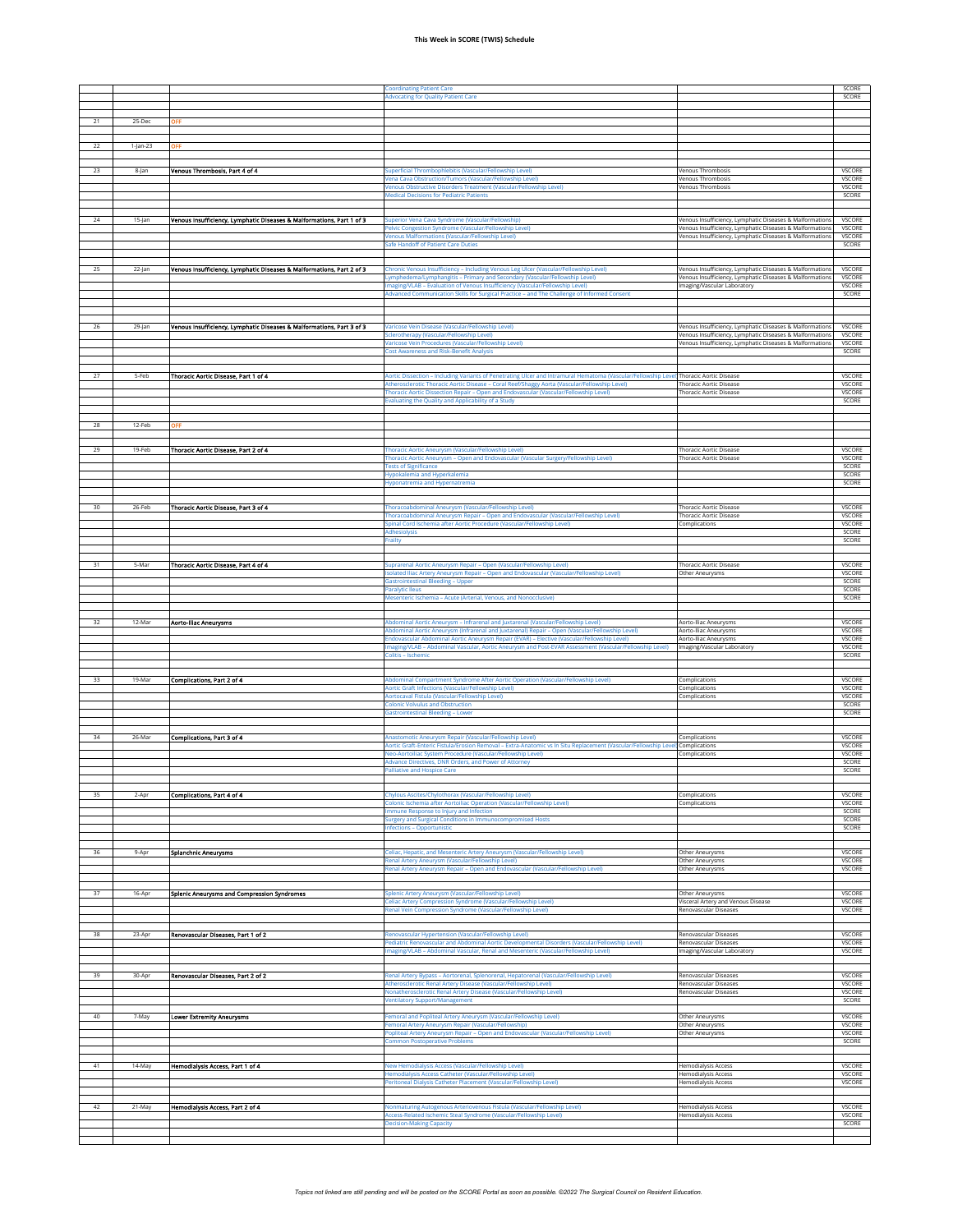| 43 | 28-May     | Hemodialysis Access, Part 3 of 4                                   | Nonthrombotic Hemodialysis Access Complications (Vascular/Fellowship Level)                          | Hemodialysis Access                                   | VSCORE        |
|----|------------|--------------------------------------------------------------------|------------------------------------------------------------------------------------------------------|-------------------------------------------------------|---------------|
|    |            |                                                                    | Nonthrombotic Hemodialysis Access Complications Repair (Vascular/Fellowship Level)                   | <b>Hemodialysis Access</b>                            | VSCORE        |
|    |            |                                                                    | Cultural Diversity - Working Through the Barriers of Language and Differing Customs                  |                                                       | SCORE         |
|    |            |                                                                    | Delivering Bad News - Your Chance to Become a Master Surgeon                                         |                                                       | SCORE         |
|    |            |                                                                    |                                                                                                      |                                                       |               |
|    |            |                                                                    |                                                                                                      |                                                       |               |
| 44 | 4-Jun      | Hemodialysis Access, Part 4 of 4                                   | Failing or Thrombosed Hemodialysis Access (Vascular/Fellowship Level)                                | <b>Hemodialysis Access</b>                            | VSCORE        |
|    |            |                                                                    | Failing/Thrombosed Access - AVF and AVG Management (Vascular/Fellowship Level)                       | <b>Hemodialysis Access</b>                            | <b>VSCORE</b> |
|    |            |                                                                    | Hemodialysis Access Infection (Vascular/Fellowship Level)                                            | <b>Hemodialysis Access</b>                            | VSCORE        |
|    |            |                                                                    | <b>Medical Errors and Apology</b>                                                                    |                                                       | SCORE         |
|    |            |                                                                    |                                                                                                      |                                                       |               |
|    |            |                                                                    |                                                                                                      |                                                       |               |
| 45 | $11$ -Jun  | <b>OFF</b>                                                         |                                                                                                      |                                                       |               |
|    |            |                                                                    |                                                                                                      |                                                       |               |
|    |            |                                                                    |                                                                                                      |                                                       |               |
| 46 | $18$ -Jun  | Upper Extremity Disease and Thoracic Outlet Syndromes, Part 1 of 2 | Thoracic Outlet Syndrome - Neurogenic, Arterial, Venous (Vascular/Fellowship Level)                  | Upper Extremity Disease and Thoracic Outlet Syndromes | VSCORE        |
|    |            |                                                                    | First Rib Resection - Infraclavicular (Vascular/Fellowship Level)                                    | Upper Extremity Disease and Thoracic Outlet Syndromes | VSCORE        |
|    |            |                                                                    | First Rib Resection - Transaxillary (Vascular/Fellowship Level)                                      | Upper Extremity Disease and Thoracic Outlet Syndromes | VSCORE        |
|    |            |                                                                    |                                                                                                      |                                                       |               |
|    |            |                                                                    |                                                                                                      |                                                       |               |
| 47 | $25$ -Jun  | Upper Extremity Disease and Thoracic Outlet Syndromes, Part 2 of 2 | Upper Extremity Occlusive Disease - Claudication, Rest Pain, Tissue Loss (Vascular/Fellowship Level) | Upper Extremity Disease and Thoracic Outlet Syndromes | VSCORE        |
|    |            |                                                                    | Carotid-Subclavian Artery Bypass (Vascular/Fellowship Level)                                         | Upper Extremity Disease and Thoracic Outlet Syndromes | VSCORE        |
|    |            |                                                                    | <b>Advance Directives</b>                                                                            |                                                       | SCORE         |
|    |            |                                                                    |                                                                                                      |                                                       |               |
|    |            |                                                                    |                                                                                                      |                                                       |               |
| 48 | $2$ -lul   | Vascular Trauma, Part 1 of 3                                       | Vascular Injury - Neck (Vascular/Fellowship Level)                                                   | Vascular Trauma                                       | VSCORE        |
|    |            |                                                                    | Vascular Injury - Chest (Vascular/Fellowship Level)                                                  | Vascular Trauma                                       | VSCORE        |
|    |            |                                                                    | Thoracic Aortic Injury (Blunt) Repair - Endovascular (Vascular/Fellowship Level)                     | Vascular Trauma                                       | VSCORE        |
|    |            |                                                                    | <b>Tube Thoracostomy and Thoracentesis</b>                                                           |                                                       | SCORE         |
|    |            |                                                                    | Chest Wall, Pleura, and Diaphragm Injuries                                                           |                                                       | SCORE         |
|    |            |                                                                    |                                                                                                      |                                                       |               |
|    |            |                                                                    |                                                                                                      |                                                       |               |
| 49 | $9$ -Jul   | Vascular Trauma, Part 2 of 3                                       | Vascular Injury - Abdomen (Vascular/Fellowship Level)                                                | Vascular Trauma                                       | <b>VSCORE</b> |
|    |            |                                                                    | Abdominal Vascular Exposures (Vascular/Fellowship Level)                                             | Vascular Trauma                                       | <b>VSCORE</b> |
|    |            |                                                                    | <b>Hepatic Injury</b>                                                                                |                                                       | SCORE         |
|    |            |                                                                    | Pelvic Fractures and Retroperitoneal Hematoma                                                        |                                                       | SCORE         |
|    |            |                                                                    | <b>Splenic Injury</b>                                                                                |                                                       | SCORE         |
|    |            |                                                                    |                                                                                                      |                                                       |               |
|    |            |                                                                    |                                                                                                      |                                                       |               |
|    |            |                                                                    |                                                                                                      |                                                       |               |
|    |            |                                                                    |                                                                                                      |                                                       |               |
| 50 | $16$ -Jul  | Vascular Trauma, Part 3 of 3                                       | Vascular Injury - Extremities (Vascular/Fellowship Level)                                            | Vascular Trauma                                       | VSCORE        |
|    |            |                                                                    | Posterior Knee Dislocation - Popliteal Injury (Vascular/Fellowship Level)                            | Vascular Trauma                                       | VSCORE        |
|    |            |                                                                    | <b>Cardiac Tamponade</b>                                                                             |                                                       | SCORE         |
|    |            |                                                                    | <b>Upper Urinary Tract Injuries</b>                                                                  |                                                       | SCORE         |
|    |            |                                                                    |                                                                                                      |                                                       |               |
|    |            |                                                                    |                                                                                                      |                                                       |               |
| 51 | $23 -  ul$ | <b>OFF</b>                                                         |                                                                                                      |                                                       |               |
|    |            |                                                                    |                                                                                                      |                                                       |               |
|    |            |                                                                    |                                                                                                      |                                                       |               |
| 52 | $30 -  ul$ | OFF                                                                |                                                                                                      |                                                       |               |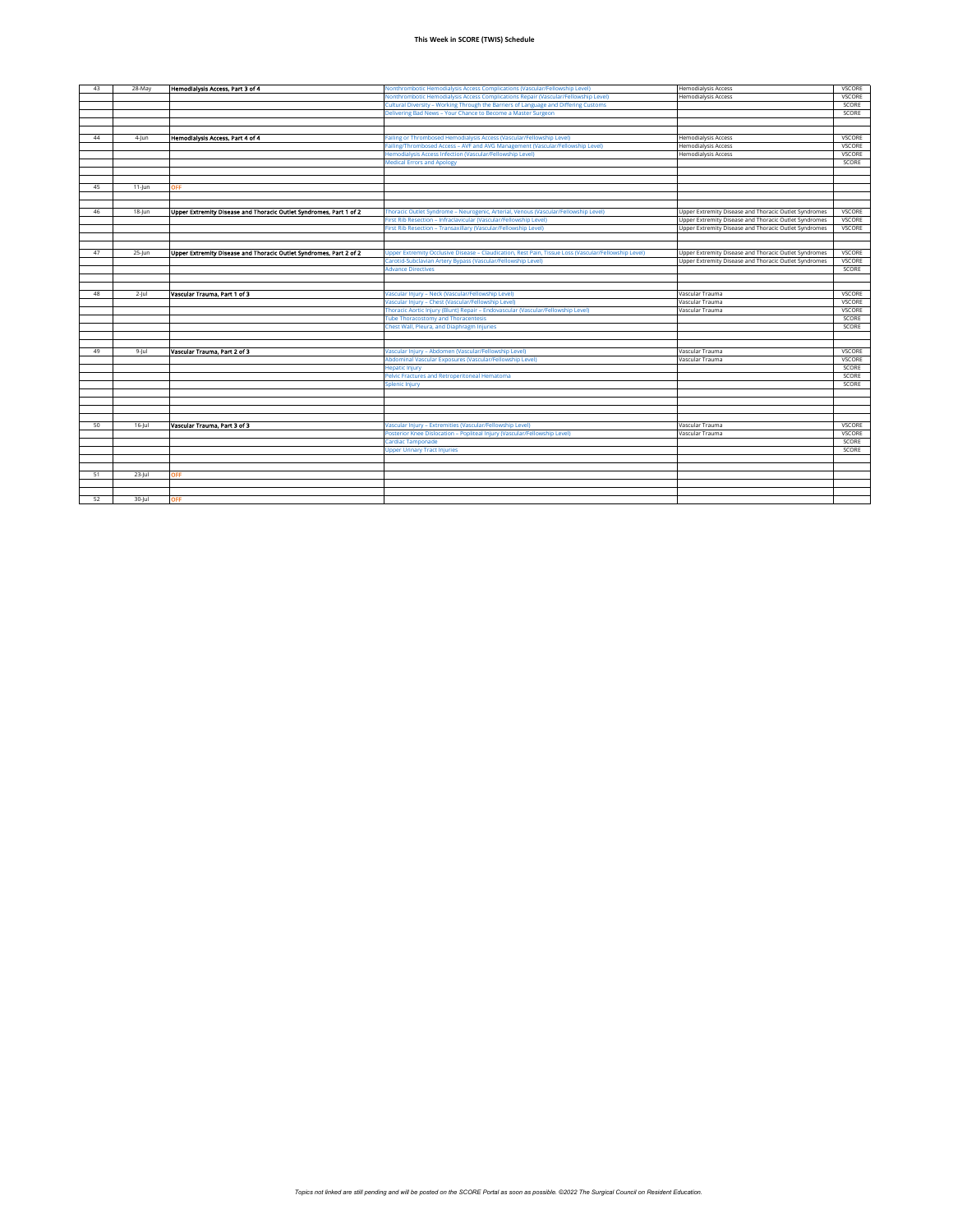#### VASCULAR SURGERY FELLOWSHIP 2021-2022 VASCULAR SURGERY FELLOWSHIP 2021-2022 **) ...**

<span id="page-10-0"></span>

| Week #           | <b>Week Starting</b> | <b>Topic of the Week</b>                             | <b>Associated Modules</b>                                                                                                                                                                                                            | <b>Competency and Category</b>                                                             | Level                   |
|------------------|----------------------|------------------------------------------------------|--------------------------------------------------------------------------------------------------------------------------------------------------------------------------------------------------------------------------------------|--------------------------------------------------------------------------------------------|-------------------------|
|                  | 1-Aug-21             | Imaging                                              | maging/VLAB - CT/CT Angiography                                                                                                                                                                                                      | maging/Vascular Laboratory                                                                 | VSCORE                  |
|                  |                      |                                                      | maging/VLAB - MR Angiography<br>Renal Failure                                                                                                                                                                                        | Imaging/Vascular Laboratory<br>Surgical Critical Care                                      | VSCORE<br>SCORE         |
|                  |                      |                                                      | <b>Respiratory Failure</b>                                                                                                                                                                                                           | Surgical Critical Care                                                                     | SCORE                   |
|                  |                      |                                                      | <b>Sepsis and Septic Shock</b>                                                                                                                                                                                                       | Surgical Critical Care                                                                     | SCORE                   |
|                  |                      | Atheroscierotic Lower Extremity Disease, Part 1 of 6 | Acute Lower Extremity Ischemia, Including Blue Toe Syndrome                                                                                                                                                                          |                                                                                            | VSCORE                  |
|                  | 8-Aug                |                                                      | emoral Popliteal Artery Embolectomy                                                                                                                                                                                                  | Atherosclerotic Lower Extremity Disease<br>Atherosclerotic Lower Extremity Disease         | VSCORE                  |
|                  |                      |                                                      | Working Effectively in Various Healthcare Delivery Settings and Systems<br><b>Norking in Interprofessional Teams</b>                                                                                                                 | Systems-Based Practice<br>Systems-Based Practice                                           | SCORE<br>SCORE          |
|                  |                      |                                                      |                                                                                                                                                                                                                                      |                                                                                            |                         |
| 3                | $15-Aug$             | Atherosclerotic Lower Extremity Disease, Part 2 of 6 | Thrombolytic Therapy                                                                                                                                                                                                                 | Atherosclerotic Lower Extremity Disease                                                    | VSCORE                  |
|                  |                      |                                                      | Compartment Syndrome                                                                                                                                                                                                                 | Non-Atherosclerotic Lower Extremity Disease                                                | VSCORE                  |
|                  |                      |                                                      | ostrevascularization Leg Ischemia<br>Soft Tissue Masses - Evaluation                                                                                                                                                                 | Disease/Condition - Complications<br>Skin and Soft Tissue                                  | VSCORE<br>SCORE         |
|                  |                      |                                                      | Postoperative Pain Management                                                                                                                                                                                                        | Preoperative Evaluation and Perioperative Care                                             | SCORE                   |
|                  |                      |                                                      |                                                                                                                                                                                                                                      |                                                                                            |                         |
|                  | 22-Aug               | Atherosclerotic Lower Extremity Disease, Part 3 of 6 | Claudication<br>Chronic Limb-Threatening Ischemia - Rest Pain, Ulcer and Gangrene                                                                                                                                                    | Atherosclerotic Lower Extremity Disease<br>Atherosclerotic Lower Extremity Disease         | VSCORE<br>VSCORE        |
|                  |                      |                                                      | eripheral Arterial, Duplex Evaluation of Occlusive Disease                                                                                                                                                                           | Imaging/Vascular Laboratory                                                                | VSCORE                  |
|                  |                      |                                                      | maging/VLAB - Peripheral Arterial, Physiologic Testing<br><b>Management of Perioperative Risk</b>                                                                                                                                    | maging/Vascular Laboratory<br>Preoperative Evaluation and Perioperative Care               | VSCORE<br>SCORE         |
|                  |                      |                                                      |                                                                                                                                                                                                                                      |                                                                                            |                         |
|                  | 29-Aug               | Atheroscierotic Lower Extremity Disease, Part 4 of 6 | Aortobifemoral Bypass                                                                                                                                                                                                                | Atherosclerotic Lower Extremity Disease                                                    | VSCORE                  |
|                  |                      |                                                      | Axillobifemoral Bypass<br>liac Artery Stenting                                                                                                                                                                                       | Atherosclerotic Lower Extremity Disease<br>Atherosclerotic Lower Extremity Disease         | VSCORE<br>VSCORE        |
|                  |                      |                                                      | Common/Profunda Femoral Endarterectomy                                                                                                                                                                                               | Atherosclerotic Lower Extremity Disease                                                    | VSCORE<br>SCORE         |
|                  |                      |                                                      | nfections - Hospital-Acquired                                                                                                                                                                                                        | Infection and Antimicrobial Therapy                                                        |                         |
|                  | 5-Sep                | Atherosclerotic Lower Extremity Disease, Part 5 of 6 | Femoral BK Popliteal/Tibial Bypass with Prosthetic/Vein                                                                                                                                                                              | Atherosclerotic Lower Extremity Disease                                                    | VSCORE                  |
|                  |                      |                                                      | Popliteal-tibial and Pedal Bypasses                                                                                                                                                                                                  | Atherosclerotic Lower Extremity Disease                                                    | VSCORE                  |
|                  |                      |                                                      | Postsurgical Groin Complications<br>Peripheral Arterial Graft Infections                                                                                                                                                             | Complications<br>Complications                                                             | VSCORE<br>VSCORE        |
|                  |                      |                                                      | <b>Surgical Site Infection</b>                                                                                                                                                                                                       | Skin and Soft Tissue                                                                       | SCORE                   |
|                  |                      |                                                      |                                                                                                                                                                                                                                      |                                                                                            |                         |
|                  | 12-Sep               | Atherosclerotic Lower Extremity Disease, Part 6 of 6 | emoral Popliteal Tibial Artery PTA/Stenting<br><b>Tibial PTA/Stenting</b>                                                                                                                                                            | Atherosclerotic Lower Extremity Disease<br>Atherosclerotic Lower Extremity Disease         | VSCORE<br>VSCORE        |
|                  |                      |                                                      | <b>Endovascular Complications: Contrast-Induced Nephropathy</b>                                                                                                                                                                      | Complications                                                                              | VSCORE                  |
|                  |                      |                                                      | <b>Nound Closure and Postoperative Care</b><br><b>Wound Healing</b>                                                                                                                                                                  | <b>Wound Healing</b><br><b>Wound Healing</b>                                               | SCORE<br>SCORE          |
|                  |                      |                                                      |                                                                                                                                                                                                                                      |                                                                                            |                         |
|                  | 19-Sep               | <b>Complications</b>                                 | indovascular Complications: Specific Complications of Endovascular Therapy                                                                                                                                                           | Complications                                                                              | VSCORE                  |
|                  |                      |                                                      | Percutaneous Arterial Access Complications<br>Pseudoaneurysm Repair, latrogenic – Open vs. Injection                                                                                                                                 | Complications<br>Complications                                                             | VSCORE<br>VSCORE        |
|                  |                      |                                                      | <b>Vascular Access</b>                                                                                                                                                                                                               | Surgical Critical Care                                                                     | SCORE                   |
|                  |                      |                                                      | Ultrasound Use for Intravascular Access                                                                                                                                                                                              | <b>Surgical Critical Care</b>                                                              | SCORE                   |
|                  |                      |                                                      |                                                                                                                                                                                                                                      |                                                                                            |                         |
|                  | 26-Sep               | Non-Atherosclerotic Lower Extremity Disease          | Amputations - Foot (Toe, Ray, TMA, Chopart, Lisfranc, Symes)<br>Amputations - Lower Extremity (AKA, Through the Knee, BKA)                                                                                                           | Non-Atherosclerotic Lower Extremity Disease<br>Non-Atherosclerotic Lower Extremity Disease | <b>VSCORE</b><br>VSCORE |
|                  |                      |                                                      | lecrotizing Soft Tissue Infection<br>Skin/Soft Tissue Lesions - Excisional and Incisional Biopsy                                                                                                                                     | Skin and Soft Tissue<br>Skin and Soft Tissue                                               | SCORE<br>SCORE          |
|                  |                      |                                                      | Soft Tissue Infections - Incision, Drainage, Debridement                                                                                                                                                                             | Skin and Soft Tissue                                                                       | SCORE                   |
|                  |                      |                                                      |                                                                                                                                                                                                                                      |                                                                                            |                         |
| 10 <sub>10</sub> | 3-Oct                | Visceral Artery and Venous Disease, Part 1 of 2      | Mesenteric Ischemia, Acute - Embolus, Thrombosis, NOMI                                                                                                                                                                               | Visceral Artery and Venous Disease                                                         | VSCORE<br>VSCORE        |
|                  |                      |                                                      | Mesenteric Ischemia, Chronic<br><b>Superior Mesenteric Artery Dissection</b>                                                                                                                                                         | Visceral Artery and Venous Disease<br>Visceral Artery and Venous Disease                   | VSCORE                  |
|                  |                      |                                                      | <b>Mesenteric and Portal Vein Thrombosis</b>                                                                                                                                                                                         | Visceral Artery and Venous Disease                                                         | VSCORE                  |
|                  |                      |                                                      |                                                                                                                                                                                                                                      |                                                                                            |                         |
|                  | $10$ -Oct            | Visceral Artery and Venous Disease, Part 2 of 2      | Mesenteric Bypass/Endarterectomy<br><b>SMA Stenting</b>                                                                                                                                                                              | Visceral Artery and Venous Disease<br>Visceral Artery and Venous Disease                   | VSCORE<br>VSCORE        |
|                  |                      |                                                      | <b>SMA Thrombectomy</b><br>Choice of Anesthesia                                                                                                                                                                                      | Visceral Artery and Venous Disease<br>Anesthesia                                           | VSCORE<br>SCORE         |
|                  |                      |                                                      |                                                                                                                                                                                                                                      |                                                                                            |                         |
|                  | 17-Oct               | Atherosclerotic Cerebrovascular Disease, Part 1 of 3 | Carotid Artery, Atherosclerotic - Asymptomatic                                                                                                                                                                                       | Atherosclerotic Cerebrovascular Disease                                                    | VSCORE                  |
|                  |                      |                                                      | Carotid Artery, Atherosclerotic - Symptomatic                                                                                                                                                                                        | Atherosclerotic Cerebrovascular Disease<br>Imaging/Vascular Laborator                      | VSCORE<br>VSCORE        |
|                  |                      |                                                      | erebrovascular. Carotic<br>lerebrovascular, Intracranial (TCD)                                                                                                                                                                       | maging/Vascular Laboratory                                                                 | VSCORE                  |
|                  |                      |                                                      |                                                                                                                                                                                                                                      |                                                                                            |                         |
| 13               | 24-Oct               | Atherosclerotic Cerebrovascular Disease, Part 2 of 3 | Carotid Artery Endarterectomy - Patch and Eversion                                                                                                                                                                                   | Atherosclerotic Cerebrovascular Disease                                                    | VSCORE                  |
|                  |                      |                                                      | <b>Carotid Artery Stenting</b><br>maging/VLAB - Cerebrovascular, Intraoperative                                                                                                                                                      | Atherosclerotic Cerebrovascular Disease<br>maging/Vascular Laboratory                      | VSCORE<br>VSCORE        |
|                  |                      |                                                      | Stroke after Carotid Intervention<br><b>Veurogenic Shock</b>                                                                                                                                                                         | Complications<br>Surgical Critical Care                                                    | VSCORE<br>SCORE         |
|                  |                      |                                                      |                                                                                                                                                                                                                                      |                                                                                            |                         |
| 14               | 31-Oct               | Atherosclerotic Cerebrovascular Disease, Part 3 of 3 | nnominate, Common Carotid, Subclavian Disease                                                                                                                                                                                        | Atherosclerotic Cerebrovascular Disease                                                    | VSCORE                  |
|                  |                      |                                                      | ertebral Artery Disease - Atherosclerotic, FMD, Dissection                                                                                                                                                                           | Atherosclerotic Cerebrovascular Disease                                                    | VSCORE                  |
|                  |                      |                                                      | ertebral Artery Procedures - Open and Endovascular<br>luoroscopy, Radiation, and Radiation Safety                                                                                                                                    | Atherosclerotic Cerebrovascular Disease<br>maging/Vascular Laboratory                      | VSCORE<br>VSCORE        |
|                  |                      |                                                      | ain, Agitation, and Delirium                                                                                                                                                                                                         | Surgical Critical Care                                                                     | SCORE                   |
|                  |                      |                                                      |                                                                                                                                                                                                                                      |                                                                                            |                         |
| 15               | 7-Nov                | Atherosclerotic Cerebrovascular Disease              | Great Vessel – Endovascular<br>Great Vessel - Open                                                                                                                                                                                   | Atherosclerotic Cerebrovascular Disease<br>Atherosclerotic Cerebrovascular Disease         | VSCORE<br>VSCORE        |
|                  |                      |                                                      | Cardiac Arrhythmias - Common<br>ardiac Arrest                                                                                                                                                                                        | Surgical Critical Care<br>Surgical Critical Care                                           | SCORE<br>SCORE          |
|                  |                      |                                                      | ardiac Failure and Cardiogenic Shock                                                                                                                                                                                                 | Surgical Critical Care                                                                     | SCORE                   |
|                  |                      |                                                      |                                                                                                                                                                                                                                      |                                                                                            |                         |
| 16               | 14-Nov               | Non-Atherosclerotic Cerebrovascular Disease          | <b>Carotid Artery Dissection</b>                                                                                                                                                                                                     | Non-Atherosclerotic Cerebrovascular Disease                                                | VSCORE                  |
|                  |                      |                                                      | Takayasu and Giant Cell Arteritis<br>Uncommon Carotid Conditions - FMD, Aneurysm, Carotid Body Tumor                                                                                                                                 | Non-Atherosclerotic Cerebrovascular Disease<br>Non-Atherosclerotic Cerebrovascular Disease | VSCORE<br>VSCORE        |
|                  |                      |                                                      | Anaphylaxis                                                                                                                                                                                                                          | Surgical Critical Care                                                                     | SCORE                   |
|                  |                      |                                                      | Acute Respiratory Distress Syndrome (ARDS)                                                                                                                                                                                           | Surgical Critical Care                                                                     | SCORE                   |
| 17               | 21-Nov               | OFF                                                  | Thanksgiving                                                                                                                                                                                                                         |                                                                                            |                         |
|                  |                      |                                                      |                                                                                                                                                                                                                                      |                                                                                            |                         |
| 18               | 28-Nov               | Venous Thrombosis, Part 1 of 4                       | <b>Acute Iliofemoral Deep Venous Thrombosis</b>                                                                                                                                                                                      | Venous Thrombosis                                                                          | VSCORE                  |
|                  |                      |                                                      | ower Extremity Deep Venous Thrombosis<br>The Stress of Surgical Practice - The Signs of Stress, Depression, and Suicide in You and Your Surgical Colleagu Surgical Professionalism and Interpersonal Communication Education (SPICE) | Venous Thrombosis                                                                          | VSCORE<br>SCORE         |
|                  |                      |                                                      | Wellness                                                                                                                                                                                                                             | Professionalism                                                                            | SCORE                   |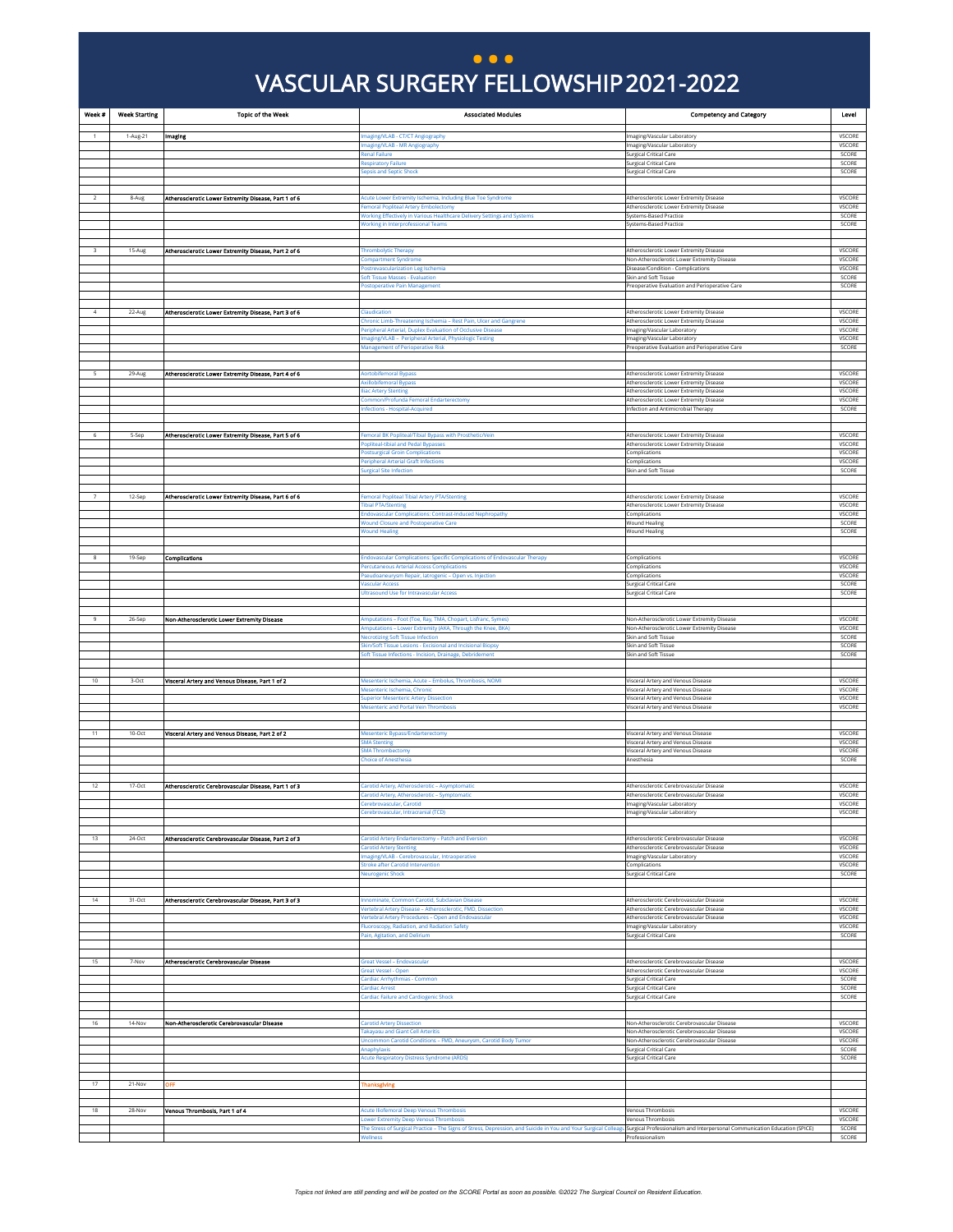| 19     | $5-Dec$     | Venous Thrombosis, Part 2 of 4                                        | ulmonary Embolus                                                                                                                       | Venous Thrombosis                                                                                                    | VSCORE           |
|--------|-------------|-----------------------------------------------------------------------|----------------------------------------------------------------------------------------------------------------------------------------|----------------------------------------------------------------------------------------------------------------------|------------------|
|        |             |                                                                       | maging/VLAB - Venous, Evaluation of Upper and Lower Extremity DVT                                                                      | Imaging/Vascular Laboratory                                                                                          | VSCORE           |
|        |             |                                                                       | ocal Engagement in Quality Improvement<br>roblem-Based Quality Improvement                                                             | Quality Improvement (QITI)<br>Quality Improvement (QITI)                                                             | SCORE<br>SCORE   |
|        |             |                                                                       |                                                                                                                                        |                                                                                                                      |                  |
| 20     | 12-Dec      | Venous Thrombosis, Part 3 of 4                                        | <b>DVT (Acute) Treatments</b>                                                                                                          | <b>Venous Thrombosis</b>                                                                                             | VSCORE           |
|        |             |                                                                       | ena Caval Filter Insertion and Removal                                                                                                 | <b>Venous Thrombosis</b>                                                                                             | VSCORE           |
|        |             |                                                                       | Prophylaxis of Venous Thromboembolism<br>Identifying System Errors - Root Cause Analysis                                               | Preoperative Evaluation and Perioperative Care<br>Systems-Based Practice                                             | SCORE<br>SCORE   |
|        |             |                                                                       |                                                                                                                                        |                                                                                                                      |                  |
| 21     | 19-Dec      | OFF                                                                   | <b>Iolidays</b>                                                                                                                        |                                                                                                                      |                  |
|        |             |                                                                       |                                                                                                                                        |                                                                                                                      |                  |
| $22\,$ | 26-Dec      | OFF                                                                   | <b>Holldays</b>                                                                                                                        |                                                                                                                      |                  |
|        |             |                                                                       |                                                                                                                                        |                                                                                                                      |                  |
| 23     | $2$ -Jan-22 | Venous Thrombosis, Part 4 of 4                                        | <b>Superficial Thrombophlebitis</b>                                                                                                    | Venous Thrombosis                                                                                                    | VSCORE           |
|        |             |                                                                       | ena Caval Obstruction/Tumors<br>enous Obstructive Disorders Treatment                                                                  | Venous Thrombosis<br>Venous Thrombosis                                                                               | VSCORE<br>VSCORE |
|        |             |                                                                       | Oo Not Resuscitate                                                                                                                     | Professionalism                                                                                                      | SCORE            |
|        |             |                                                                       |                                                                                                                                        |                                                                                                                      |                  |
| $24\,$ | 9-jan       | Venous Insufficiency, Lymphatic Diseases & Malformations, Part 1 of 3 | Superior Vena Cava Syndrome                                                                                                            | Venous Insufficiency, Lymphatic Diseases & Malformations                                                             | VSCORE           |
|        |             |                                                                       | elvic Congestion Syndrome<br><b>/enous Malformations</b>                                                                               | Venous Insufficiency, Lymphatic Diseases & Malformations<br>Venous Insufficiency, Lymphatic Diseases & Malformations | VSCORE<br>VSCORE |
|        |             |                                                                       | Managing Your Career - Making the Professional and Personal Choices That Will Define You                                               | Surgical Professionalism and Interpersonal Communication Education (SPICE)                                           | SCORE            |
|        |             |                                                                       |                                                                                                                                        |                                                                                                                      |                  |
|        | 16-Jan      | Venous Insufficiency, Lymphatic Diseases & Maiformations, Part 2 of 3 | Chronic Venous Insufficiency - Including Venous Leg Ulcer<br>ymphedema/Lymphangitis - Primary and Secondary                            | Venous Insufficiency, Lymphatic Diseases & Malformations<br>Venous Insufficiency, Lymphatic Diseases & Malformations | VSCORE<br>VSCORE |
|        |             |                                                                       | maging/VLAB - Evaluation of Venous Insufficiency                                                                                       | Imaging/Vascular Laboratory                                                                                          | VSCORE           |
|        |             |                                                                       | <b>Admitting Mistakes - Ethical Choices and Reasoning</b>                                                                              | Surgical Professionalism and Interpersonal Communication Education (SPICE)                                           | SCORE            |
| 26     | 23-Jan      | Venous Insufficiency, Lymphatic Diseases & Maiformations, Part 3 of 3 | Varicose Vein Disease                                                                                                                  | Venous Insufficiency, Lymphatic Diseases & Malformations                                                             | VSCORE           |
|        |             |                                                                       | lerotherapy                                                                                                                            | Venous Insufficiency, Lymphatic Diseases & Malformations                                                             | VSCORE           |
|        |             |                                                                       | aricose Vein Procedures<br><b>Inderstanding the Data and Methods to Evaluate Performance</b>                                           | /enous Insufficiency, Lymphatic Diseases & Malformations<br>Quality Improvement (QITI)                               | VSCORE<br>SCORE  |
|        |             |                                                                       |                                                                                                                                        |                                                                                                                      |                  |
| 27     | 30-Jan      | Thoracic Aortic Disease, Part 1 of 4                                  | Aortic Dissection - Including Variants of Penetrating Ulcer and Intramural Hematoma                                                    | <b>Thoracic Aortic Disease</b>                                                                                       | VSCORE           |
|        |             |                                                                       | Atherosclerotic Thoracic Aortic Disease - Coral Reef/Shaggy Aorta<br>Thoracic Aortic Dissection Repair - Open and Endovascular         | Thoracic Aortic Disease<br><b>Thoracic Aortic Disease</b>                                                            | VSCORE<br>VSCORE |
|        |             |                                                                       | <b>Ilinical Trials</b>                                                                                                                 | Biostatistics and Evaluation of Evidence                                                                             | SCORE            |
|        |             |                                                                       |                                                                                                                                        |                                                                                                                      |                  |
| 28     | 6-Feb       | Thoracic Aortic Disease, Part 2 of 4                                  | <b>Thoracic Aortic Aneurysm</b>                                                                                                        | <b>Thoracic Aortic Disease</b>                                                                                       | VSCORE           |
|        |             |                                                                       | horacic Aortic Aneurysm - Open and Endovascular<br><b>Outcomes</b>                                                                     | <b>Thoracic Aortic Disease</b><br>Biostatistics and Evaluation of Evidence                                           | VSCORE<br>SCORE  |
|        |             |                                                                       | lesearch Design in Outcome and Health Services Research                                                                                | Biostatistics and Evaluation of Evidence<br>Biostatistics and Evaluation of Evidence                                 | SCORE<br>SCORE   |
|        |             |                                                                       | Surveys and Qualitative Research                                                                                                       |                                                                                                                      |                  |
| 29     | 13-Feb      | OFF                                                                   | /SITE                                                                                                                                  |                                                                                                                      |                  |
|        |             |                                                                       |                                                                                                                                        |                                                                                                                      |                  |
| 30     | 20-Feb      | Thoracic Aortic Disease, Part 3 of 4                                  | Thoracoabdominal Aneurysm                                                                                                              | <b>Thoracic Aortic Disease</b>                                                                                       | VSCORE           |
|        |             |                                                                       | Thoracoabdominal Aneurysm Repair - Open and Endovascular                                                                               | <b>Thoracic Aortic Disease</b>                                                                                       | VSCORE<br>VSCORE |
|        |             |                                                                       | Spinal Cord Ischemia after Aortic Procedure<br>Chylothorax                                                                             | Complications<br>Thoracic Surgery                                                                                    | SCORE            |
|        |             |                                                                       | leural Effusion/Empyema                                                                                                                | Thoracic Surgery                                                                                                     | SCORE            |
|        |             |                                                                       |                                                                                                                                        |                                                                                                                      |                  |
| 31     | 27-Feb      | Thoracic Aortic Disease, Part 4 of 4                                  | Suprarenal Aortic Aneurysm Repair - Open<br>solated Iliac Artery Aneurysm Repair - Open and Endovascular                               | <b>Thoracic Aortic Disease</b><br>Other Aneurysms                                                                    | VSCORE<br>VSCORE |
|        |             |                                                                       | ressure Ulcer<br>Abdominal Pain - Acute and Chronic                                                                                    | Skin and Soft Tissue<br>Abdomen - General                                                                            | SCORE<br>SCORE   |
|        |             |                                                                       | Ventral Hernia                                                                                                                         | Abdomen - Hernia                                                                                                     | SCORE            |
|        |             |                                                                       |                                                                                                                                        |                                                                                                                      |                  |
| 32     | 6-Mar       | Aorto-Illac Aneurysms                                                 | Abdominal Aortic Aneurysm - Infrarenal and Juxtarenal                                                                                  | Aorto-Iliac Aneurysms                                                                                                | VSCORE<br>VSCORE |
|        |             |                                                                       | Abdominal Aortic Aneurysm (Infrarenal and Juxtarenal) Repair - Open<br>Endovascular Abdominal Aortic Aneurysm Repair (EVAR) – Elective | Aorto-Iliac Aneurysms<br>Aorto-Iliac Aneurysms                                                                       | VSCORE           |
|        |             |                                                                       | maging/VLAB - Abdominal Vascular, Aortic Aneurysm and Post-EVAR Assessment                                                             | Imaging/Vascular Laboratory                                                                                          | VSCORE           |
|        |             |                                                                       |                                                                                                                                        |                                                                                                                      |                  |
| 33     | 13-Mar      | Complications, Part 1 of 3                                            | Abdominal Compartment Syndrome after Aortic Operation                                                                                  | complications                                                                                                        | VSCORE           |
|        |             |                                                                       | <b>Nortic Graft Infections</b><br><b>Aortocaval Fistula</b>                                                                            | Complications                                                                                                        | VSCORE<br>VSCORE |
|        |             |                                                                       | mall Intestinal Obstruction                                                                                                            | Complications<br>Alimentary Tract - Small Intestine                                                                  | SCORE            |
|        |             |                                                                       | difficile Colitis                                                                                                                      | Alimentary Tract - Large Intestine                                                                                   | SCORE            |
|        |             |                                                                       |                                                                                                                                        |                                                                                                                      |                  |
| $34\,$ | 20-Mar      | Complications, Part 2 of 3                                            | Anastomotic Aneurysm Repair<br>ortic Graft-Enteric Fistula/Erosion Removal - Extra-Anatomic vs In Situ Replacement                     | Complications<br>Complications                                                                                       | VSCORE<br>VSCORE |
|        |             |                                                                       | leo-Aortoiliac System Procedure                                                                                                        | Complications                                                                                                        | VSCORE           |
|        |             |                                                                       | tra-abdominal Abscess<br>ntra-abdominal Infections                                                                                     | Infection and Antimicrobial Therapy<br>Infection and Antimicrobial Therapy                                           | SCORE<br>SCORE   |
|        |             |                                                                       |                                                                                                                                        |                                                                                                                      |                  |
| 35     | 27-Mar      | <b>Complications, Part 3 of 3</b>                                     | Chylous Ascites/Chylothorax                                                                                                            | Complications                                                                                                        | VSCORE           |
|        |             |                                                                       | olonic Ischemia after Aortoiliac Operation<br>ioal Setting with Elderly Patients and Families                                          | Complications<br>Geriatric Surgery and End of Life Care                                                              | VSCORE<br>SCORE  |
|        |             |                                                                       | erioperative Management of Geriatric Patients                                                                                          | Seriatric Surgery and End of Life Care                                                                               | SCORE<br>SCORE   |
|        |             |                                                                       | omponents of the Immune System                                                                                                         | Immunology                                                                                                           |                  |
| 36     | 3-Apr       | <b>Splanchnic Aneurysms</b>                                           | leliac, Hepatic, and Mesenteric Artery Aneurysm                                                                                        | Other Aneurysms                                                                                                      | VSCORE           |
|        |             |                                                                       | lenal Artery Aneurysm                                                                                                                  | Other Aneurysms                                                                                                      | VSCORE           |
|        |             |                                                                       | lenal Artery Aneurysm Repair – Open and Endovascular<br>ransfusion - Indications, Risks, Type and Crossmatch, and Component Therapy    | Other Aneurysms<br>Transfusion and Disorders of Coagulation                                                          | VSCORE<br>SCORE  |
|        |             |                                                                       |                                                                                                                                        |                                                                                                                      |                  |
| 37     | 10-Apr      | Spienic Aneurysms and Compression Syndromes                           | Splenic Artery Aneurysm                                                                                                                | Other Aneurysms                                                                                                      | VSCORE           |
|        |             |                                                                       | Celiac Artery Compression Syndrome<br>lenal Vein Compression Syndrome                                                                  | Visceral Artery and Venous Disease<br>Renovascular Diseases                                                          | VSCORE<br>VSCORE |
|        |             |                                                                       | nformed Consent                                                                                                                        | Professionalism                                                                                                      | SCORE            |
|        |             |                                                                       |                                                                                                                                        |                                                                                                                      |                  |
| 38     | 17-Apr      | Renovascular Diseases, Part 1 of 2                                    | enovascular Hypertension<br>ediatric Renovascular and Abdominal Aortic Developmental Disorders                                         | Renovascular Diseases<br>tenovascular Diseases                                                                       | VSCORE<br>VSCORE |
|        |             |                                                                       | naging/VLAB - Abdominal Vascular, Renal and Mesenterio                                                                                 | Imaging/Vascular Laboratory                                                                                          | VSCORE           |
|        |             |                                                                       | heochromocytoma                                                                                                                        | Endocrine                                                                                                            | SCORE            |
| 39     | 24-Apr      | Renovascular Diseases, Part 2 of 2                                    | Renal Artery Bypass - Aortorenal, Splenorenal, Hepatorenal                                                                             | Renovascular Diseases                                                                                                | VSCORE           |
|        |             |                                                                       |                                                                                                                                        |                                                                                                                      |                  |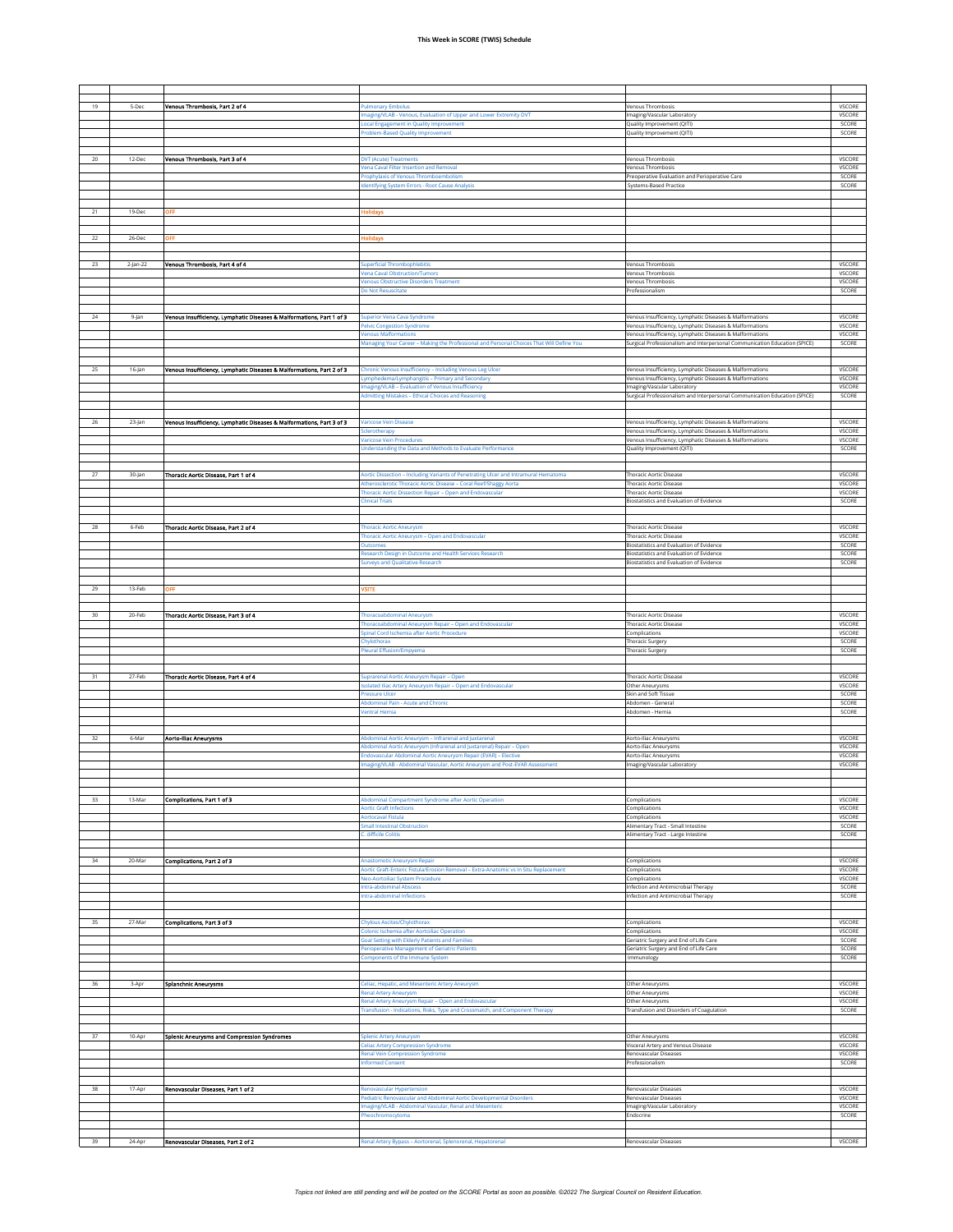|    |           |                                                                    | <b>Atherosclerotic Renal Artery Disease</b>                              | Renovascular Diseases                                                      | VSCORE           |
|----|-----------|--------------------------------------------------------------------|--------------------------------------------------------------------------|----------------------------------------------------------------------------|------------------|
|    |           |                                                                    | <b>Non-Atherosclerotic Renal Artery Disease</b>                          | Renovascular Diseases                                                      | VSCORE           |
|    |           |                                                                    | Approaching Ethical Issues in Surgery                                    | Professionalism                                                            | SCORE            |
|    |           |                                                                    |                                                                          |                                                                            |                  |
|    |           |                                                                    |                                                                          |                                                                            |                  |
| 40 | 1-May     | <b>Lower Extremity Aneurysms</b>                                   | Femoral and Popliteal Artery Aneurysm                                    | Other Aneurysms                                                            | VSCORE           |
|    |           |                                                                    | Femoral Artery Aneurysm Repair                                           | Other Aneurysms                                                            | VSCORE           |
|    |           |                                                                    | Popliteal Artery Aneurysm Repair - Open and Endovascula                  | Other Aneurysms                                                            | VSCORE           |
|    |           |                                                                    | Effect of Surgery, Illness, and Injury on Nutritional Requirements       | Nutrition and Metabolism                                                   | SCORE            |
|    |           |                                                                    | <b>Nutritional Requirements</b>                                          | Nutrition and Metabolism                                                   | SCORE            |
|    |           |                                                                    |                                                                          |                                                                            |                  |
|    |           |                                                                    |                                                                          |                                                                            |                  |
| 41 | 8-May     | Hemodialysis Access, Part 1 of 4                                   | <b>New Hemodialysis Access</b>                                           | <b>Hemodialysis Access</b>                                                 | VSCORE<br>VSCORE |
|    |           |                                                                    | Hemodialysis Access Catheter                                             | <b>Hemodialysis Access</b>                                                 | VSCORE           |
|    |           |                                                                    | Peritoneal Dialysis Catheter Placement<br>Futility                       | Hemodialysis Access<br>Professionalism                                     | SCORE            |
|    |           |                                                                    |                                                                          |                                                                            |                  |
|    |           |                                                                    |                                                                          |                                                                            |                  |
| 42 | 15-May    | Hemodialysis Access, Part 2 of 4                                   | Non-Maturing Autogenous Arteriovenous Fistula                            | <b>Hemodialysis Access</b>                                                 | VSCORE           |
|    |           |                                                                    | <b>Access-Related Ischemic Steal Syndrome</b>                            | <b>Hemodialysis Access</b>                                                 | VSCORE           |
|    |           |                                                                    | Mthdrawing and Withholding Life-Sustaining Treatments                    | Professionalism                                                            | SCORE            |
|    |           |                                                                    | <b>Surrogate Decision Making</b>                                         | Professionalism                                                            | SCORE            |
|    |           |                                                                    |                                                                          |                                                                            |                  |
|    |           |                                                                    |                                                                          |                                                                            |                  |
| 43 | 22-May    | Hemodialysis Access, Part 3 of 4                                   | Nonthrombotic Hemodialysis Access Complication                           | <b>Hemodialysis Access</b>                                                 | VSCORE           |
|    |           |                                                                    | <b>Nonthrombotic Hemodialysis Access Complications Repair</b>            | <b>Hemodialysis Access</b>                                                 | VSCORE           |
|    |           |                                                                    | Cognitive Skills ("Situation Awareness" and "Decision Making")           | Non-Technical Skills for Surgeons (NOTSS)                                  | SCORE            |
|    |           |                                                                    | Social Skills ("Communication & Teamwork" and "Leadership")              | Non-Technical Skills for Surgeons (NOTSS)                                  | SCORE            |
|    |           |                                                                    |                                                                          |                                                                            |                  |
|    |           |                                                                    |                                                                          |                                                                            |                  |
| 44 | 29-May    | Hemodialysis Access, Part 4 of 4                                   | ailing or Thrombosed Hemodialysis Access                                 | <b>Hemodialysis Access</b>                                                 | VSCORE           |
|    |           |                                                                    | ailing/Thrombosed Access - AVF and AVG Management                        | Hemodialysis Access                                                        | VSCORE           |
|    |           |                                                                    | <b>Iemodialysis Access Infection</b>                                     | Hemodialysis Access                                                        | VSCORE           |
|    |           |                                                                    | <b>Giving and Getting Feedback</b>                                       | Surgical Professionalism and Interpersonal Communication Education (SPICE) | SCORE            |
|    |           |                                                                    |                                                                          |                                                                            |                  |
|    |           |                                                                    |                                                                          |                                                                            |                  |
| 45 | 5-jun     | Upper Extremity Disease and Thoracic Outlet Syndromes, Part 1 of 2 | Thoracic Outlet Syndrome - Neurogenic, Arterial, Venous                  | Upper Extremity Disease and Thoracic Outlet Syndromes                      | VSCORE           |
|    |           |                                                                    | First Rib Resection - Infraclavicular                                    | Upper Extremity Disease and Thoracic Outlet Syndromes                      | VSCORE<br>VSCORE |
|    |           |                                                                    | irst Rib Resection - Transaxillary                                       | Upper Extremity Disease and Thoracic Outlet Syndromes                      | SCORE            |
|    |           |                                                                    | <b>Brachial Plexus Injury</b><br>Pneumothorax and Pleurodesis            | Trauma                                                                     | SCORE            |
|    |           |                                                                    |                                                                          | <b>Thoracic Surgery</b>                                                    |                  |
|    |           |                                                                    |                                                                          |                                                                            |                  |
| 46 | 12-Jun    | OFF                                                                | <b>Vascular Annual Meeting (VAM)</b>                                     |                                                                            |                  |
|    |           |                                                                    |                                                                          |                                                                            |                  |
|    |           |                                                                    |                                                                          |                                                                            |                  |
| 47 | 19-Jun    | Upper Extremity Disease and Thoracic Outlet Syndromes, Part 2 of 2 | Upper Extremity Occlusive Disease - Claudication, Rest Pain, Tissue Loss | Upper Extremity Disease and Thoracic Outlet Syndromes                      | VSCORE           |
|    |           |                                                                    | Carotid-Subclavian Artery Bypass                                         | Upper Extremity Disease and Thoracic Outlet Syndromes                      | VSCORE           |
|    |           |                                                                    |                                                                          |                                                                            |                  |
|    |           |                                                                    | <b>Ethics in Global Surgery and Volunteerism</b>                         | Professionalism                                                            | SCORE            |
|    |           |                                                                    |                                                                          |                                                                            |                  |
|    |           |                                                                    |                                                                          |                                                                            |                  |
| 48 | 26-Jun    | Vascular Trauma, Part 1 of 3                                       | Vascular Injury – Neck                                                   | Vascular Trauma                                                            | VSCORE           |
|    |           |                                                                    | Vascular Injury - Chest                                                  | Vascular Trauma                                                            | VSCORE           |
|    |           |                                                                    | Thoracic Aortic Injury (Blunt) Repair – Endovascular                     | Vascular Trauma                                                            | VSCORE           |
|    |           |                                                                    | Initial Assessment and Management of Trauma                              | Trauma                                                                     | SCORE            |
|    |           |                                                                    | <b>Intubation and Difficult Airway</b>                                   | Surgical Critical Care                                                     | SCORE            |
|    |           |                                                                    |                                                                          |                                                                            |                  |
|    |           |                                                                    |                                                                          |                                                                            |                  |
| 49 | 3-Jul     | Vascular Trauma, Part 2 of 3                                       | Vascular Injury - Abdomen                                                | Vascular Trauma                                                            | VSCORE           |
|    |           |                                                                    | <b>Abdominal Vascular Exposures</b>                                      | Vascular Trauma                                                            | VSCORE           |
|    |           |                                                                    | <b>Abdominal Exploration for Trauma</b>                                  | Trauma                                                                     | SCORE            |
|    |           |                                                                    | Focused Assessment with Sonography for Trauma (FAST)                     | Trauma                                                                     | SCORE            |
|    |           |                                                                    | <b>Gastric and Small Intestinal Injury</b>                               | Trauma                                                                     | SCORE            |
|    |           |                                                                    |                                                                          |                                                                            |                  |
|    |           |                                                                    |                                                                          |                                                                            |                  |
| 50 | $10$ -Jul | Vascular Trauma, Part 3 of 3                                       | Vascular Injury - Extremities                                            | Vascular Trauma                                                            | VSCORE           |
|    |           |                                                                    | Posterior Knee Dislocation - Popliteal Injury<br><b>Geriatric Trauma</b> | Vascular Trauma<br>Trauma                                                  | VSCORE<br>SCORE  |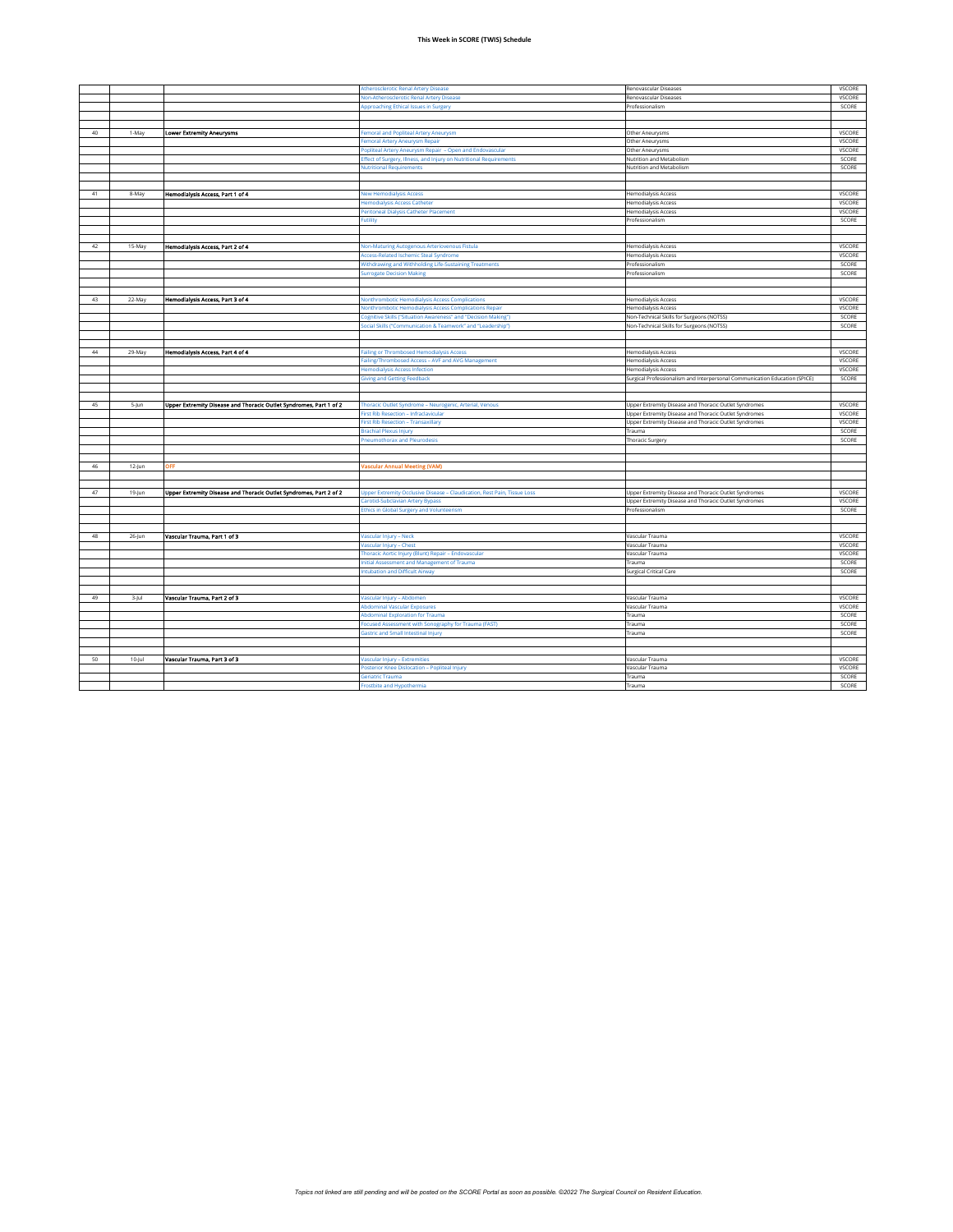### VASCULAR SURGERY INTEGRATED 2022-2023 VASCULAR SURGERY INTEGRATED 2022-2023 **... )**

<span id="page-13-0"></span>

| Week #         | <b>Week Starting</b> | <b>Topic of the Week</b>                                 | <b>Associated Modules</b>                                                                                                                                                                                                                                    | <b>Competency and Category</b>                                                     | Level                            |
|----------------|----------------------|----------------------------------------------------------|--------------------------------------------------------------------------------------------------------------------------------------------------------------------------------------------------------------------------------------------------------------|------------------------------------------------------------------------------------|----------------------------------|
| $\overline{1}$ | 26-Jun-22            | OFF                                                      |                                                                                                                                                                                                                                                              |                                                                                    |                                  |
|                |                      |                                                          |                                                                                                                                                                                                                                                              |                                                                                    |                                  |
| 2              | 3-Jul                | Imaging, Part 1 of 3                                     | Imaging/VLAB - CT/CT Angiography (Vascular/Fellowship Level)<br>Imaging/VLAB - MR Angiography (Vascular/Fellowship Level)                                                                                                                                    | Imaging/Vascular Laboratory<br>Imaging/Vascular Laboratory                         | VSCORE<br>VSCORE                 |
|                |                      |                                                          | <b>Derangements of Electrolytes and Acid-Base Balance</b>                                                                                                                                                                                                    |                                                                                    | SCORE                            |
| 3              | $10$ -Jul            | Imaging, Part 2 of 3                                     | Fluoroscopy, Radiation, and Radiation Safety (Vascular/Fellowship Level)                                                                                                                                                                                     | Imaging/Vascular Laboratory                                                        | <b>VSCORE</b>                    |
|                |                      |                                                          | <b>Cardiac Arrhythmias - Common</b><br><b>Cardiac Arrest</b>                                                                                                                                                                                                 |                                                                                    | SCORE<br>SCORE                   |
|                |                      |                                                          |                                                                                                                                                                                                                                                              |                                                                                    |                                  |
| $\overline{a}$ | $17 -$ Jul           | Atherosclerotic Lower Extremity Disease, Part 1 of 8     | Acute Lower Extremity Ischemia, Including Blue Toe Syndrome (Vascular/Fellowship Level)<br>Femoral Popliteal Artery Embolectomy (Vascular/Fellowship Level)                                                                                                  | Atherosclerotic Lower Extremity Disease<br>Atherosclerotic Lower Extremity Disease | VSCORE<br>VSCORE                 |
|                |                      |                                                          | <b>Cardiac Failure and Cardiogenic Shock</b>                                                                                                                                                                                                                 |                                                                                    | SCORE                            |
|                | 24-Jul               | Atherosclerotic Lower Extremity Disease, Part 2 of 8     | Thrombolytic Therapy (Vascular/Fellowship Level)<br>Transfusion - Indications, Risks, Type and Crossmatch, and Component Therapy<br>Evaluation of Ongoing Bleeding and Laboratory Assessment of Coagulation                                                  | Atherosclerotic Lower Extremity Disease                                            | <b>VSCORE</b><br>SCORE<br>SCORE  |
| 6              | $31 -$ Jul           | Non-Atherosclerotic Lower Extremity Disease, Part 1 of 2 | Compartment Syndrome (Vascular/Fellowship Level)<br><b>Hypovolemic Shock</b><br>Normal Mechanisms of Hemostasis and Coagulation                                                                                                                              | Non-Atherosclerotic Lower Extremity Disease                                        | VSCORE<br>SCORE<br>SCORE         |
|                |                      |                                                          |                                                                                                                                                                                                                                                              |                                                                                    |                                  |
| $\overline{7}$ | 7-Aug                | Complications, Part 1 of 7                               | Postrevascularization Leg Ischemia (Vascular/Fellowship Level)<br><b>Ventilatory Support/Management</b>                                                                                                                                                      | Complications                                                                      | VSCORE<br>SCORE                  |
|                |                      |                                                          | <b>Respiratory Failure</b>                                                                                                                                                                                                                                   |                                                                                    | SCORE                            |
| 8              | 14-Aug               | Atherosclerotic Lower Extremity Disease, Part 3 of 8     | Claudication (Vascular/Fellowship Level)<br>Chronic Limb-Threatening Ischemia - Rest Pain, Ulcer and Gangrene (Vascular/Fellowship Level)<br>Intubation and Difficult Airway                                                                                 | Atherosclerotic Lower Extremity Disease<br>Atherosclerotic Lower Extremity Disease | <b>VSCORE</b><br>VSCORE<br>SCORE |
| 9              | 21-Aug               | Imaging, Part 3 of 3                                     | maging/VLAB - Peripheral Arterial, Duplex Evaluation of Occlusive Disease (Vascular/Fellowship Lev Imaging/Vascular Laboratory<br>maging/VLAB - Peripheral Arterial, Physiologic Testing (Vascular/Fellowship Level)<br><b>Postoperative Pain Management</b> | Imaging/Vascular Laboratory                                                        | VSCORE<br>VSCORE<br>SCORE        |
| 10             | 28-Aug               | Atherosclerotic Lower Extremity Disease, Part 4 of 8     | Aortobifemoral Bypass (Vascular/Fellowship Level)                                                                                                                                                                                                            | Atherosclerotic Lower Extremity Disease                                            | VSCORE                           |
|                |                      |                                                          | Axillobifemoral Bypass (Vascular/Fellowship Level)<br>Abdominal Pain - Acute and Chronic                                                                                                                                                                     | Atherosclerotic Lower Extremity Disease                                            | VSCORE<br>SCORE                  |
|                |                      |                                                          |                                                                                                                                                                                                                                                              |                                                                                    |                                  |
| 11             | 4-Sep                | Atherosclerotic Lower Extremity Disease, Part 5 of 8     | Iliac Artery Stenting (Vascular/Fellowship Level)<br>Vascular Access                                                                                                                                                                                         | Atherosclerotic Lower Extremity Disease                                            | VSCORE<br>SCORE                  |
|                |                      |                                                          | <b>Ultrasound Use for Intravascular Access</b>                                                                                                                                                                                                               |                                                                                    | SCORE                            |
| $12\,$         | 11-Sep               | Atherosclerotic Lower Extremity Disease, Part 6 of 8     | Common/Profunda Femoral Endarterectomy (Vascular/Fellowship Level)                                                                                                                                                                                           | Atherosclerotic Lower Extremity Disease                                            | VSCORE                           |
|                |                      |                                                          | Skin/Soft Tissue Lesions - Excisional and Incisional Biopsy<br>ioft Tissue Infections - Incision, Drainage, Debridement                                                                                                                                      |                                                                                    | SCORE<br>SCORE                   |
|                |                      |                                                          |                                                                                                                                                                                                                                                              |                                                                                    |                                  |
| 13             | 18-Sep               | Atherosclerotic Lower Extremity Disease, Part 7 of 8     | Femoral BK Popliteal/Tibial Bypass with Prosthetic/Vein (Vascular/Fellowship Level)<br>Popliteal-tibial and Pedal Bypasses (Vascular/Fellowship Level)                                                                                                       | Atherosclerotic Lower Extremity Disease<br>Atherosclerotic Lower Extremity Disease | <b>VSCORE</b><br>VSCORE          |
|                |                      |                                                          | <b>Wound Closure and Postoperative Care</b>                                                                                                                                                                                                                  |                                                                                    | SCORE                            |
| $14$           | 25-Sep               | Complications, Part 2 of 7                               | Postsurgical Groin Complications (Vascular/Fellowship Level)                                                                                                                                                                                                 | Complications                                                                      | VSCORE                           |
|                |                      |                                                          | Wound Healin<br><b>Necrotizing Soft Tissue Infections</b>                                                                                                                                                                                                    |                                                                                    | SCORE<br>SCORE                   |
| 15             | $2-Ort$              | Complications, Part 3 of 7                               | Peripheral Arterial Graft Infections (Vascular/Fellowship Level)<br><b>Cellulitis</b><br><b>Surgical Site Infection</b>                                                                                                                                      | Complications                                                                      | <b>VSCORE</b><br>SCORE<br>SCORE  |
| 16             | $9-Oct$              | Atherosclerotic Lower Extremity Disease, Part 8 of 8     | Femoral PTA/Stenting (Vascular/Fellowship Level)<br>Tibial PTA/Stenting (Vascular/Fellowship Level)<br><b>Sepsis and Septic Shock</b>                                                                                                                        | Atherosclerotic Lower Extremity Disease<br>Atherosclerotic Lower Extremity Disease | VSCORE<br>VSCORE<br>SCORE        |
| 17             | 16-Oct               | Complications, Part 4 of 7                               | Endovascular Complications: Contrast-Induced Nephropathy (Vascular/Fellowship Level)                                                                                                                                                                         | Complications                                                                      | VSCORE                           |
|                |                      |                                                          | <b>Renal Failure</b><br>Anaphylaxis                                                                                                                                                                                                                          |                                                                                    | SCORE<br>SCORE                   |
|                |                      |                                                          |                                                                                                                                                                                                                                                              |                                                                                    |                                  |
| 18             | 23-Oct               | Complications, Part 5 of 7                               | Endovascular Complications: Specific Complications of Endovascular Therapy (Vascular/Fellowship   Complications<br><b>Evaluation of Surgical Risk</b>                                                                                                        |                                                                                    | <b>VSCORE</b><br>SCORE           |
|                |                      |                                                          | Preoperative Assessment and Management of Coexisting Infection                                                                                                                                                                                               |                                                                                    | SCORE                            |
| 19             | $30-Oct$             | Complications, Part 6 of 7                               | Percutaneous Arterial Access Complications (Vascular/Fellowship Level)                                                                                                                                                                                       | Complications                                                                      | <b>VSCORE</b>                    |
|                |                      |                                                          | <b>Components of the Immune System</b><br>mmune Response to Injury and Infection                                                                                                                                                                             |                                                                                    | SCORE<br>SCORE                   |
|                |                      |                                                          |                                                                                                                                                                                                                                                              |                                                                                    |                                  |
| 20             | 6-Nov                | Complications, Part 7 of 7                               | Pseudoaneurysm Repair, latrogenic - Open vs. Injection (Vascular/Fellowship Level)<br><b>Complex Wound Closure</b>                                                                                                                                           | Complications                                                                      | <b>VSCORE</b><br>SCORE           |
|                |                      |                                                          | <b>Skin Grafting</b>                                                                                                                                                                                                                                         |                                                                                    | SCORE                            |
| 21             | 13-Nov               | Non-Atherosclerotic Lower Extremity Disease, Part 2 of 2 | Amputations - Foot (Toe, Ray, TMA, Chopart, Lisfranc, Syme) (Vascular/Fellowship Level)                                                                                                                                                                      | Non-Atherosclerotic Lower Extremity Disease                                        | VSCORE                           |
|                |                      |                                                          | Amputations - Lower Extremity (AKA, Through the Knee, BKA) (Vascular/Fellowship Level)<br>Nerve Blocks - Digital and Peripheral                                                                                                                              | Non-Atherosclerotic Lower Extremity Disease                                        | VSCORE<br>SCORE                  |
|                |                      |                                                          |                                                                                                                                                                                                                                                              |                                                                                    |                                  |
| 22<br>23       | 20-Nov<br>27-Nov     | OFF<br>Visceral Artery and Venous Disease, Part 1 of 6   | <b>Thanksgiving (November 24th)</b><br>Mesenteric Ischemia, Acute - Embolus, Thrombosis, NOMI (Vascular/Fellowship Level)                                                                                                                                    | Visceral Artery and Venous Disease                                                 | <b>VSCORE</b>                    |
|                |                      |                                                          | Mesenteric Ischemia - Acute (Arterial, Venous, and Nonocclusive)<br>Surgery and Surgical Conditions in Immunocompromised Hosts                                                                                                                               |                                                                                    | SCORE<br>SCORE                   |
|                |                      |                                                          |                                                                                                                                                                                                                                                              |                                                                                    |                                  |
| 24             | 4-Dec                | Visceral Artery and Venous Disease, Part 2 of 6          | Mesenteric Ischemia, Chronic (Vascular/Fellowship Level)<br><b>Gastrointestinal Bleeding - Upper</b>                                                                                                                                                         | Visceral Artery and Venous Disease                                                 | VSCORE<br>SCORE                  |
|                |                      |                                                          | Sastrointestinal Bleeding - Lower                                                                                                                                                                                                                            |                                                                                    | SCORE                            |
| 25             | 11-Dec               | Visceral Artery and Venous Disease, Part 3 of 6          | Superior Mesenteric Artery Dissection (Vascular/Fellowship Level)                                                                                                                                                                                            | Visceral Artery and Venous Disease                                                 | <b>VSCORE</b>                    |
|                |                      |                                                          | Effect of Surgery, Illness, and Injury on Nutritional Requirements<br><b>Nutritional Requirements</b>                                                                                                                                                        |                                                                                    | SCORE<br>SCORE                   |
|                |                      |                                                          |                                                                                                                                                                                                                                                              |                                                                                    |                                  |
| 26             | 18-Dec               | Visceral Artery and Venous Disease, Part 4 of 6          | Mesenteric and Portal Vein Thrombosis (Vascular/Fellowship Level)<br><b>Hepatic Failure and Hepatorenal Syndrome</b>                                                                                                                                         | Visceral Artery and Venous Disease                                                 | VSCORE<br>SCORE                  |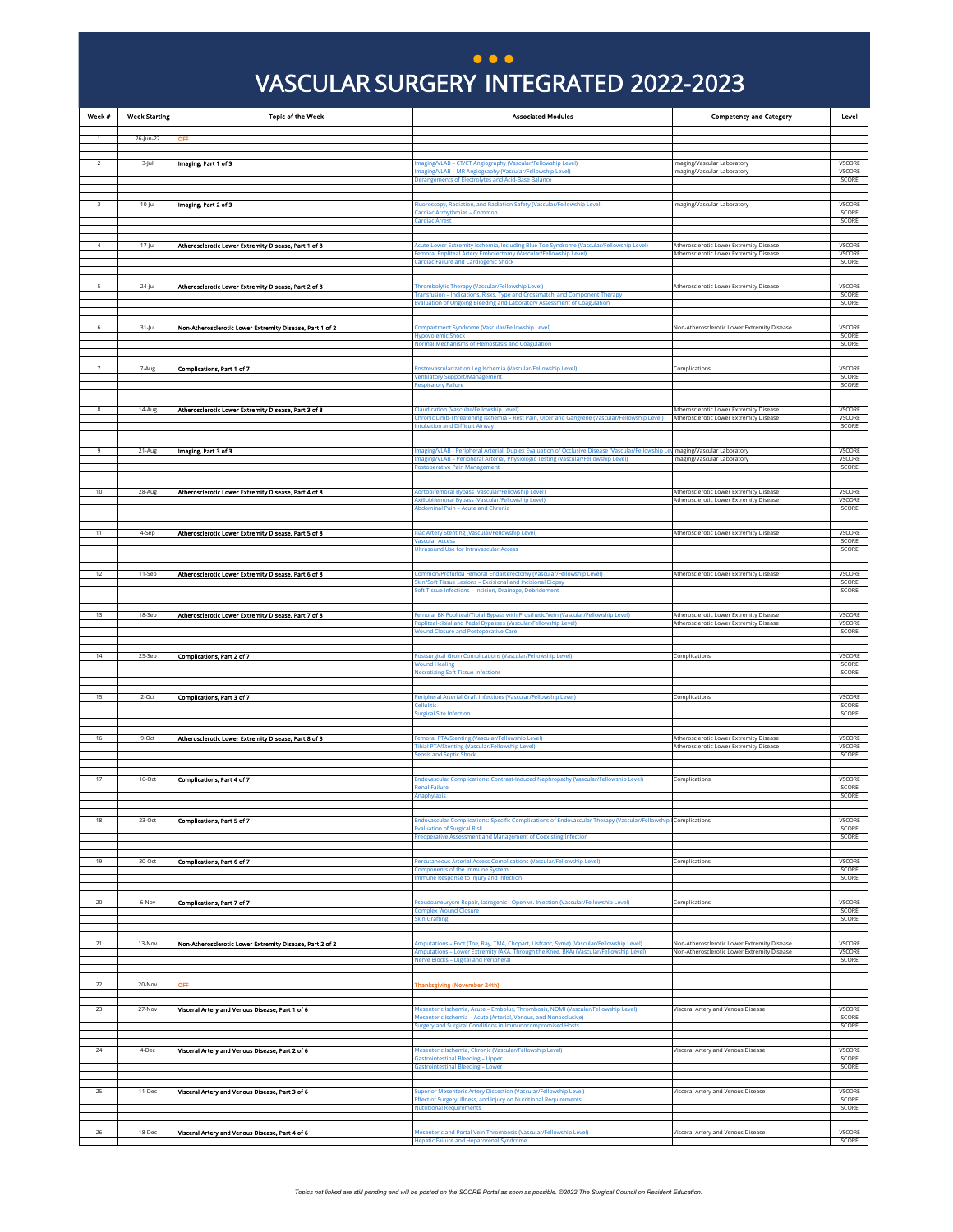|    |             |                                                                       | <b>Jnderstanding the Data and Methods to Evaluate Performance</b>                                                                                                          |                                                                                                                      | SCORE                   |
|----|-------------|-----------------------------------------------------------------------|----------------------------------------------------------------------------------------------------------------------------------------------------------------------------|----------------------------------------------------------------------------------------------------------------------|-------------------------|
|    |             |                                                                       |                                                                                                                                                                            |                                                                                                                      |                         |
|    |             |                                                                       |                                                                                                                                                                            |                                                                                                                      |                         |
| 27 | 25-Dec      | OFF                                                                   | <b>Iolidays</b>                                                                                                                                                            |                                                                                                                      |                         |
|    |             |                                                                       |                                                                                                                                                                            |                                                                                                                      |                         |
| 28 | $1$ -Jan-23 | OFF                                                                   | Holidays                                                                                                                                                                   |                                                                                                                      |                         |
|    |             |                                                                       |                                                                                                                                                                            |                                                                                                                      |                         |
|    |             |                                                                       |                                                                                                                                                                            |                                                                                                                      |                         |
| 29 | 8-Jan       | Visceral Artery and Venous Disease, Part 5 of 6                       | Mesenteric Bypass/Endarterectomy (Vascular/Fellowship Level)                                                                                                               | Visceral Artery and Venous Disease                                                                                   | <b>VSCORE</b>           |
|    |             |                                                                       | <b>SMA Stenting (Vascular/Fellowship Level)</b><br>Frailty                                                                                                                 | Visceral Artery and Venous Disease                                                                                   | VSCORE<br>SCORE         |
|    |             |                                                                       |                                                                                                                                                                            |                                                                                                                      |                         |
|    |             |                                                                       |                                                                                                                                                                            |                                                                                                                      |                         |
| 30 | 15-Jan      | Visceral Artery and Venous Disease, Part 6 of 6                       | SMA Thrombectomy (Vascular/Fellowship Level)                                                                                                                               | Visceral Artery and Venous Disease                                                                                   | VSCORE                  |
|    |             |                                                                       | <b>Informed Consent</b>                                                                                                                                                    |                                                                                                                      | SCORE                   |
|    |             |                                                                       | Delivering Bad News - Your Chance to Become a Master Surgeon                                                                                                               |                                                                                                                      | SCORE                   |
|    |             |                                                                       |                                                                                                                                                                            |                                                                                                                      |                         |
| 31 | $22$ -Jan   | Atherosclerotic Cerebrovascular Disease, Part 1 of 8                  | Carotid Artery, Atherosclerotic - Asymptomatic (Vascular/Fellowship Level)                                                                                                 | Atherosclerotic Cerebrovascular Disease                                                                              | <b>VSCORE</b>           |
|    |             |                                                                       | leurogenic Shock                                                                                                                                                           |                                                                                                                      | SCORE                   |
|    |             |                                                                       | Futility                                                                                                                                                                   |                                                                                                                      | SCORE                   |
|    |             |                                                                       |                                                                                                                                                                            |                                                                                                                      |                         |
| 32 | 29-Jan      | Atherosclerotic Cerebrovascular Disease, Part 2 of 8                  | arotid Artery, Atherosclerotic - Symptomatic (Vascular/Fellowship Level)                                                                                                   | Atherosclerotic Cerebrovascular Disease                                                                              | <b>VSCORE</b>           |
|    |             |                                                                       | <b>leurologic Dysfunction</b>                                                                                                                                              |                                                                                                                      | SCORE                   |
|    |             |                                                                       | <b>Brain Death</b>                                                                                                                                                         |                                                                                                                      | SCORE                   |
|    |             |                                                                       |                                                                                                                                                                            |                                                                                                                      |                         |
| 33 | 5-Feb       | <b>OFF</b>                                                            | SITE (February 10-11, 2023)                                                                                                                                                |                                                                                                                      |                         |
|    |             |                                                                       |                                                                                                                                                                            |                                                                                                                      |                         |
|    |             |                                                                       |                                                                                                                                                                            |                                                                                                                      |                         |
| 34 | 12-Feb      | Atherosclerotic Cerebrovascular Disease, Part 3 of 8                  | maging/VLAB - Cerebrovascular, Carotid (Vascular/Fellowship Level)                                                                                                         | Imaging/Vascular Laboratory                                                                                          | <b>VSCORE</b>           |
|    |             |                                                                       | naging/VLAB - Cerebrovascular, Intracranial (TCD) (Vascular/Fellowship Level)<br><b>Intraoperative Monitoring and Common Intraoperative Problems</b>                       | Imaging/Vascular Laboratory                                                                                          | VSCORE<br>SCORE         |
|    |             |                                                                       |                                                                                                                                                                            |                                                                                                                      |                         |
|    |             |                                                                       |                                                                                                                                                                            |                                                                                                                      |                         |
| 35 | 19-Feb      | Atherosclerotic Cerebrovascular Disease, Part 4 of 8                  | Carotid Artery Endarterectomy - Patch and Eversion (Vascular/Fellowship Level)                                                                                             | Atherosclerotic Cerebrovascular Disease                                                                              | VSCORE                  |
|    |             |                                                                       | Working Effectively in Various Healthcare Delivery Settings and Systems                                                                                                    |                                                                                                                      | SCORE                   |
|    |             |                                                                       | <b>Working in Interprofessional Teams</b>                                                                                                                                  |                                                                                                                      | SCORE                   |
|    |             |                                                                       |                                                                                                                                                                            |                                                                                                                      |                         |
| 36 | 26-Feb      | Atherosclerotic Cerebrovascular Disease, Part 5 of 8                  | Carotid Artery Stenting (Vascular/Fellowship Level)                                                                                                                        | Atherosclerotic Cerebrovascular Disease                                                                              | VSCORE                  |
|    |             |                                                                       | Pheochromocytoma                                                                                                                                                           |                                                                                                                      | SCORE                   |
|    |             |                                                                       | <b>Endocrine Dysfunction</b>                                                                                                                                               |                                                                                                                      | SCORE                   |
|    |             |                                                                       |                                                                                                                                                                            |                                                                                                                      |                         |
| 37 | 5-Mar       | Atherosclerotic Cerebrovascular Disease, Part 6 of 8                  | maging/VLAB - Cerebrovascular, Intraoperative (Vascular/Fellowship Level)                                                                                                  | Imaging/Vascular Laboratory                                                                                          | <b>VSCORE</b>           |
|    |             |                                                                       | <b>Admitting Mistakes - Ethical Choices and Reasoning</b>                                                                                                                  |                                                                                                                      | SCORE                   |
|    |             |                                                                       | <b>Medical Errors and Apology</b>                                                                                                                                          |                                                                                                                      | SCORE                   |
|    |             |                                                                       |                                                                                                                                                                            |                                                                                                                      |                         |
|    |             |                                                                       |                                                                                                                                                                            |                                                                                                                      |                         |
| 38 | 12-Mar      | Atherosclerotic Cerebrovascular Disease, Part 7 of 8                  | Stroke after Carotid Intervention (Vascular/Fellowship Level)<br>ognitive Skills ("Situation Awareness" and "Decision Making")                                             | Complications                                                                                                        | VSCORE<br>SCORE         |
|    |             |                                                                       | Social Skills ("Communication & Teamwork" and "Leadership")                                                                                                                |                                                                                                                      | SCORE                   |
|    |             |                                                                       |                                                                                                                                                                            |                                                                                                                      |                         |
|    |             |                                                                       |                                                                                                                                                                            |                                                                                                                      |                         |
| 39 | 19-Mar      | Atherosclerotic Cerebrovascular Disease, Part 8 of 8                  | /ertebral Artery Disease - Atherosclerotic, FMD, Dissection (Vascular/Fellowship Level)<br>/ertebral Artery Procedures - Open and Endovascular (Vascular/Fellowship Level) | Atherosclerotic Cerebrovascular Disease<br>Atherosclerotic Cerebrovascular Disease                                   | <b>VSCORE</b><br>VSCORE |
|    |             |                                                                       | <b>Siving and Getting Feedback</b>                                                                                                                                         |                                                                                                                      | SCORE                   |
|    |             |                                                                       |                                                                                                                                                                            |                                                                                                                      |                         |
|    |             |                                                                       |                                                                                                                                                                            |                                                                                                                      |                         |
| 40 | 26-Mar      | Non-Atherosclerotic Cerebrovascular Disease, Part 1 of 2              | <b>Carotid Artery Dissection (Vascular/Fellowship Level)</b>                                                                                                               | Non-Atherosclerotic Cerebrovascular Disease                                                                          | VSCORE                  |
|    |             |                                                                       | Takayasu and Giant Cell Arteritis (Vascular/Fellowship Level)<br>Working with Professionals - Team Communication and Respect                                               | Non-Atherosclerotic Cerebrovascular Disease                                                                          | VSCORE<br>SCORE         |
|    |             |                                                                       |                                                                                                                                                                            |                                                                                                                      |                         |
|    |             |                                                                       |                                                                                                                                                                            |                                                                                                                      |                         |
|    |             |                                                                       |                                                                                                                                                                            |                                                                                                                      |                         |
| 41 | 2-Apr       | Non-Atherosclerotic Cerebrovascular Disease, Part 2 of 2              | Uncommon Carotid Conditions - FMD, Aneurysm, Carotid Body Tumor (Vascular/Fellowship Level) Non-Atherosclerotic Cerebrovascular Disease                                    |                                                                                                                      | VSCORE                  |
|    |             |                                                                       | Cultural Diversity - Working Through the Barriers of Language and Differing Customs                                                                                        |                                                                                                                      | SCORE                   |
|    |             |                                                                       | nfections - Hospital-Acquired                                                                                                                                              |                                                                                                                      | SCORE                   |
|    |             |                                                                       |                                                                                                                                                                            |                                                                                                                      |                         |
| 42 | 9-Apr       | Great Vessels, Part 1 of 2                                            | nnominate, Common Carotid, Subclavian Disease (Vascular/Fellowship Level)                                                                                                  | Atherosclerotic Cerebrovascular Disease                                                                              | <b>VSCORE</b>           |
|    |             |                                                                       | Pain, Acute - Management                                                                                                                                                   |                                                                                                                      | SCORE                   |
|    |             |                                                                       | Pain, Chronic - Management                                                                                                                                                 |                                                                                                                      | SCORE                   |
|    |             |                                                                       |                                                                                                                                                                            |                                                                                                                      |                         |
| 43 | 16-Apr      | Great Vessels, Part 2 of 2                                            | Great Vessel - Endovascular (Vascular/Fellowship Level)                                                                                                                    | Atherosclerotic Cerebrovascular Disease                                                                              | VSCORE                  |
|    |             |                                                                       | Great Vessel - Open (Vascular/Fellowship Level)                                                                                                                            | Atherosclerotic Cerebrovascular Disease                                                                              | VSCORE                  |
|    |             |                                                                       | Advanced Communication Skills for Surgical Practice - and The Challenge of Informed Consent                                                                                |                                                                                                                      | SCORE                   |
|    |             |                                                                       |                                                                                                                                                                            |                                                                                                                      |                         |
| 44 | 23-Apr      | Venous Thrombosis, Part 1 of 5                                        | Acute Iliofemoral Deep Venous Thrombosis (Vascular/Fellowship Level)                                                                                                       | Venous Thrombosis                                                                                                    | <b>VSCORE</b>           |
|    |             |                                                                       | Lower Extremity Deep Venous Thrombosis (Vascular/Fellowship Level)                                                                                                         | Venous Thrombosis                                                                                                    | VSCORE                  |
|    |             |                                                                       | rophylaxis of Venous Thromboem                                                                                                                                             |                                                                                                                      | <b>SCORE</b>            |
|    |             |                                                                       |                                                                                                                                                                            |                                                                                                                      |                         |
|    |             |                                                                       |                                                                                                                                                                            |                                                                                                                      |                         |
| 45 | 30-Apr      | Venous Thrombosis, Part 2 of 5                                        | maging/VLAB - Venous, Evaluation of Upper and Lower Extremity DVT (Vascular/Fellowship Level)                                                                              | Imaging/Vascular Laboratory                                                                                          | VSCORE                  |
|    |             |                                                                       | DVT (Acute) Treatments (Vascular/Fellowship Level)                                                                                                                         | Venous Thrombosis                                                                                                    | VSCORE                  |
|    |             |                                                                       | Safe Handoff of Patient Care Duties                                                                                                                                        |                                                                                                                      | SCORE                   |
|    |             |                                                                       |                                                                                                                                                                            |                                                                                                                      |                         |
| 46 | 7-May       |                                                                       | Pulmonary Embolus (Vascular/Fellowship Level)                                                                                                                              |                                                                                                                      | VSCORE                  |
|    |             | Venous Thrombosis, Part 3 of 5                                        | Vena Cava Filter Insertion and Removal (Vascular/Fellowship Level)                                                                                                         | Venous Thrombosis<br>Venous Thrombosis                                                                               | VSCORE                  |
|    |             |                                                                       |                                                                                                                                                                            |                                                                                                                      |                         |
|    |             |                                                                       |                                                                                                                                                                            |                                                                                                                      |                         |
| 47 | 14-May      | Venous Thrombosis, Part 4 of 5                                        | Superficial Thrombophlebitis (Vascular/Fellowship Level)                                                                                                                   | Venous Thrombosis                                                                                                    | <b>VSCORE</b>           |
|    |             |                                                                       | <b>Nellness</b>                                                                                                                                                            |                                                                                                                      | SCORE                   |
|    |             |                                                                       |                                                                                                                                                                            |                                                                                                                      |                         |
| 48 | 21-May      | Venous Thrombosis, Part 5 of 5                                        | /ena Cava Obstruction/Tumors (Vascular/Fellowship Level)                                                                                                                   | Venous Thrombosis                                                                                                    | VSCORE                  |
|    |             |                                                                       | Venous Obstructive Disorders Treatment (Vascular/Fellowship Level)                                                                                                         | Venous Thrombosis                                                                                                    | VSCORE                  |
|    |             |                                                                       |                                                                                                                                                                            |                                                                                                                      |                         |
| 49 | 28-May      | Venous Insufficiency, Lymphatic Diseases & Malformations, Part 1 of 6 | Superior Vena Cava Syndrome (Vascular/Fellowship)                                                                                                                          | Venous Insufficiency, Lymphatic Diseases & Malformations                                                             | VSCORE                  |
|    |             |                                                                       | nspiring a Healthy Culture for Patient Care                                                                                                                                |                                                                                                                      | SCORE                   |
|    |             |                                                                       | <b>Advocating for Quality Patient Care</b>                                                                                                                                 |                                                                                                                      | SCORE                   |
|    |             |                                                                       |                                                                                                                                                                            |                                                                                                                      |                         |
|    |             |                                                                       |                                                                                                                                                                            |                                                                                                                      | VSCORE                  |
| 50 | 4-Jun       | Venous Insufficiency, Lymphatic Diseases & Malformations, Part 2 of 6 | Pelvic Congestion Syndrome (Vascular/Fellowship Level)<br>enous Malformations (Vascular/Fellowship Level)                                                                  | Venous Insufficiency, Lymphatic Diseases & Malformations<br>Venous Insufficiency, Lymphatic Diseases & Malformations | VSCORE                  |
|    |             |                                                                       | <b>Coordinating Patient Care</b>                                                                                                                                           |                                                                                                                      | SCORE                   |
|    |             |                                                                       |                                                                                                                                                                            |                                                                                                                      |                         |
|    |             |                                                                       |                                                                                                                                                                            |                                                                                                                      |                         |
| 51 | 11-Jun      | OFF                                                                   | VAM (June 14-17, 2023)                                                                                                                                                     |                                                                                                                      |                         |
| 52 | 18-Jun      | <b>OFF</b>                                                            | VAM (June 14-17, 2023)                                                                                                                                                     |                                                                                                                      |                         |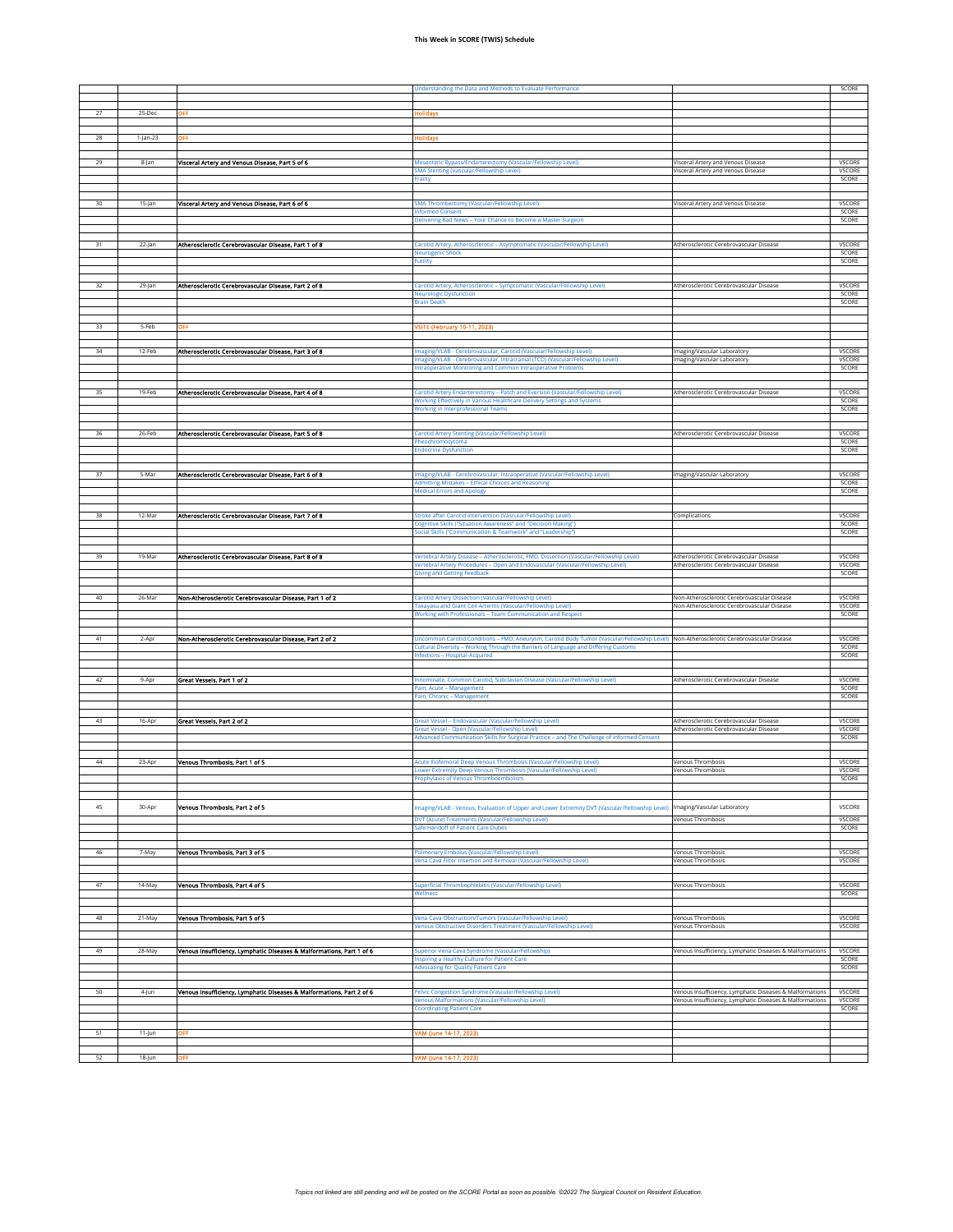## VASCULAR SURGERY INTEGRATED 2021-2022 VASCULAR SURGERY INTEGRATED 2021-2022 **...**

<span id="page-15-0"></span>

| Week #         | <b>Week Starting</b> | <b>Topic of the Week</b>                                              | <b>Associated Modules</b>                                                                                                                        | Level                   |
|----------------|----------------------|-----------------------------------------------------------------------|--------------------------------------------------------------------------------------------------------------------------------------------------|-------------------------|
| $\mathbf{1}$   | 27-Jun-21            | OFF                                                                   |                                                                                                                                                  |                         |
|                |                      |                                                                       |                                                                                                                                                  |                         |
| $\overline{2}$ | 4-Jul                | Venous Insufficiency, Lymphatic Diseases & Malformations, Part 3 of 6 | Lymphedema/Lymphangitis – Primary and Secondary                                                                                                  | <b>VSCORE</b>           |
|                |                      |                                                                       | <b>Cost Awareness and Risk-Benefit Analysis</b><br>Identifying Systems Errors - Root Cause Analysis                                              | SCORE<br>SCORE          |
|                |                      |                                                                       |                                                                                                                                                  |                         |
| 3              | $11$ -Jul            | Venous Insufficiency, Lymphatic Diseases & Malformations, Part 4 of 6 | Chronic Venous Insufficiency - Including Venous Leg Ulcer                                                                                        | VSCORE                  |
|                |                      |                                                                       | maging/VLAB - Evaluation of Venous Insufficiency                                                                                                 | VSCORE                  |
|                |                      |                                                                       |                                                                                                                                                  |                         |
| 4              | 18-Jul               | Venous Insufficiency, Lymphatic Diseases & Malformations, Part 5 of 6 | Varicose Vein Disease<br>Approaching Ethical Issues in Surgery                                                                                   | VSCORE<br>SCORE         |
|                |                      |                                                                       |                                                                                                                                                  |                         |
| 5              | 25-Jul               | Venous Insufficiency, Lymphatic Diseases & Malformations, Part 6 of 6 | <b>Sclerotherapy</b>                                                                                                                             | VSCORE                  |
|                |                      |                                                                       | Varicose Vein Procedures                                                                                                                         | <b>VSCORE</b>           |
|                |                      |                                                                       |                                                                                                                                                  |                         |
| 6              | 1-Aug                | Thoracic Aortic Disease, Part 1 of 6                                  | Aortic Dissection - Including Variants of Penetrating Ulcer and Intramural Hematoma<br>Thoracic Aortic Dissection Repair - Open and Endovascular | VSCORE<br>VSCORE        |
|                |                      |                                                                       | Cardiac Tamponade                                                                                                                                | SCORE                   |
|                |                      |                                                                       |                                                                                                                                                  |                         |
| 7              | 8-Aug                | Thoracic Aortic Disease, Part 2 of 6                                  | Atherosclerotic Thoracic Aortic Disease - Coral Reef/Shaggy Aorta<br>Pain, Agitation, and Delirium                                               | VSCORE<br>SCORE         |
|                |                      |                                                                       | <b>Acute Respiratory Distress Syndrome (ARDS)</b>                                                                                                | SCORE                   |
|                |                      |                                                                       |                                                                                                                                                  |                         |
| 8              | 15-Aug               | Thoracic Aortic Disease, Part 3 of 6                                  | Thoracic Aortic Aneurysm<br>Thoracic Aortic Aneurysm - Open and Endovascular                                                                     | VSCORE<br><b>VSCORE</b> |
|                |                      |                                                                       | Pleural Effusion/Empyema                                                                                                                         | SCORE                   |
|                |                      |                                                                       |                                                                                                                                                  |                         |
| 9              | 22-Aug               | Thoracic Aortic Disease, Part 4 of 6                                  | Thoracoabdominal Aneurysm<br>Thoracoabdominal Aneurysm Repair - Open and Endovascular                                                            | <b>VSCORE</b><br>VSCORE |
|                |                      |                                                                       | <b>Pressure Ulcer</b>                                                                                                                            | SCORE                   |
|                |                      |                                                                       |                                                                                                                                                  |                         |
| 10             | 29-Aug               | Thoracic Aortic Disease, Part 5 of 6                                  | Spinal Cord Ischemia after Aortic Procedure<br><b>Paralytic Ileus</b>                                                                            | VSCORE<br>SCORE         |
|                |                      |                                                                       | Withdrawing and Withholding Life-Sustaining Treatments                                                                                           | SCORE                   |
|                |                      |                                                                       |                                                                                                                                                  |                         |
| 11             | 5-Sep                | Thoracic Aortic Disease, Part 6 of 6                                  | Suprarenal Aortic Aneurysm Repair - Open<br>C. difficile Colitis                                                                                 | VSCORE<br>SCORE         |
|                |                      |                                                                       | <b>Intra-abdominal Abscess</b>                                                                                                                   | SCORE                   |
|                |                      |                                                                       |                                                                                                                                                  |                         |
| 12             | 12-Sep               | Aorto-Iliac Aneurysms, Part 1 of 3                                    | Isolated Iliac Artery Aneurysm Repair - Open and Endovascular<br><b>Colonic Volvulus and Obstruction</b>                                         | VSCORE<br>SCORE         |
|                |                      |                                                                       | <b>Small Intestinal Obstruction</b>                                                                                                              | SCORE                   |
|                |                      |                                                                       |                                                                                                                                                  |                         |
| 13             | 19-Sep               | Aorto-Iliac Aneurysms, Part 2 of 3                                    | Abdominal Aortic Aneurysm – Infrarenal and Juxtarenal<br>Abdominal Aortic Aneurysm (Infrarenal and Juxtarenal) Repair - Open                     | VSCORE<br><b>VSCORE</b> |
|                |                      |                                                                       |                                                                                                                                                  |                         |
| 14             | 26-Sep               | Aorto-Iliac Aneurysms, Part 3 of 3                                    | Endovascular Abdominal Aortic Aneurysm Repair (EVAR) - Elective                                                                                  | VSCORE                  |
|                |                      |                                                                       | Advance Directives, DNR Orders, and Power of Attorney<br>Palliative and Hospice Care                                                             | SCORE<br>SCORE          |
|                |                      |                                                                       |                                                                                                                                                  |                         |
| 15             | 3-Oct                | Aneurysm Complications, Part 1 of 7                                   | Abdominal Compartment Syndrome after Aortic Operation                                                                                            | VSCORE                  |
|                |                      |                                                                       | <b>Ventral Hernia</b><br>Adhesiolysis                                                                                                            | SCORE<br>SCORE          |
|                |                      |                                                                       |                                                                                                                                                  |                         |
| 16             | 10-Oct               | <b>Aortic Imaging</b>                                                 | Imaging/VLAB - Abdominal Vascular, Aortic Aneurysm and Post-EVAR Assessment                                                                      | <b>VSCORE</b>           |
|                |                      |                                                                       | <b>Advance Directives</b>                                                                                                                        | SCORE                   |
|                |                      |                                                                       | Do Not Resuscitate                                                                                                                               | SCORE                   |
| 17             | 17-Oct               | Aneurysm Complications, Part 2 of 7                                   | <b>Aortic Graft Infections</b>                                                                                                                   | VSCORE                  |
|                |                      |                                                                       | Intra-abdominal Infections                                                                                                                       | SCORE                   |
|                |                      |                                                                       | Antimicrobial Stewardship                                                                                                                        | SCORE                   |
| 18             | 24-Oct               | Aneurysm Complications, Part 3 of 7                                   | Aortic Graft-Enteric Fistula/Erosion Removal - Extra-Anatomic vs In Situ Replacement                                                             | <b>VSCORE</b>           |
|                |                      |                                                                       | Neo-Aortoiliac System Procedure                                                                                                                  | VSCORE                  |
|                |                      |                                                                       | Diagnostic Approach to Infection                                                                                                                 | SCORE                   |
| 19             | 31-Oct               | Aneurysm Complications, Part 4 of 7                                   | <b>Aortocaval Fistula</b>                                                                                                                        | <b>VSCORE</b>           |
|                |                      |                                                                       | Goal Setting with Elderly Patients and Families                                                                                                  | SCORE                   |
|                |                      |                                                                       | Perioperative Management of Geriatric Patients                                                                                                   | SCORE                   |
| 20             | 7-Nov                | Aneurysm Complications, Part 5 of 7                                   | Anastomotic Aneurysm Repair                                                                                                                      | VSCORE                  |
|                |                      |                                                                       | <b>Surrogate Decision Making</b>                                                                                                                 | SCORE                   |
|                |                      |                                                                       | <b>Management of Perioperative Risk</b>                                                                                                          | SCORE                   |
| 21             | 14-Nov               |                                                                       |                                                                                                                                                  | <b>VSCORE</b>           |
|                |                      | Aneurysm Complications, Part 6 of 7                                   | Chylous Ascites/Chylothorax<br>Chylothorax                                                                                                       | SCORE                   |
|                |                      |                                                                       | <b>Medical Decisions for Pediatric Patients</b>                                                                                                  | SCORE                   |
|                |                      |                                                                       |                                                                                                                                                  |                         |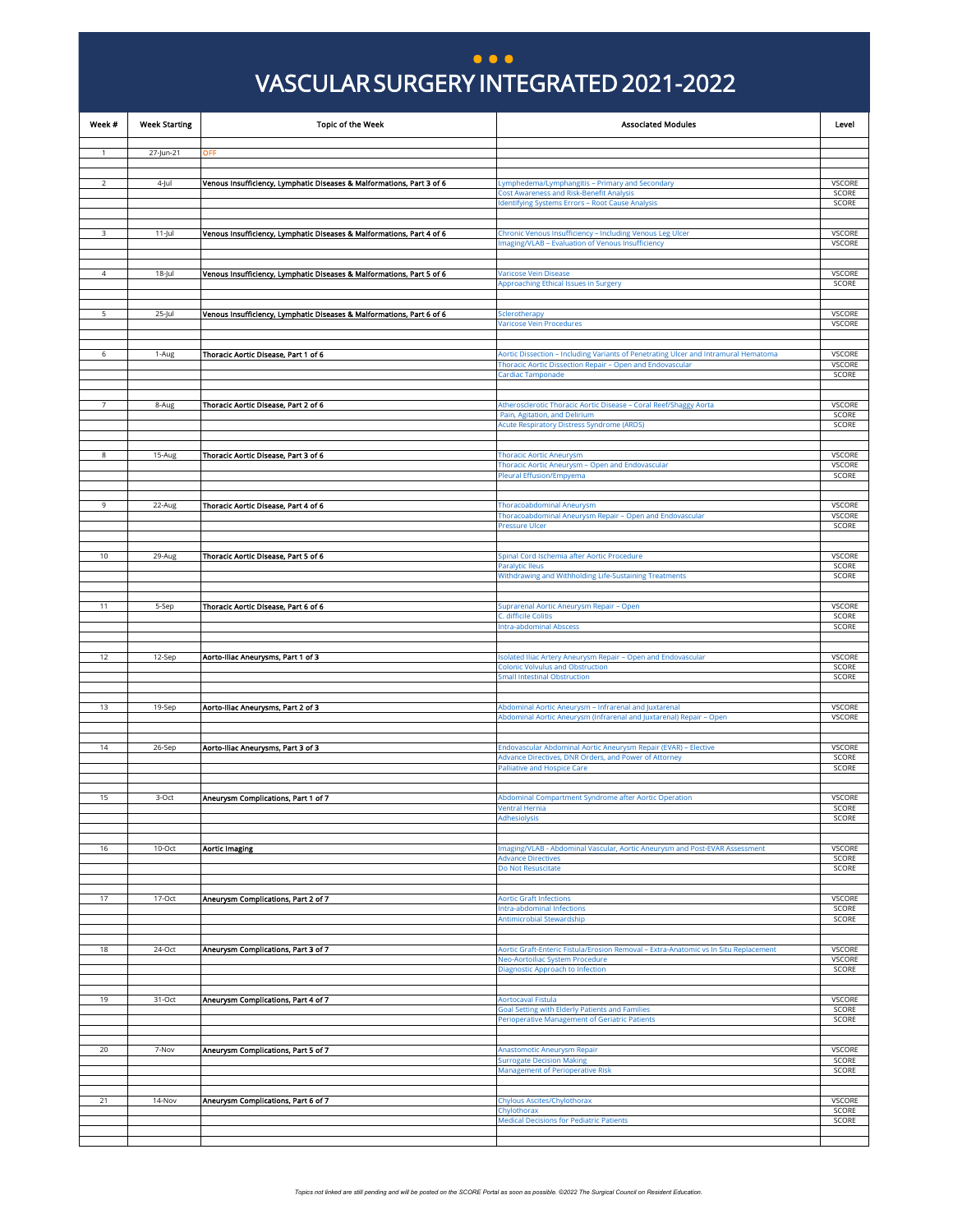| 22 | 21-Nov   | OFF                                                                | Thanksgiving                                                                                                                                                                                    |                         |
|----|----------|--------------------------------------------------------------------|-------------------------------------------------------------------------------------------------------------------------------------------------------------------------------------------------|-------------------------|
|    |          |                                                                    |                                                                                                                                                                                                 |                         |
|    |          |                                                                    |                                                                                                                                                                                                 |                         |
| 23 | 28-Nov   | Aneurysm Complications, Part 7 of 7                                | Colonic Ischemia after Aortoiliac Operation                                                                                                                                                     | VSCORE                  |
|    |          |                                                                    | Colitis - Ischemic<br><b>Decision-Making Capacity</b>                                                                                                                                           | SCORE<br>SCORE          |
|    |          |                                                                    |                                                                                                                                                                                                 |                         |
|    |          |                                                                    |                                                                                                                                                                                                 |                         |
| 24 | 5-Dec    | <b>Visceral Aneurysms</b>                                          | Celiac, Hepatic, and Mesenteric Artery Aneurysm                                                                                                                                                 | <b>VSCORE</b>           |
|    |          |                                                                    | Splenic Artery Aneurysm                                                                                                                                                                         | VSCORE                  |
|    |          |                                                                    |                                                                                                                                                                                                 |                         |
| 25 | 12-Dec   | Renal Artery Aneurysms                                             | Renal Artery Aneurysm                                                                                                                                                                           | VSCORE                  |
|    |          |                                                                    | Renal Artery Aneurysm Repair - Open and Endovascular                                                                                                                                            | VSCORE                  |
|    |          |                                                                    |                                                                                                                                                                                                 |                         |
| 26 | 19-Dec   | OFF                                                                | <b>Iolidays</b>                                                                                                                                                                                 |                         |
|    |          |                                                                    |                                                                                                                                                                                                 |                         |
|    |          |                                                                    |                                                                                                                                                                                                 |                         |
| 27 | 26-Dec   | OFF                                                                | Holidays                                                                                                                                                                                        |                         |
|    |          |                                                                    |                                                                                                                                                                                                 |                         |
| 28 | 2-Jan-22 | Compression Syndromes, Part 1 of 2                                 | Celiac Artery Compression Syndrome                                                                                                                                                              | VSCORE                  |
|    |          |                                                                    | How Data are Expressed and Summarized                                                                                                                                                           | SCORE                   |
|    |          |                                                                    | Levels of Evidence                                                                                                                                                                              | SCORE                   |
|    |          |                                                                    |                                                                                                                                                                                                 |                         |
| 29 | 9-Jan    | Compression Syndromes, Part 2 of 2                                 | Renal Vein Compression Syndrome                                                                                                                                                                 | VSCORE                  |
|    |          |                                                                    | <b>Choice of Anesthesia</b>                                                                                                                                                                     | SCORE                   |
|    |          |                                                                    | Anesthesia, Regional and Local - Agents and Techniques                                                                                                                                          | SCORE                   |
|    |          |                                                                    |                                                                                                                                                                                                 |                         |
| 30 | 16-Jan   | <b>Visceral Duplex</b>                                             | Imaging/VLAB - Abdominal Vascular, Renal and Mesenteric                                                                                                                                         | <b>VSCORE</b>           |
|    |          |                                                                    | Anesthesia, General - Agents and Techniques                                                                                                                                                     | SCORE                   |
|    |          |                                                                    | <b>Conscious Sedation - Agents and Techniques</b>                                                                                                                                               | SCORE                   |
|    |          |                                                                    |                                                                                                                                                                                                 |                         |
| 31 | 23-Jan   | Renovascular Diseases, Part 1 of 3                                 | Renovascular Hypertension                                                                                                                                                                       | VSCORE                  |
|    |          |                                                                    | Pediatric Renovascular and Abdominal Aortic Developmental Disorders                                                                                                                             | VSCORE                  |
|    |          |                                                                    | <b>Clinical Trials</b>                                                                                                                                                                          | SCORE                   |
|    |          |                                                                    |                                                                                                                                                                                                 |                         |
| 32 | 30-Jan   | Renovascular Diseases, Part 2 of 3                                 | Atherosclerotic Renal Artery Disease                                                                                                                                                            | VSCORE                  |
|    |          |                                                                    | Non-Atherosclerotic Renal Artery Disease                                                                                                                                                        | VSCORE                  |
|    |          |                                                                    | <b>Surveys and Qualitative Research</b>                                                                                                                                                         | SCORE                   |
|    |          |                                                                    |                                                                                                                                                                                                 |                         |
| 33 | 6-Feb    | Renovascular Diseases, Part 3 of 3                                 | Renal Artery Bypass – Aortorenal, Splenorenal, Hepatorenal                                                                                                                                      | <b>VSCORE</b>           |
|    |          |                                                                    | <b>Outcomes</b>                                                                                                                                                                                 | SCORE                   |
|    |          |                                                                    | Research Design in Outcome and Health Services Research                                                                                                                                         | SCORE                   |
|    |          |                                                                    |                                                                                                                                                                                                 |                         |
|    |          |                                                                    |                                                                                                                                                                                                 |                         |
|    |          |                                                                    |                                                                                                                                                                                                 |                         |
| 34 | 13-Feb   | OFF                                                                | <b>/SITE</b>                                                                                                                                                                                    |                         |
|    |          |                                                                    |                                                                                                                                                                                                 |                         |
| 35 | 20-Feb   | Infrainguinal Aneurysms, Part 1 of 2                               | Femoral and Popliteal Artery Aneurysm                                                                                                                                                           | VSCORE                  |
|    |          |                                                                    | The Stress of Surgical Practice - The Signs of Stress, Depression, and Suicide in You and Your Surg<br>Managing Your Career - Making the Professional and Personal Choices That Will Define You | SCORE<br>SCORE          |
|    |          |                                                                    |                                                                                                                                                                                                 |                         |
|    |          |                                                                    |                                                                                                                                                                                                 |                         |
| 36 | 27-Feb   | Infrainguinal Aneurysms, Part 2 of 2                               | Femoral Artery Aneurysm Repair<br>Popliteal Artery Aneurysm Repair - Open and Endovascular                                                                                                      | VSCORE<br><b>VSCORE</b> |
|    |          |                                                                    | Soft Tissue Masses - Evaluation                                                                                                                                                                 | SCORE                   |
|    |          |                                                                    |                                                                                                                                                                                                 |                         |
|    |          |                                                                    |                                                                                                                                                                                                 |                         |
| 37 | 6-Mar    | Hemodialysis Access, Part 1 of 6                                   | <b>New Hemodialysis Access</b><br>Hypokalemia and Hyperkalemia                                                                                                                                  | VSCORE<br>SCORE         |
|    |          |                                                                    | Hyponatremia and Hypernatremia                                                                                                                                                                  | SCORE                   |
|    |          |                                                                    |                                                                                                                                                                                                 |                         |
|    |          |                                                                    |                                                                                                                                                                                                 |                         |
| 38 | 13-Mar   | Hemodialysis Access, Part 2 of 6                                   | <b>Hemodialysis Access Catheter</b><br>Peritoneal Dialysis Catheter Placement                                                                                                                   | <b>VSCORE</b><br>VSCORE |
|    |          |                                                                    | Local Engagement in Quality Improvement                                                                                                                                                         | SCORE                   |
|    |          |                                                                    |                                                                                                                                                                                                 |                         |
| 39 | 20-Mar   | Hemodialysis Access, Part 3 of 6                                   | Nonmaturing Autogenous Arteriovenous Fistula                                                                                                                                                    | VSCORE                  |
|    |          |                                                                    | <b>Common Postoperative Problems</b>                                                                                                                                                            | SCORE                   |
|    |          |                                                                    | Problem-Based Quality Improvement                                                                                                                                                               | SCORE                   |
|    |          |                                                                    |                                                                                                                                                                                                 |                         |
|    |          |                                                                    | <b>Access-Related Ischemic Steal Syndrome</b>                                                                                                                                                   |                         |
| 40 | 27-Mar   | Hemodialysis Access, Part 4 of 6                                   | Nonthrombotic Hemodialysis Access Complications                                                                                                                                                 | VSCORE<br>VSCORE        |
|    |          |                                                                    | Evaluating the Quality and Applicability of a Study                                                                                                                                             | SCORE                   |
|    |          |                                                                    |                                                                                                                                                                                                 |                         |
| 41 | 3-Apr    |                                                                    | Nonthrombotic Hemodialysis Access Complications Repair                                                                                                                                          | VSCORE                  |
|    |          | Hemodialysis Access, Part 5 of 6                                   | Failing or Thrombosed Hemodialysis Access                                                                                                                                                       | VSCORE                  |
|    |          |                                                                    | <b>Tests of Significance</b>                                                                                                                                                                    | SCORE                   |
|    |          |                                                                    |                                                                                                                                                                                                 |                         |
| 42 | 10-Apr   |                                                                    |                                                                                                                                                                                                 | VSCORE                  |
|    |          | Hemodialysis Access, Part 6 of 6                                   | Failing/Thrombosed Access - AVF and AVG Management<br>Hemodialysis Access Infection                                                                                                             | VSCORE                  |
|    |          |                                                                    | Ethics in Global Surgery and Volunteerism                                                                                                                                                       | SCORE                   |
|    |          |                                                                    |                                                                                                                                                                                                 |                         |
| 43 | 17-Apr   | Upper Extremity Disease and Thoracic Outlet Syndromes, Part 1 of 3 | Thoracic Outlet Syndrome - Neurogenic, Arterial, Venous                                                                                                                                         | <b>VSCORE</b>           |
|    |          |                                                                    | <b>Brachial Plexus Injury</b>                                                                                                                                                                   | SCORE                   |
|    |          |                                                                    | Frostbite and Hypothermia                                                                                                                                                                       | SCORE                   |
|    |          |                                                                    |                                                                                                                                                                                                 |                         |
| 44 | 24-Apr   | Upper Extremity Disease and Thoracic Outlet Syndromes, Part 2 of 3 | First Rib Resection - Infraclavicular                                                                                                                                                           | <b>VSCORE</b>           |
|    |          |                                                                    | First Rib Resection - Transaxillary                                                                                                                                                             | VSCORE                  |
|    |          |                                                                    | Futility                                                                                                                                                                                        | SCORE                   |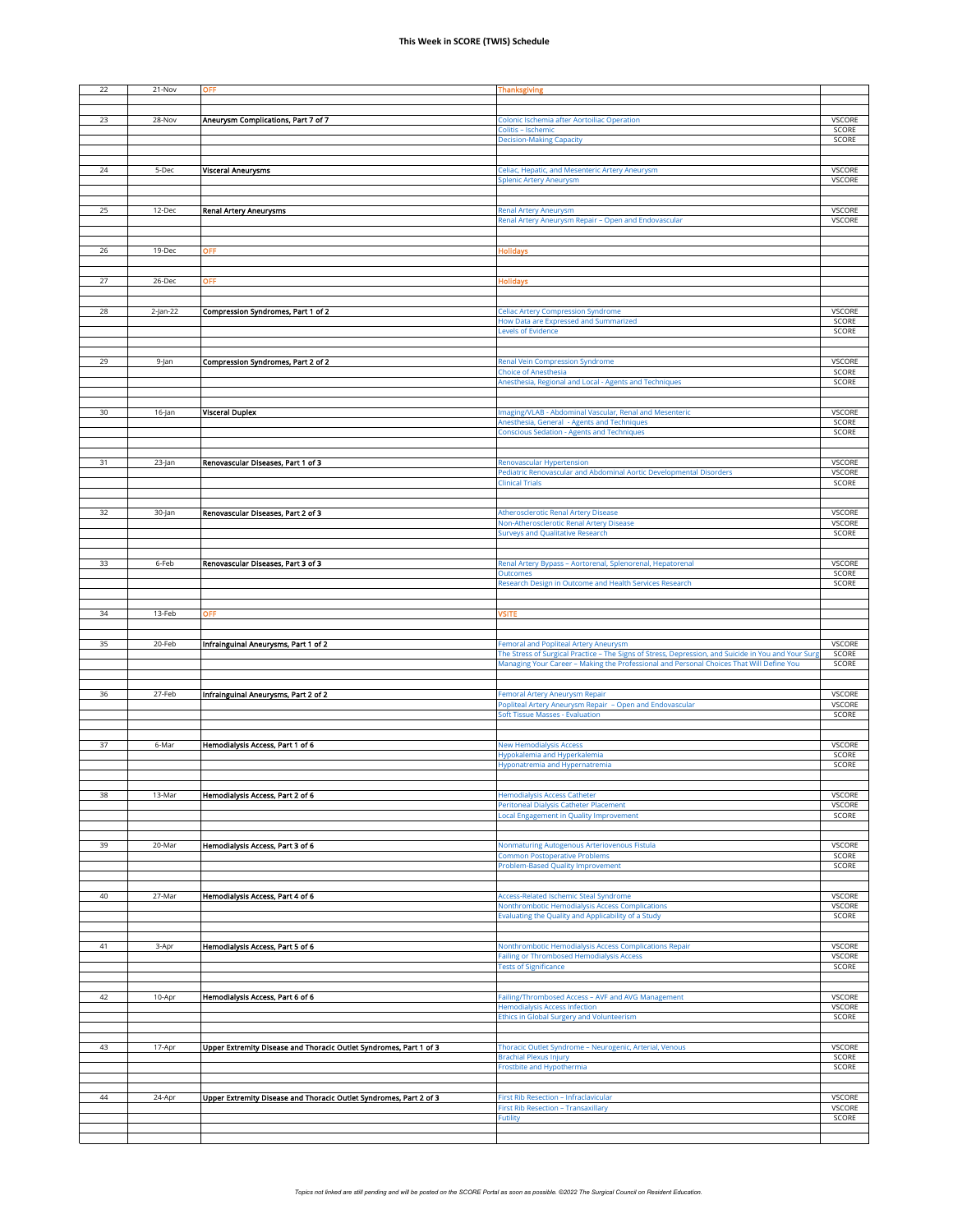| 45 | 1-May     | Upper Extremity Disease and Thoracic Outlet Syndromes, Part 3 of 3 | Upper Extremity Occlusive Disease - Claudication, Rest Pain, Tissue Loss | <b>VSCORE</b> |
|----|-----------|--------------------------------------------------------------------|--------------------------------------------------------------------------|---------------|
|    |           |                                                                    | Carotid-Subclavian Artery Bypass                                         | <b>VSCORE</b> |
|    |           |                                                                    | Infections - Opportunistic                                               | SCORE         |
|    |           |                                                                    |                                                                          |               |
|    |           |                                                                    |                                                                          |               |
| 46 | 8-May     | Vascular Trauma, Part 1 of 5                                       | Vascular Injury - Neck                                                   | <b>VSCORE</b> |
|    |           |                                                                    | Initial Assessment and Management of Trauma                              | SCORE         |
|    |           |                                                                    | <b>Pneumothorax and Pleurodesis</b>                                      | SCORE         |
|    |           |                                                                    | <b>Tube Thoracostomy and Thoracentesis</b>                               | SCORE         |
|    |           |                                                                    |                                                                          |               |
|    |           |                                                                    |                                                                          |               |
| 47 | 15-May    | Vascular Trauma, Part 2 of 5                                       | Vascular Injury - Chest                                                  | <b>VSCORE</b> |
|    |           |                                                                    | Thoracic Aortic Injury (Blunt) Repair - Endovascular                     | <b>VSCORE</b> |
|    |           |                                                                    | Chest Wall, Pleura, and Diaphragm Injuries                               | SCORE         |
|    |           |                                                                    |                                                                          |               |
|    |           |                                                                    |                                                                          |               |
| 48 | 22-May    | Vascular Trauma, Part 3 of 5                                       | Vascular Injury - Abdomen                                                | <b>VSCORE</b> |
|    |           |                                                                    | <b>Hepatic Injury</b>                                                    | SCORE         |
|    |           |                                                                    | Focused Assessment with Sonography for Trauma (FAST)                     | SCORE         |
|    |           |                                                                    | <b>Splenic Injury</b>                                                    | SCORE         |
|    |           |                                                                    |                                                                          |               |
|    |           |                                                                    |                                                                          |               |
| 49 | 29-May    | Vascular Trauma, Part 4 of 5                                       | <b>Abdominal Vascular Exposures</b>                                      | <b>VSCORE</b> |
|    |           |                                                                    | <b>Upper Urinary Tract Injuries</b>                                      | SCORE         |
|    |           |                                                                    | <b>Abdominal Exploration for Trauma</b>                                  | SCORE         |
|    |           |                                                                    | Pelvic Fractures and Retroperitoneal Hematoma                            | SCORE         |
|    |           |                                                                    |                                                                          |               |
|    |           |                                                                    |                                                                          |               |
| 50 | $5$ -Jun  | Vascular Trauma, Part 5 of 5                                       | Vascular Injury - Extremities                                            | <b>VSCORE</b> |
|    |           |                                                                    | Posterior Knee Dislocation - Popliteal Injury                            | <b>VSCORE</b> |
|    |           |                                                                    | <b>Gastric and Small Intestinal Injury</b>                               | SCORE         |
|    |           |                                                                    | <b>Geriatric Trauma</b>                                                  | SCORE         |
|    |           |                                                                    |                                                                          |               |
|    |           |                                                                    |                                                                          |               |
| 51 | $12$ -Jun | <b>OFF</b>                                                         | <b>Vascular Annual Meeting (VAM)</b>                                     |               |
| 52 |           |                                                                    |                                                                          |               |
|    | $19$ -Jun | OFF                                                                |                                                                          |               |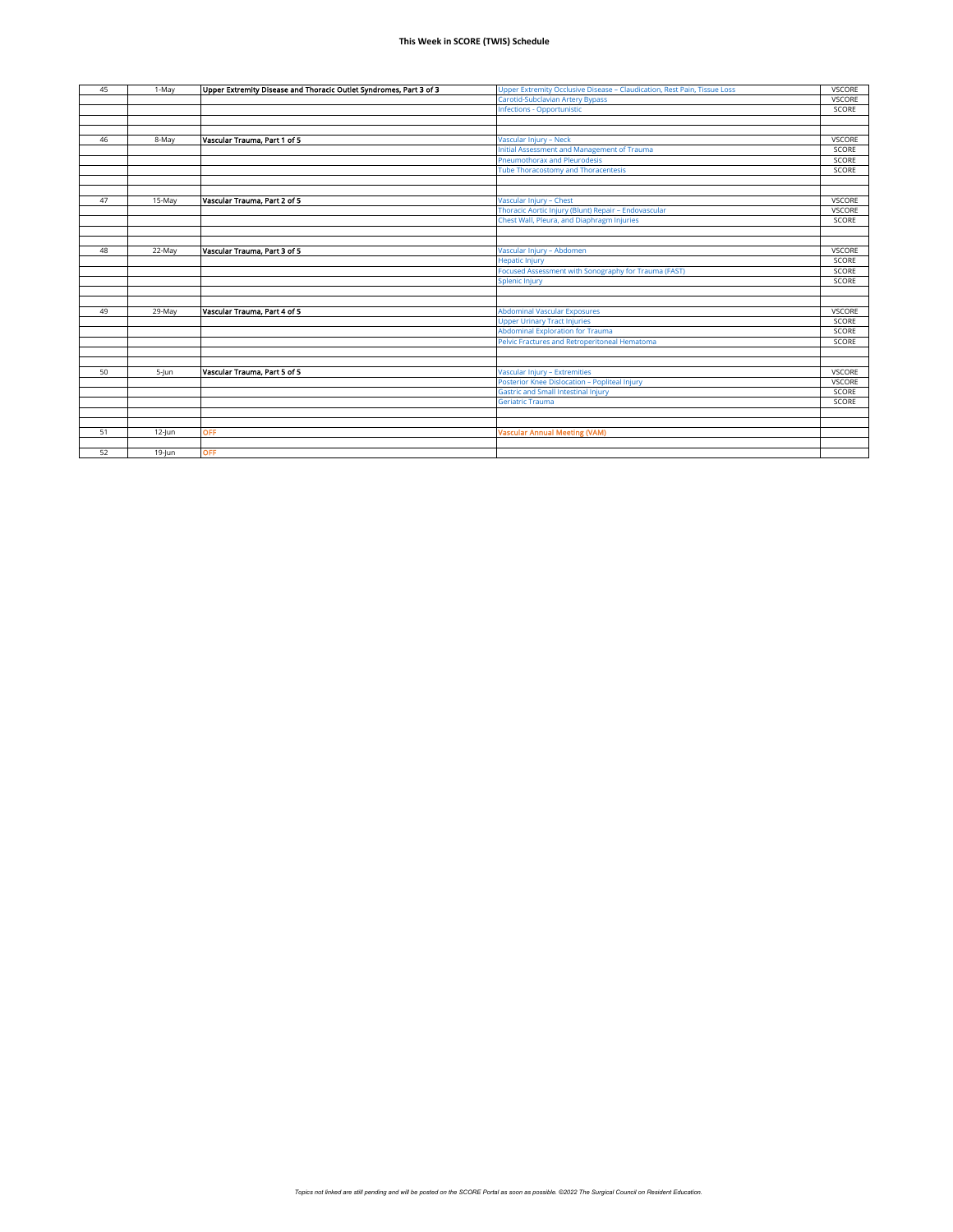#### **...**

**IS**

### <span id="page-18-0"></span>COMPLEX GENERAL SURGICAL ONCOLOGY FELLOWSHIP 2022-2023 **)**

| Week #         | <b>Week Starting</b> | <b>Topic of the Week</b>        | <b>Associated Modules</b>                                                                            | Level            |
|----------------|----------------------|---------------------------------|------------------------------------------------------------------------------------------------------|------------------|
|                |                      |                                 |                                                                                                      |                  |
| 1              | 1-Aug-22             | OFF                             | <b>BREAK</b>                                                                                         |                  |
|                |                      |                                 |                                                                                                      |                  |
| $\overline{2}$ | 8-Aug                | <b>Medical Oncology, Part 1</b> | Surgical Considerations in the Medical Oncology Patient                                              | Advanced         |
|                |                      |                                 | Insertion of Indwelling Chemotherapy Deliverance Devices<br><b>Bone Marrow Biopsy</b>                | Core<br>Advanced |
|                |                      |                                 |                                                                                                      |                  |
|                |                      |                                 |                                                                                                      |                  |
| 3              | 15-Aug               | <b>Medical Oncology, Part 2</b> | Surgical Considerations in the Neutropenic Patient<br>Lymph Node Biopsy for Hematologic Malignancies | Core<br>Core     |
|                |                      |                                 |                                                                                                      |                  |
|                |                      |                                 |                                                                                                      |                  |
| $\overline{4}$ | 22-Aug               | <b>Medical Oncology, Part 3</b> | Splenectomy for Hematologic Malignancies and ITP/TTP                                                 | Core             |
|                |                      |                                 |                                                                                                      |                  |
| 5              | 29-Aug               | <b>Medical Oncology, Part 4</b> | <b>Immunotherapeutic Agents</b>                                                                      | Core             |
|                |                      |                                 | <b>Targeted Therapeutic Agents</b>                                                                   | Core             |
|                |                      |                                 |                                                                                                      |                  |
| 6              | 5-Sep                | Medical Oncology, Part 5        | <b>Cytotoxic Chemotherapy</b>                                                                        | Core             |
|                |                      |                                 |                                                                                                      |                  |
|                |                      |                                 |                                                                                                      |                  |
| $\overline{7}$ | 12-Sep               | <b>Radiation Oncology</b>       | <b>Radiation Oncology</b>                                                                            | Advanced         |
|                |                      |                                 |                                                                                                      |                  |
| 8              | 19-Sep               | Genetics                        | Surgical Management/Counseling for Genetic Syndromes                                                 | Core             |
|                |                      |                                 |                                                                                                      |                  |
| 9              | 26-Sep               | Pathology                       | Pathology                                                                                            | Core             |
|                |                      |                                 |                                                                                                      |                  |
|                |                      |                                 |                                                                                                      |                  |
| 10             | 3-Oct                | Breast, Part 1                  | <b>Benign Breast Diseases</b>                                                                        | Core             |
|                |                      |                                 | In Situ Breast Cancer                                                                                | Core             |
|                |                      |                                 |                                                                                                      |                  |
| 11             | 10-Oct               | Breast, Part 2                  | <b>Uncommon Breast Tumors</b>                                                                        | Core             |
|                |                      |                                 | <b>High Risk for Breast Cancer</b>                                                                   | Core             |
|                |                      |                                 |                                                                                                      |                  |
| 12             | 17-Oct               | Breast, Part 3                  | Lymph Node Staging                                                                                   | Core             |
|                |                      |                                 |                                                                                                      |                  |
| 13             | 24-Oct               | Breast, Part 4                  |                                                                                                      | Core             |
|                |                      |                                 | <b>Invasive Breast Cancer (Early Stage)</b>                                                          |                  |
|                |                      |                                 |                                                                                                      |                  |
| 14             | 31-Oct               | Breast, Part 5                  | Locally Advanced Breast Cancer (Stage IIB/III)                                                       | Core             |
|                |                      |                                 | <b>Special Populations/Extremes of Breast Cancer</b>                                                 | Core             |
|                |                      |                                 |                                                                                                      |                  |
| 15             | 7-Nov                | Breast, Part 6                  | <b>Partial Mastectomy</b>                                                                            | Core             |
|                |                      |                                 | <b>Total Mastectomy</b>                                                                              | Core             |
|                |                      |                                 |                                                                                                      |                  |
| 16             | 14-Nov               | Breast, Part 7                  | <b>Reconstruction Options</b>                                                                        | Advanced         |
|                |                      |                                 |                                                                                                      |                  |
|                | 21-Nov               |                                 |                                                                                                      |                  |
| 17             |                      | OFF                             | <b>Thanksgiving</b>                                                                                  |                  |
|                |                      |                                 |                                                                                                      |                  |
| 18             | 28-Nov               | Breast, Part 8                  | <b>Role of Breast Radiation Therapy</b>                                                              | Core             |
|                |                      |                                 |                                                                                                      |                  |
| 19             | 5-Dec                | Breast, Part 9                  | <b>Breast Metastatic Disease</b>                                                                     | Advanced         |
|                |                      |                                 |                                                                                                      |                  |
| 20             | 12-Dec               |                                 | <b>Hormonal Therapy</b>                                                                              | Core             |
|                |                      | Breast, Part 10                 | <b>Systemic Therapy</b>                                                                              | Core             |
|                |                      |                                 |                                                                                                      |                  |
|                |                      |                                 |                                                                                                      |                  |
| 21             | 19-Dec               | Colorectal, Part 1              | <b>Colon Cancer</b>                                                                                  | Core             |
|                |                      |                                 |                                                                                                      |                  |
| 22             | 26-Dec               | <b>OFF</b>                      | <b>Holidays</b>                                                                                      |                  |
|                |                      |                                 |                                                                                                      |                  |
| 23             | $2$ -Jan-23          | Colorectal, Part 2              | <b>Colorectal Cancer Syndromes</b>                                                                   | Advanced         |
|                |                      |                                 |                                                                                                      |                  |
|                |                      |                                 |                                                                                                      |                  |
| 24             | 9-Jan                | Colorectal, Part 3              | <b>Colon Resections (Open and MIS)</b>                                                               | Core             |
|                |                      |                                 |                                                                                                      |                  |
| 25             | 16-Jan               | Colorectal, Part 4              | <b>Rectal Cancer</b>                                                                                 | Core             |
|                |                      |                                 |                                                                                                      |                  |
|                |                      |                                 |                                                                                                      |                  |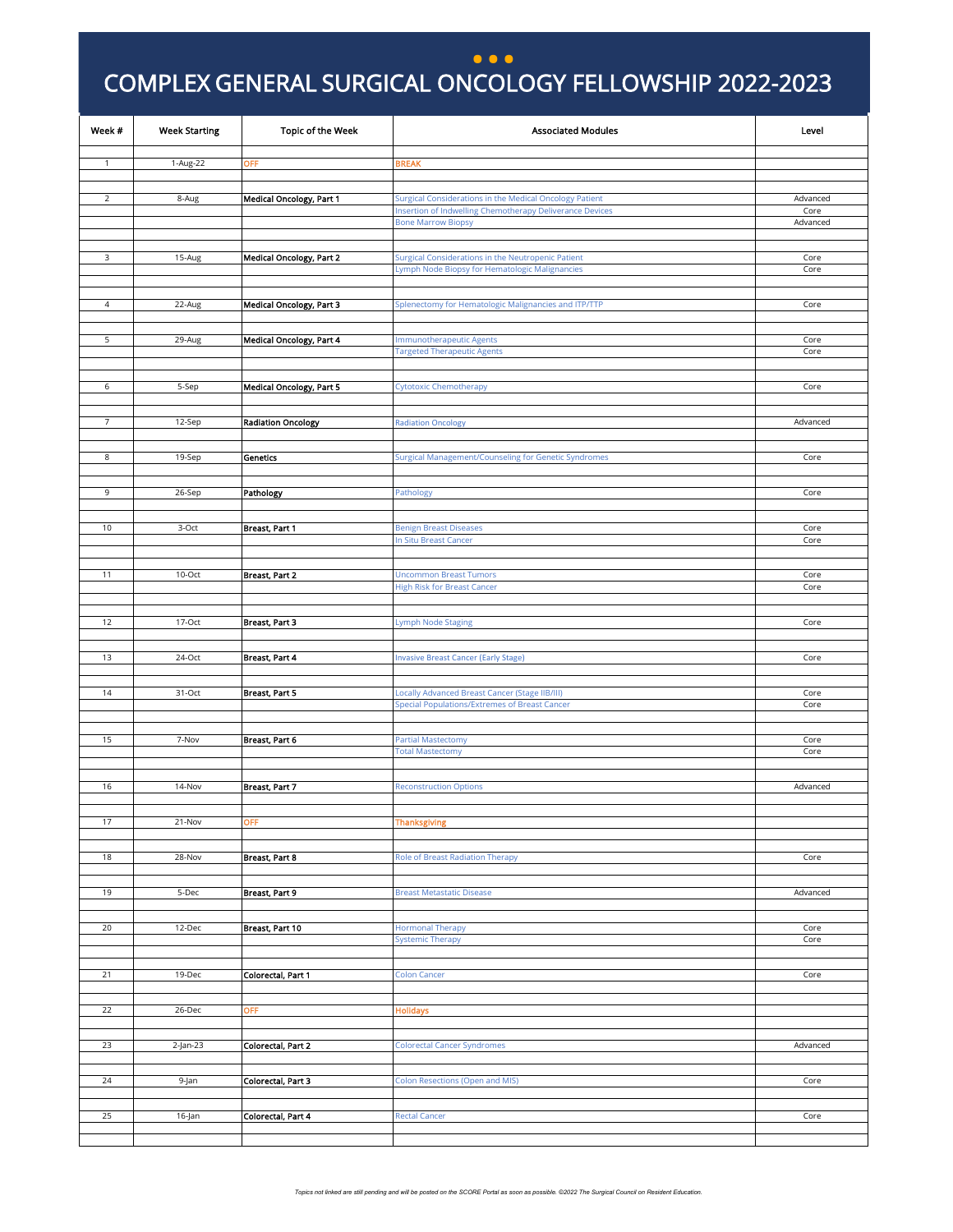| 26 | 23-Jan | Colorectal, Part 5                    | <b>Rectal Resections (Open and MIS)</b>                                                 | Core     |
|----|--------|---------------------------------------|-----------------------------------------------------------------------------------------|----------|
|    |        |                                       |                                                                                         |          |
|    |        |                                       | <b>Pelvic Exenteration</b>                                                              | Core     |
|    |        |                                       |                                                                                         |          |
|    |        |                                       |                                                                                         |          |
|    |        |                                       |                                                                                         |          |
| 27 | 30-Jan | Colorectal, Part 6                    | <b>Anal Cancer</b>                                                                      | Core     |
|    |        |                                       | Anal Resections                                                                         | Core     |
|    |        |                                       |                                                                                         |          |
|    |        |                                       |                                                                                         |          |
|    |        |                                       |                                                                                         |          |
| 28 | 6-Feb  | Colorectal, Part 7                    | <b>Appendiceal Tumors</b>                                                               | Core     |
|    |        |                                       |                                                                                         |          |
|    |        |                                       | Cytoreduction/Cytoreduction Plus Hyperthermic Intraperitoneal Chemoperfusion            | Core     |
|    |        |                                       | <b>Peritoneal Surface Malignancy</b>                                                    | Core     |
|    |        |                                       |                                                                                         |          |
|    |        |                                       | <b>Peritoneal Surface Malignancy Procedures</b>                                         | Core     |
|    |        |                                       |                                                                                         |          |
|    |        |                                       |                                                                                         |          |
|    |        |                                       |                                                                                         |          |
| 29 | 13-Feb | <b>Endocrine, Part 1</b>              | Primary Hyperparathyroidism                                                             | Core     |
|    |        |                                       | Parathyroidectomy                                                                       | Core     |
|    |        |                                       |                                                                                         |          |
|    |        |                                       |                                                                                         |          |
|    |        |                                       |                                                                                         |          |
| 30 | 20-Feb | <b>Endocrine, Part 2</b>              | Diagnosis and Evaluation of Thyroid Nodules                                             | Core     |
|    |        |                                       |                                                                                         |          |
|    |        |                                       |                                                                                         |          |
|    |        |                                       |                                                                                         |          |
| 31 | 27-Feb | <b>Endocrine, Part 3</b>              | Thyroidectomy and Lymphadenectomy                                                       | Core     |
|    |        |                                       |                                                                                         |          |
|    |        |                                       |                                                                                         |          |
|    |        |                                       |                                                                                         |          |
|    |        |                                       |                                                                                         |          |
| 32 | 6-Mar  | <b>Endocrine, Part 4</b>              | <b>Adrenal Mass</b>                                                                     | Core     |
|    |        |                                       |                                                                                         |          |
|    |        |                                       |                                                                                         |          |
|    |        |                                       |                                                                                         |          |
| 33 | 13-Mar | <b>Endocrine, Part 5</b>              | Adrenalectomy                                                                           | Core     |
|    |        |                                       |                                                                                         |          |
|    |        |                                       |                                                                                         |          |
|    |        |                                       |                                                                                         |          |
| 34 | 20-Mar | OFF                                   | <b>SO Annual Conference</b>                                                             |          |
|    |        |                                       |                                                                                         |          |
|    |        |                                       |                                                                                         |          |
|    |        |                                       |                                                                                         |          |
| 35 | 27-Mar | HPB (Pancreas), Part 1                | <b>Diagnostic Procedures for Pancreatic Diseases</b>                                    | Core     |
|    |        |                                       |                                                                                         |          |
|    |        |                                       | <b>Limited Resection for Pancreatic Disease</b>                                         | Core     |
|    |        |                                       |                                                                                         |          |
|    |        |                                       |                                                                                         |          |
|    |        |                                       |                                                                                         |          |
| 36 | 3-Apr  | HPB (Pancreas), Part 2                | Pancreas: Benign Disease                                                                | Core     |
|    |        |                                       | <b>Unusual Pancreatic Tumors</b>                                                        | Advanced |
|    |        |                                       |                                                                                         |          |
|    |        |                                       |                                                                                         |          |
|    |        |                                       |                                                                                         |          |
|    |        |                                       |                                                                                         |          |
| 37 | 10-Apr | HPB (Pancreas), Part 3                | Pancreatic Neuroendocrine Tumors                                                        | Core     |
|    |        |                                       |                                                                                         |          |
|    |        |                                       |                                                                                         |          |
|    |        |                                       |                                                                                         |          |
| 38 | 17-Apr | HPB (Pancreas), Part 4                | Pancreas: Cystic Neoplasms                                                              | Core     |
|    |        |                                       |                                                                                         |          |
|    |        |                                       |                                                                                         |          |
|    |        |                                       |                                                                                         |          |
| 39 | 24-Apr | HPB (Pancreas), Part 5                | Pancreatic Adenocarcinoma                                                               | Core     |
|    |        |                                       |                                                                                         |          |
|    |        |                                       |                                                                                         |          |
|    |        |                                       |                                                                                         |          |
| 40 | 1-May  | HPB (Pancreas), Part 6                | <b>Major Pancreatic Resections</b>                                                      | Core     |
|    |        |                                       |                                                                                         |          |
|    |        |                                       |                                                                                         |          |
|    |        |                                       |                                                                                         |          |
| 41 | 8-May  | HPB (Biliary), Part 1                 | Gallbladder                                                                             | Core     |
|    |        |                                       |                                                                                         |          |
|    |        |                                       | Choledochal Cyst                                                                        | Core     |
|    |        |                                       |                                                                                         |          |
|    |        |                                       |                                                                                         |          |
|    |        |                                       |                                                                                         |          |
| 42 | 15-May | HPB (Biliary), Part 2                 | Gallbladder Cancer                                                                      | Core     |
|    |        |                                       |                                                                                         |          |
|    |        |                                       |                                                                                         |          |
|    |        |                                       |                                                                                         |          |
| 43 | 22-May | HPB (Biliary), Part 3                 | <b>Radical Cholecystectomy</b>                                                          | Core     |
|    |        |                                       |                                                                                         |          |
|    |        |                                       | Pseudotumors of the Biliary Tree                                                        | Advanced |
|    |        |                                       |                                                                                         |          |
|    |        |                                       |                                                                                         |          |
|    |        |                                       |                                                                                         |          |
| 44 | 29-May | HPB (Biliary), Part 4                 | Cholangiocarcinoma                                                                      | Core     |
|    |        |                                       |                                                                                         |          |
|    |        |                                       |                                                                                         |          |
|    |        |                                       |                                                                                         |          |
| 45 | 5-Jun  | HPB (Biliary), Part 5                 | <b>Extrahepatic Biliary Ductal Resection</b>                                            | Core     |
|    |        |                                       |                                                                                         |          |
|    |        |                                       |                                                                                         |          |
|    |        |                                       |                                                                                         |          |
| 46 | 12-Jun | <b>Upper Gastrointestinal, Part 1</b> | Diagnosis and Management of Barrett's Esophagus and Superficial (T1) Esophageal Cancers | Advanced |
|    |        |                                       | <b>Esophageal Cancer</b>                                                                | Core     |
|    |        |                                       |                                                                                         |          |
|    |        |                                       |                                                                                         |          |
|    |        |                                       |                                                                                         |          |
| 47 | 19-Jun | Upper Gastrointestinal, Part 2        | <b>Esophageal Resection (Open and MIS)</b>                                              | Core     |
|    |        |                                       |                                                                                         |          |
|    |        |                                       | Palliative Management of Locally-Advanced, Unresectable Esophageal Cancer               | Advanced |
|    |        |                                       |                                                                                         |          |
|    |        |                                       |                                                                                         |          |
|    |        |                                       |                                                                                         |          |
| 48 | 26-Jun | Upper Gastrointestinal, Part 3        | <b>Gastric Resections (Open and MIS)</b>                                                | Core     |
|    |        |                                       |                                                                                         |          |
|    |        |                                       |                                                                                         |          |
|    |        |                                       |                                                                                         |          |
| 49 | 3-Jul  | Upper Gastrointestinal, Part 4        | <b>Stomach Cancer</b>                                                                   | Core     |
|    |        |                                       |                                                                                         |          |
|    |        |                                       |                                                                                         |          |
|    |        |                                       |                                                                                         |          |
| 50 | 10-Jul | Upper Gastrointestinal, Part 5        | <b>Small Bowel Cancer</b>                                                               | Core     |
|    |        |                                       |                                                                                         |          |
|    |        |                                       | <b>Small Bowel Resections (Open and MIS)</b>                                            | Core     |
|    |        |                                       |                                                                                         |          |
|    |        |                                       |                                                                                         |          |
|    |        |                                       |                                                                                         |          |
| 51 | 17-Jul | Upper Gastrointestinal, Part 6        | Splenectomy for Hematologic Malignancy and Metastatic Disease (Open and MIS)            | Core     |
|    |        |                                       |                                                                                         | Advanced |
|    |        |                                       | <b>Upper GI Tract Polyps</b>                                                            |          |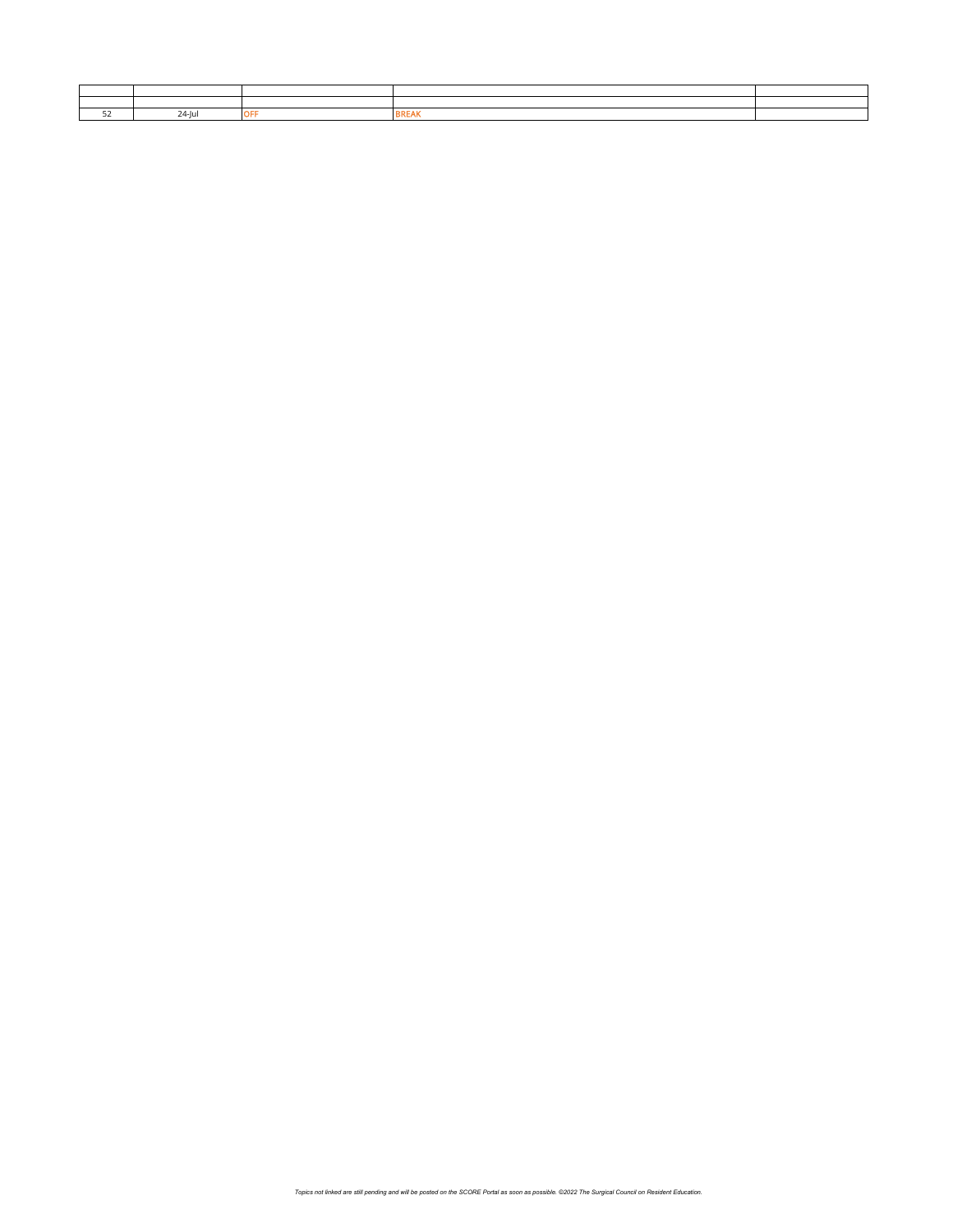#### **...**

**IS**

### COMPLEX GENERAL SURGICAL ONCOLOGY FELLOWSHIP 2021-2022 **)**

<span id="page-21-0"></span>

| Week #         | <b>Week Starting</b> | <b>Topic of the Week</b>     | <b>Associated Modules</b>                                                               | Level        |
|----------------|----------------------|------------------------------|-----------------------------------------------------------------------------------------|--------------|
| $\mathbf{1}$   | 1-Aug-21             | OFF                          | <b>BREAK</b>                                                                            |              |
|                |                      |                              |                                                                                         |              |
| $\overline{2}$ | 8-Aug                | Soft Tissue and Bone Sarcoma | <b>Gastrointestinal Stromal Tumor</b>                                                   | Core         |
|                |                      |                              |                                                                                         |              |
| 3              | 15-Aug               | Soft Tissue and Bone Sarcoma | <b>Unusual and Rare Histologies</b>                                                     | Core         |
|                |                      | Soft Tissue and Bone Sarcoma | Sarcomas of the Breast and Gynecologic Tract                                            | Advanced     |
| $\overline{4}$ | 22-Aug               | Soft Tissue and Bone Sarcoma | Soft Tissue and Bone Sarcoma - Advanced Disease                                         | Advanced     |
|                |                      |                              |                                                                                         |              |
| 5              | 29-Aug               | Soft Tissue and Bone Sarcoma | <b>Extremity and Trunk Sarcoma</b>                                                      | Core         |
|                |                      |                              |                                                                                         |              |
| 6              | 5-Sep                | Soft Tissue and Bone Sarcoma | <b>Extremity and Trunk Sarcomas - Procedures</b>                                        | Core         |
|                |                      |                              |                                                                                         |              |
| $\overline{7}$ | 12-Sep               | Soft Tissue and Bone Sarcoma | Retroperitoneal, Pelvic, and Abdominal Visceral Sarcomas                                | Core         |
|                |                      |                              |                                                                                         |              |
| 8              | 19-Sep               | <b>Cutaneous Oncology</b>    | Dermatofibrosarcoma Protuberans (DFSP)                                                  | Core         |
|                |                      |                              |                                                                                         |              |
| 9              | 26-Sep               | <b>Head and Neck</b>         | Head and Neck Malignancies and Concerns for the Surgical Oncologist                     | Advanced     |
|                |                      |                              |                                                                                         |              |
| 10             | 3-Oct                | <b>Thoracic Malignancies</b> | <b>Thoracic Malignancies</b>                                                            | Advanced     |
|                |                      |                              |                                                                                         |              |
| 11             | 10-Oct               | Genitourinary                | Genitourinary Malignancies and Concerns for the Surgical Oncologist                     | Advanced     |
|                |                      |                              |                                                                                         |              |
| 12             | 17-Oct               | <b>Cutaneous Oncology</b>    | Non-Melanoma Skin Cancer                                                                | Core         |
|                |                      |                              |                                                                                         |              |
| 13             | 21-Oct               | <b>Cutaneous Oncology</b>    | Non-melanoma Pigmented Lesions and Atypical Spitzoid Lesions                            | Advanced     |
|                |                      |                              |                                                                                         |              |
| 14             | 31-Oct               | <b>Cutaneous Oncology</b>    | Primary Melanoma                                                                        | Core         |
|                |                      |                              |                                                                                         |              |
| 15             | 7-Nov                | <b>Cutaneous Oncology</b>    | <b>Merkel Cell Carcinoma</b>                                                            | Core         |
|                |                      |                              |                                                                                         |              |
| 16             | 14-Nov               | <b>Cutaneous Oncology</b>    | <b>Wide Local Excision/Closure</b><br><b>Complex Skin Closures</b>                      | Core<br>Core |
|                |                      |                              |                                                                                         |              |
| 17             | 21-Nov               | OFF                          | <b>Thanksgiving</b>                                                                     |              |
|                |                      |                              |                                                                                         |              |
| 18             | 28-Nov               | <b>Cutaneous Oncology</b>    | <b>Sentinel Lymph Node Biopsy</b><br>Management of Regional Nodal Disease from Melanoma | Core<br>Core |
|                |                      |                              |                                                                                         |              |
| 19             | 5-Dec                | <b>Cutaneous Oncology</b>    | <b>Axillary Dissection</b>                                                              | Core         |
|                |                      |                              |                                                                                         |              |
| 20             | 13-Dec               | <b>Cutaneous Oncology</b>    | Modified Radical Neck Dissection (including Parotidectomy)                              | Core         |
|                |                      |                              |                                                                                         |              |
| 21             | 19-Dec               | <b>Cutaneous Oncology</b>    | Inguinal-Inguinopelvic Lymphadenectomy                                                  | Core         |
|                |                      |                              | <b>Popliteal and Epitrochlear Dissections</b>                                           | Core         |
|                |                      |                              |                                                                                         |              |
| 22             | 26-Dec               | OFF                          | <b>Holidays</b>                                                                         |              |
|                |                      |                              |                                                                                         |              |
| 23             | 2-Jan-22             | <b>Cutaneous Oncology</b>    | <b>Management of In-transit Disease</b>                                                 | Core         |
| 24             |                      | <b>Cutaneous Oncology</b>    |                                                                                         | Core         |
|                | 9-Jan                |                              | <b>Isolated Regional Therapy</b>                                                        |              |
| 25             | 16-Jan               | HPB (Hepatic)                | Liver Tumor: Benign                                                                     | Core         |
|                |                      |                              |                                                                                         |              |
| 26             | 23-Jan               | HPB (Hepatic)                | <b>Liver Tumors: Primary Malignant</b>                                                  | Core         |
|                |                      |                              |                                                                                         |              |
| 27             | 30-Jan               | <b>HPB</b> (Hepatic)         | <b>Liver Mass</b>                                                                       | Core         |
|                |                      |                              |                                                                                         |              |
| 28             | 6-Feb                | <b>HPB</b> (Hepatic)         | <b>Hepatic Biopsy and Intraoperative Ultrasound</b>                                     | Core         |
|                |                      |                              |                                                                                         |              |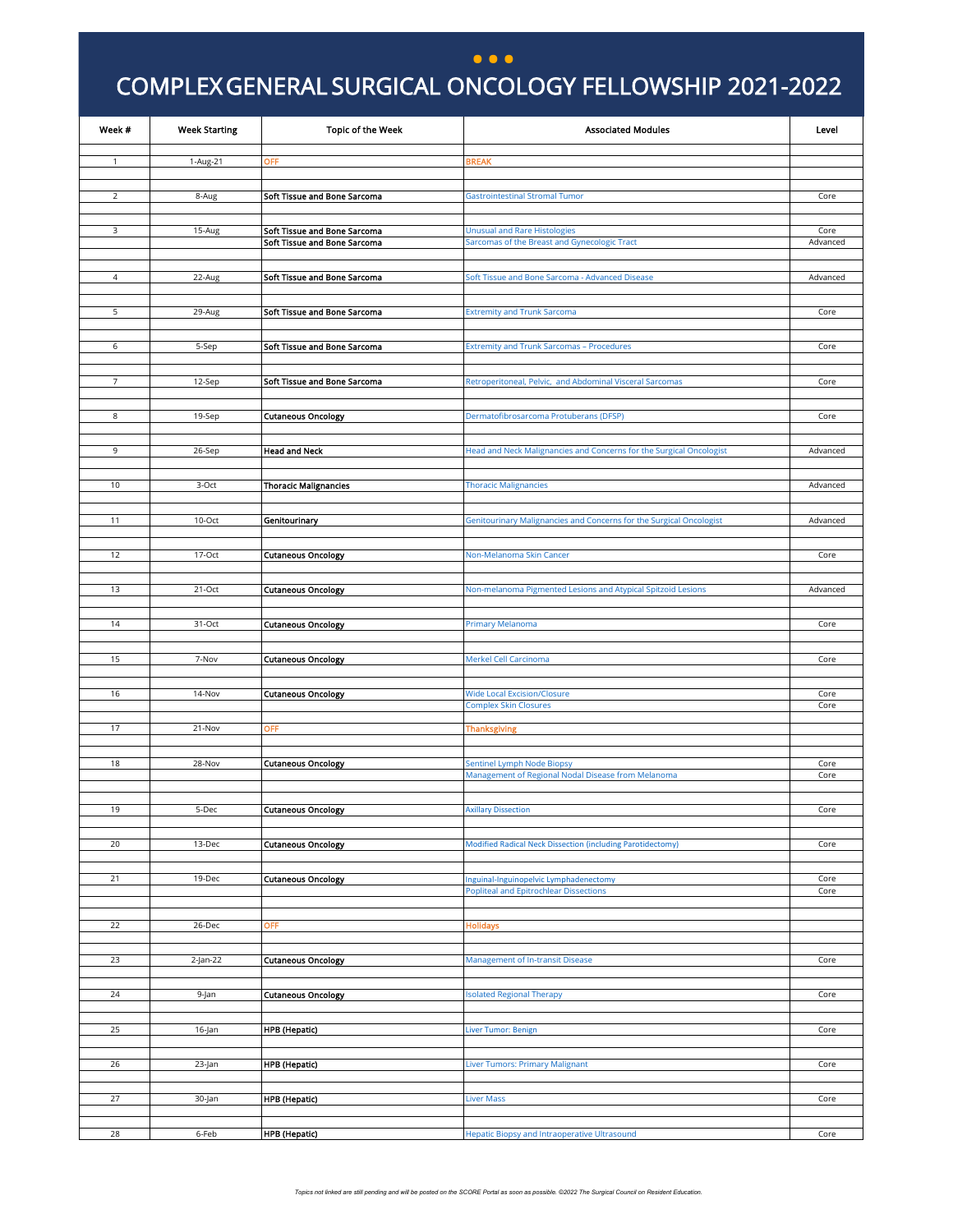| 29 | 13-Feb    | <b>HPB</b> (Hepatic) | <b>Ablation of Liver Lesions</b>                        | Core     |
|----|-----------|----------------------|---------------------------------------------------------|----------|
|    |           |                      |                                                         |          |
|    |           |                      |                                                         |          |
| 30 | 20-Feb    | <b>HPB</b> (Hepatic) | <b>Non-anatomic Hepatic Resection</b>                   | Core     |
|    |           |                      |                                                         |          |
|    |           |                      |                                                         |          |
| 31 | 27-Feb    | <b>HPB</b> (Hepatic) | <b>Major Hepatectomy</b>                                | Core     |
|    |           |                      |                                                         |          |
|    |           |                      |                                                         |          |
| 32 | 6-Mar     | <b>HPB</b> (Hepatic) | Placement of a Hepatic Artery Infusion Pump             | Advanced |
|    |           |                      |                                                         |          |
|    |           |                      |                                                         |          |
| 33 | 13-Mar    | <b>HPB</b> (Hepatic) | <b>Liver-directed Therapy</b>                           | Advanced |
|    |           |                      |                                                         |          |
| 34 | 20-Mar    | <b>OFF</b>           | <b>SSO Annual Meeting</b>                               |          |
|    |           |                      |                                                         |          |
|    |           |                      |                                                         |          |
| 35 | 27-Mar    | <b>HPB</b> (Hepatic) | Ex-vivo Resection/Transplantation for Hepatic Neoplasms | Advanced |
|    |           |                      |                                                         |          |
|    |           |                      |                                                         |          |
| 36 | 3-Apr     | <b>HPB</b> (Hepatic) |                                                         |          |
|    |           |                      |                                                         |          |
|    |           |                      |                                                         |          |
| 37 | 10-Apr    | <b>TBD</b>           |                                                         |          |
| 38 | 17-Apr    | <b>TBD</b>           |                                                         |          |
| 39 | 24-Apr    | <b>TBD</b>           |                                                         |          |
| 40 | 1-May     | <b>TBD</b>           |                                                         |          |
| 41 | 8-May     | <b>TBD</b>           |                                                         |          |
| 42 | 15-May    | <b>TBD</b>           |                                                         |          |
| 43 | 22-May    | <b>TBD</b>           |                                                         |          |
| 44 | 29-May    | <b>TBD</b>           |                                                         |          |
| 45 | $5 - Jun$ | <b>TBD</b>           |                                                         |          |
| 46 | $12$ -Jun | <b>TBD</b>           |                                                         |          |
| 47 | 19-Jun    | <b>TBD</b>           |                                                         |          |
| 48 | $26$ -Jun | <b>TBD</b>           |                                                         |          |
| 49 | $3$ -Jul  | <b>TBD</b>           |                                                         |          |
| 50 | $10$ -Jul | <b>TBD</b>           |                                                         |          |
| 51 | $17$ -Jul | <b>TBD</b>           |                                                         |          |
| 52 | 24-Jul    | <b>BREAK</b>         |                                                         |          |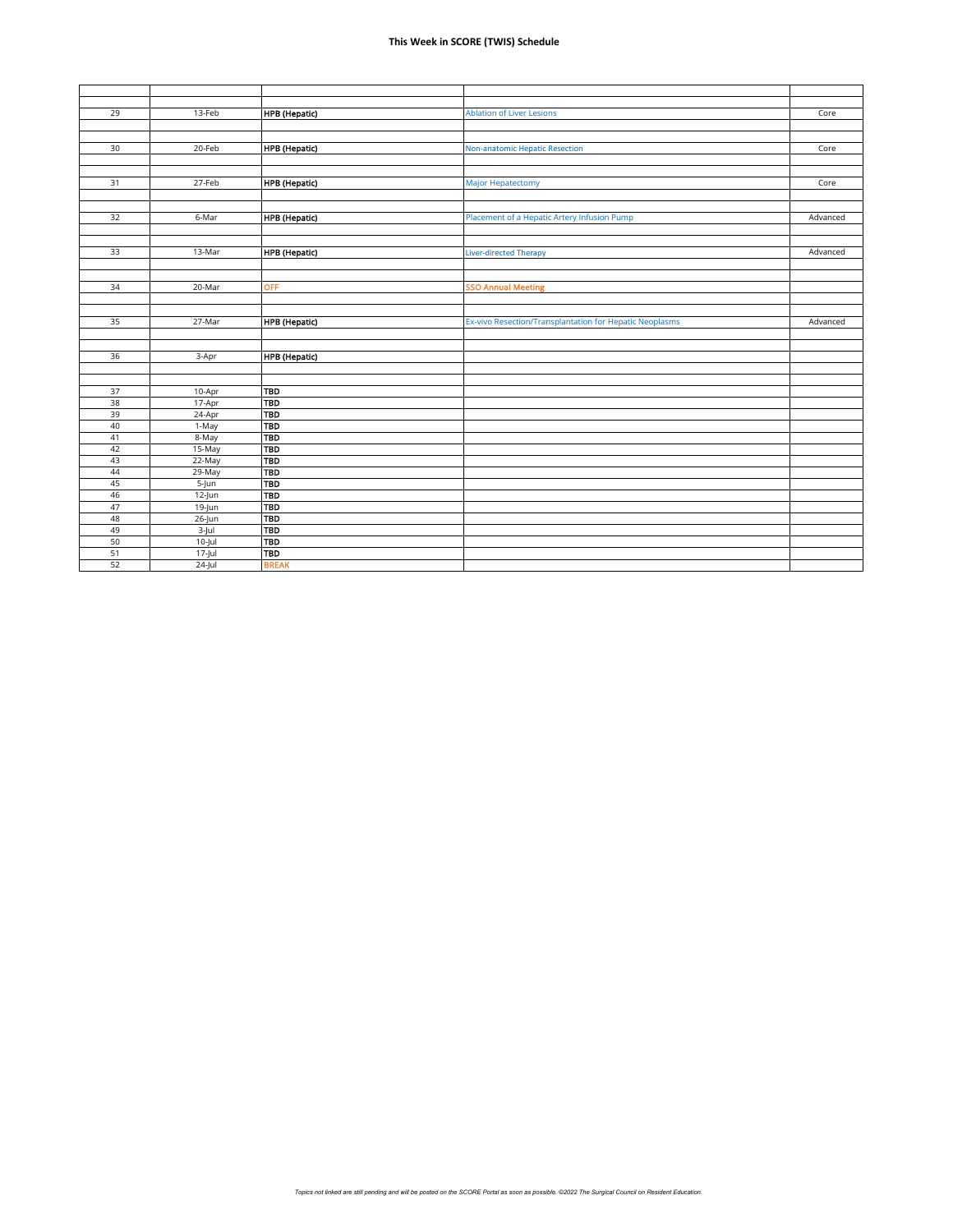### SURGICAL CRITICAL CARE FELLOWSHIP 2022-2023 **... )**

<span id="page-23-0"></span>

| Week #         | <b>Week Starting</b> | <b>Topic of the Week</b>                      | <b>Associated Modules</b>                                                                  | <b>Competency and Category</b>                                                 |
|----------------|----------------------|-----------------------------------------------|--------------------------------------------------------------------------------------------|--------------------------------------------------------------------------------|
|                |                      |                                               |                                                                                            |                                                                                |
| 1              | 31-Jul-22            | Cardiovascular, Part 1                        | <b>Endpoints of Resuscitation</b><br><b>Types of Shock</b>                                 | Cardiovascular<br>Cardiovascular                                               |
|                |                      |                                               | <b>Hypertension and Hypertensive Emergencies</b>                                           | Cardiovascular                                                                 |
|                |                      |                                               |                                                                                            |                                                                                |
|                |                      |                                               |                                                                                            |                                                                                |
| $\overline{2}$ | 7-Aug                | Cardiovascular, Part 2                        | <b>Inotropic and Vasopressor Agents</b><br>Mechanical Support Devices including IABP, ECMO | Cardiovascular<br>Cardiovascular                                               |
|                |                      |                                               | Role of ECMO in Pediatrics                                                                 | Pediatrics                                                                     |
|                |                      |                                               |                                                                                            |                                                                                |
|                |                      |                                               |                                                                                            |                                                                                |
| 3              | $14-Aug$             | <b>Respiratory, Part 1</b>                    | <b>Respiratory Failure</b><br><b>ARDS</b>                                                  | Respiratory<br>Respiratory                                                     |
|                |                      |                                               |                                                                                            |                                                                                |
|                |                      |                                               |                                                                                            |                                                                                |
| $\sqrt{4}$     | 21-Aug               | Respiratory, Part 2                           | Evaluation of Respiratory Status, Need for Mechanical Ventilation                          | Respiratory                                                                    |
|                |                      |                                               | Complications of Pulmonary Dysfunction: VAP, Empyema, Tracheobronchitism                   | Respiratory                                                                    |
|                |                      |                                               |                                                                                            |                                                                                |
| 5              | 28-Aug               | Respiratory, Part 3                           | Airway Management: Intubation, Recognition of Difficult Airway                             | Respiratory                                                                    |
|                |                      |                                               | Intubation and Initiation of Mechanical Ventilation                                        | Respiratory                                                                    |
|                |                      |                                               | <b>Modes of Ventilation</b>                                                                | Respiratory                                                                    |
|                |                      |                                               |                                                                                            |                                                                                |
| 6              | 4-Sep                | Monitoring/imaging and Bioengineering, Part 1 | Ultrasound in Critical Illness Including FAST, Cardiac and Pulmonary                       | Monitoring/Imaging and Bioengineering                                          |
|                |                      |                                               | <b>Pulse Oximetry</b>                                                                      | Monitoring/Imaging and Bioengineering                                          |
|                |                      |                                               |                                                                                            |                                                                                |
| 7              | 11-Sep               | Infectious Diseases, Part 1                   | Sepsis and Septic Shock                                                                    | <b>Infectious Diseases</b>                                                     |
|                |                      |                                               | Antibiotic Management and Stewardship                                                      | <b>Infectious Diseases</b>                                                     |
|                |                      |                                               |                                                                                            |                                                                                |
| 8              | 18-Sep               | Monitoring/Imaging and Bioengineering, Part 2 | <b>Evolving Monitoring Technologies</b>                                                    | Monitoring/Imaging and Bioengineering                                          |
|                |                      |                                               | Central Venous and PA Catheter Monitoring: Indications, Limitations and Complications      | Monitoring/Imaging and Bioengineering                                          |
|                |                      |                                               |                                                                                            |                                                                                |
|                |                      |                                               |                                                                                            |                                                                                |
| 9              | 25-Sep               | Monitoring/Imaging and Bioengineering, Part 3 | Techniques: Central and Arterial Line Placement<br><b>Invasive Hemodynamic Monitoring</b>  | Monitoring/Imaging and Bioengineering<br>Monitoring/Imaging and Bioengineering |
|                |                      |                                               |                                                                                            |                                                                                |
|                |                      |                                               |                                                                                            |                                                                                |
| 10             | $2$ -Oct             | Cardiovascular, Part 3                        | <b>Types of Cardiac Failure and Treatment</b>                                              | Cardiovascular                                                                 |
|                |                      |                                               |                                                                                            |                                                                                |
| 11             | 9-Oct                | Cardiovascular, Part 4                        | Cardiac Assist Devices: General Principles                                                 | Cardiovascular                                                                 |
|                |                      |                                               | Cardiac Valvular Disease                                                                   | Cardiovascular                                                                 |
|                |                      |                                               |                                                                                            |                                                                                |
| 12             | 16-Oct               | Renal, Part 1                                 | <b>Acid-Base Disorders</b>                                                                 | Renal                                                                          |
|                |                      |                                               |                                                                                            |                                                                                |
|                |                      |                                               |                                                                                            |                                                                                |
| 13             | 23-Oct               | Renal, Part 2                                 | Hypernatremia and Hyponatremia                                                             | Renal                                                                          |
|                |                      |                                               | C, Mg, Phos and Ca                                                                         | Renal                                                                          |
|                |                      |                                               |                                                                                            |                                                                                |
| 14             | 30-Oct               | <b>Respiratory, Part 4</b>                    | <b>Weaning from Mechanical Ventilation</b>                                                 | Respiratory                                                                    |
|                |                      |                                               | Procedures: Cricothyroidotomy, Tracheostomy                                                | Respiratory                                                                    |
|                |                      |                                               |                                                                                            |                                                                                |
| 15             | 6-Nov                | Monitoring/Imaging and Bioengineering, Part 4 | Arterial Catheter Monitoring: Indications, Limitations and Complications                   | Monitoring/Imaging and Bioengineering                                          |
|                |                      |                                               |                                                                                            |                                                                                |
|                |                      |                                               |                                                                                            |                                                                                |
| 16             | 13-Nov               | Renal, Part 3                                 | Chronic Kidney Injury                                                                      | Renal                                                                          |
|                |                      |                                               |                                                                                            |                                                                                |
| 17             | 20-Nov               | <b>OFF</b>                                    | <b>Thanksgiving</b>                                                                        |                                                                                |
|                |                      |                                               |                                                                                            |                                                                                |
| 18             | 27-Nov               | Nutrition, Part 1                             | Nutrition Administration: NG, NJ, Gastrostomy (Open, PEG or Laparoscopic) or Jejunostom    | Nutrition                                                                      |
|                |                      |                                               | Nutrition and Assessment of Nutritional Status                                             | Nutrition                                                                      |
| 19             | 4-Dec                | Nutrition, Part 2                             | <b>Metabolic Effects of Critical Illness</b>                                               | Nutrition                                                                      |
|                |                      |                                               | Hypermetabolism and Nutrition for Burn Victims                                             | Nutrition                                                                      |
|                |                      |                                               |                                                                                            |                                                                                |
| 20             | 11-Dec               | <b>Statistics</b>                             | <b>Biostatistics and Evaluating Data</b>                                                   | Statistics                                                                     |
|                |                      |                                               |                                                                                            |                                                                                |
| 21             | 18-Dec               | <b>Ethics and Palliative Care</b>             | Describe Manifestations of Normal Grieving in Expression in a Cultural Context             | <b>Ethics and Palliative Care</b>                                              |
|                |                      |                                               | Decision Making and Informed Consent in the Critically III Patient                         | Ethics and Palliative Care                                                     |
|                |                      |                                               |                                                                                            |                                                                                |
|                |                      |                                               |                                                                                            |                                                                                |
| 22             | 25-Dec               | <b>OFF</b>                                    | <b>Winter Holidays</b>                                                                     |                                                                                |
|                |                      |                                               |                                                                                            |                                                                                |
| 23             | $1$ -Jan-23          | OFF                                           | New Year's Day                                                                             |                                                                                |
|                |                      |                                               |                                                                                            |                                                                                |
| 24             | 8-Jan                | Endocrine, Part 1                             | Thyroid, Thyroid Storm, and Pheochromocytoma                                               | Endocrine                                                                      |
|                |                      |                                               |                                                                                            |                                                                                |
|                |                      |                                               |                                                                                            |                                                                                |
| 25             | 15-Jan               | <b>Endocrine, Part 2</b>                      | Adrenal Insufficiency, Sick-Euthyroid Syndrome                                             | Endocrine                                                                      |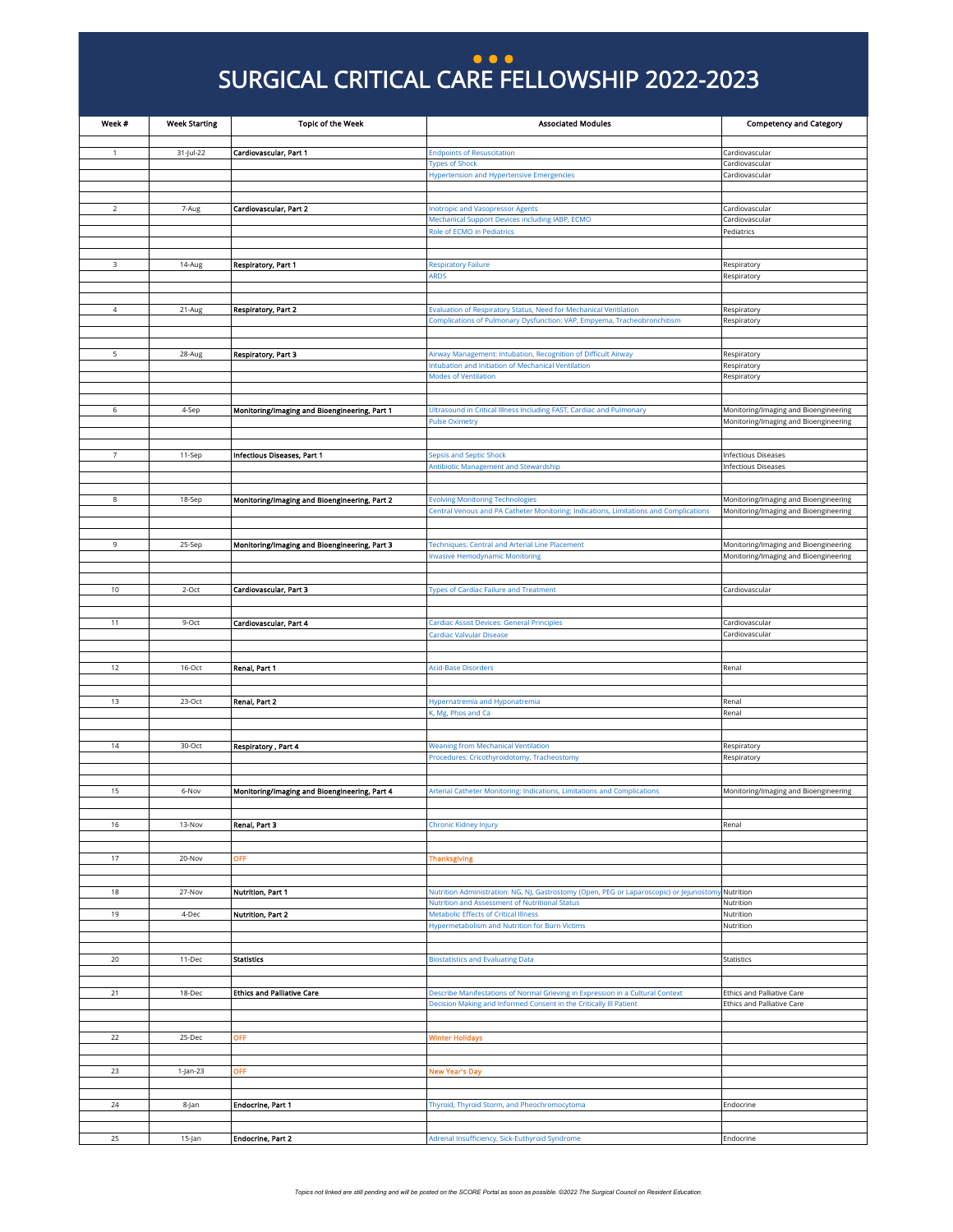|        |        |                                        | <b>Glucose Metabolism</b>                                                                                          | Endocrine                              |
|--------|--------|----------------------------------------|--------------------------------------------------------------------------------------------------------------------|----------------------------------------|
|        |        |                                        |                                                                                                                    |                                        |
|        |        |                                        |                                                                                                                    |                                        |
|        |        | Endocrine, Part 3                      | <b>Treatment of Diabetes in the Critically III</b>                                                                 | Endocrine                              |
| 26     | 22-Jan |                                        |                                                                                                                    |                                        |
|        |        |                                        | Use of Steroids in the Critically III                                                                              | Endocrine                              |
|        |        |                                        | Long-term Effects of Steroids and Immunosuppression                                                                | Endocrine                              |
|        |        |                                        |                                                                                                                    |                                        |
|        |        |                                        |                                                                                                                    |                                        |
| 27     | 29-Jan | Cardiovascular, Part 5                 | Techniques for Closed and Open Cardiac Compression, Pericardiocentesis                                             | Cardiovascular                         |
|        |        |                                        | Pacemakers                                                                                                         | Cardiovascular                         |
|        |        |                                        | Preoperative Evaluation of Cardiac Risk                                                                            | Cardiovascular                         |
|        |        |                                        | <b>Arterial Disease in Critical Illness</b>                                                                        | Cardiovascular                         |
|        |        |                                        |                                                                                                                    |                                        |
|        |        |                                        |                                                                                                                    |                                        |
| 28     | 5-Feb  | Administration and Quality improvement | Quality Improvement                                                                                                | Administration and Quality Improvement |
|        |        |                                        | Prevention Strategies for VAP, CAUTI, CLABSI                                                                       | Administration and Quality Improvement |
|        |        |                                        |                                                                                                                    |                                        |
|        |        |                                        |                                                                                                                    |                                        |
| 29     | 12-Feb | Burns, Part 1                          | Use of Specialty Beds, Positioning, and Mobilization                                                               | Administration and Quality Improvement |
|        |        |                                        | Rhabdomyolysis, Contracture and Pressure-Related Skin Injury                                                       | Administration and Quality Improvement |
|        |        |                                        | Thermal Injury: Size, Depth, and Resuscitation                                                                     | Burns                                  |
|        |        |                                        | <b>Initial Wound Care Including Escharotomies</b>                                                                  | Burns                                  |
|        |        |                                        |                                                                                                                    |                                        |
|        |        |                                        |                                                                                                                    |                                        |
| $30\,$ | 19-Feb | Burns, Part 2                          | Inhalation Injury Including Bronchoscopy and HBO                                                                   | Burns                                  |
|        |        |                                        | <b>Chemical Burns</b>                                                                                              | Burns                                  |
|        |        |                                        | Electrical Injury Including Arrhythmias and Compartment Syndrome                                                   | Burns                                  |
|        |        |                                        |                                                                                                                    |                                        |
|        |        |                                        |                                                                                                                    |                                        |
| 31     | 26-Feb | Gastrointestinal, Part 1               | Severe Acute Pancreatitis                                                                                          | Gastrointestinal                       |
|        |        |                                        | Ascending Cholangitis and Acalculous Cholecystitis                                                                 | Gastrointestinal                       |
|        |        |                                        |                                                                                                                    |                                        |
|        |        |                                        |                                                                                                                    |                                        |
| 32     | 5-Mar  | Gastrointestinal, Part 2               | Liver Failure Identification and Management                                                                        | Gastrointestinal                       |
|        |        |                                        | How to Stop Bleeding from Varices                                                                                  | Gastrointestinal                       |
|        |        |                                        | <b>GI Bleeding Including Stress Gastritis</b>                                                                      | Gastrointestinal                       |
|        |        |                                        |                                                                                                                    |                                        |
|        |        |                                        |                                                                                                                    |                                        |
| 33     | 12-Mar | <b>Hematology, Part 1</b>              | <b>Transfusion and Resuscitation</b>                                                                               | Hematology                             |
|        |        |                                        | TEG                                                                                                                | Hematology                             |
|        |        |                                        | <b>Massive Transfusion</b>                                                                                         | Hematology                             |
|        |        |                                        | Coagulopathy and Clotting Disorders in Critical Illness including HIT                                              | Hematology                             |
|        |        |                                        |                                                                                                                    |                                        |
|        |        |                                        |                                                                                                                    |                                        |
| 34     | 19-Mar | Hematology, Part 2 of 2                | VTE Prophylaxis and Risk Stratification in Critically III Patients                                                 | Hematology                             |
|        |        |                                        | <b>VTE Treatment</b>                                                                                               | Hematology                             |
|        |        |                                        |                                                                                                                    |                                        |
|        |        |                                        |                                                                                                                    |                                        |
| 35     | 26-Mar | Infectious Diseases, Part 2            | Fever in the Critically III Patient                                                                                | <b>Infectious Diseases</b>             |
|        |        |                                        | <b>Infection Control</b>                                                                                           | <b>Infectious Diseases</b>             |
|        |        |                                        |                                                                                                                    |                                        |
| 36     |        |                                        |                                                                                                                    |                                        |
|        | 2-Apr  | Neurology, Part 1                      | Traumatic Brain Injury<br>Management of Intracranial Hypertension - Including Prevention of Secondary Brain Injury | Neurology                              |
|        |        |                                        | Nonpharmacologic and Pharmacologic Treatment of Pain                                                               | Neurology<br>Neurology                 |
|        |        |                                        |                                                                                                                    |                                        |
|        |        |                                        |                                                                                                                    |                                        |
| 37     | 9-Apr  | <b>Neurology, Part 2</b>               | Analgesia and Sedation in Critical Illness                                                                         | Neurology                              |
|        |        |                                        | Spinal Cord Injury Including Airway and Hemodynamics                                                               | Neurology                              |
|        |        |                                        |                                                                                                                    |                                        |
|        |        |                                        |                                                                                                                    |                                        |
| 38     | 16-Apr | <b>Neurology, Part 3</b>               | <b>Acute Decompensation Including Delirium</b>                                                                     | Neurology                              |
|        |        |                                        | <b>Blunt Cerebrovascular Injury</b>                                                                                |                                        |
|        |        |                                        | Anoxic Brain Injury and Stroke                                                                                     | Neurology<br>Neurology                 |
|        |        |                                        | <b>Brain Death</b>                                                                                                 | Neurology                              |
|        |        |                                        |                                                                                                                    |                                        |
|        |        |                                        |                                                                                                                    |                                        |
| 39     | 23-Apr | Obstetrics                             | <b>Obstetrical Hemorrhage</b>                                                                                      | Obstetrics                             |
|        |        |                                        | Pre-eclampsia, Eclampsia, HELLP Syndrome, Cardiomyopathy, and Other Disorders                                      | Obstetrics                             |
|        |        |                                        |                                                                                                                    |                                        |
|        |        |                                        |                                                                                                                    |                                        |
| 40     | 30-Apr | Pediatrics                             | ssues in Pediatric Critical Care Including Shock and Respiratory Failure                                           | Pediatrics                             |
|        |        |                                        |                                                                                                                    |                                        |
|        |        |                                        |                                                                                                                    |                                        |
| 41     | 7-May  | Transplantation                        | Postoperative Care of Solid and Hollow Organ Transplants                                                           | Transplantation                        |
|        |        |                                        | <b>Transplant in Critical Illness</b>                                                                              | Transplantation                        |
|        |        |                                        |                                                                                                                    |                                        |
|        |        |                                        |                                                                                                                    |                                        |
| 42     | 14-May | Trauma, Part 1                         | <b>Pelvic Fractures</b>                                                                                            | Trauma                                 |
|        |        |                                        | Soft Tissue Injury                                                                                                 | Trauma                                 |
|        |        |                                        |                                                                                                                    |                                        |
|        |        |                                        |                                                                                                                    |                                        |
| 43     | 21-May | Trauma, Part 2                         | <b>Compartment Syndrome</b>                                                                                        | Trauma                                 |
|        |        |                                        | Abdominal Injury                                                                                                   | Trauma                                 |
|        |        |                                        | <b>Damage Control Laparotomy</b>                                                                                   | Trauma                                 |
|        |        |                                        |                                                                                                                    |                                        |
|        |        |                                        |                                                                                                                    |                                        |
| $44\,$ | 28-May | Trauma, Part 3                         | <b>Genitourinary Trauma</b>                                                                                        | Trauma                                 |
|        |        |                                        | <b>Extremity and Neck Vascular Injury</b>                                                                          | Trauma                                 |
|        |        |                                        | Airway Injury: Upper and Lower                                                                                     | Trauma                                 |
|        |        |                                        | <b>Extremity Injury: Closed and Open Fractures</b>                                                                 | Trauma                                 |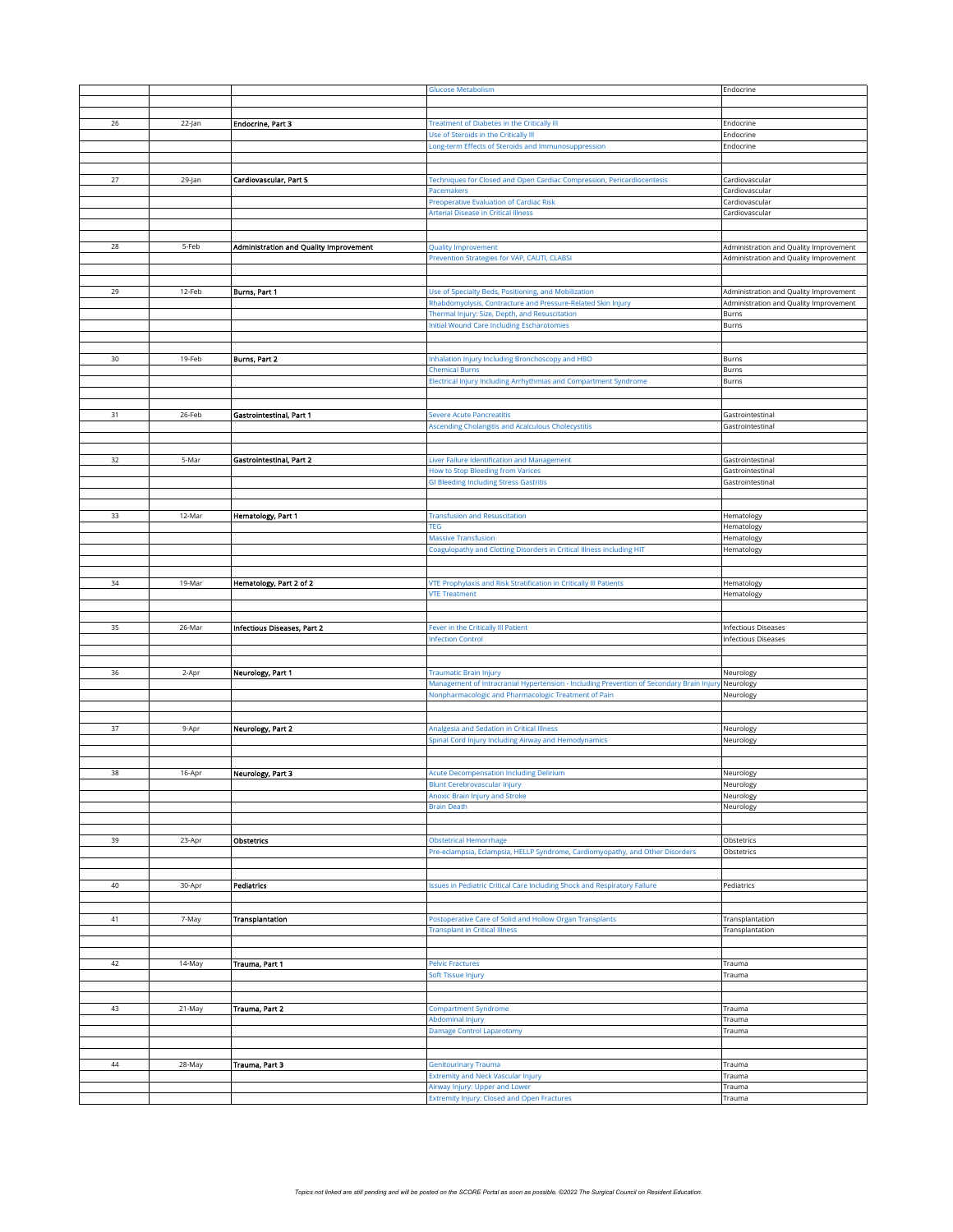### Oral and Maxillofacial Surgery 2022-2023 ORAL AND MAXILLOFACIAL SURGERY 2022-2023 **... )**

<span id="page-25-0"></span>

| Week # | <b>Week Starting</b> | <b>Topic of the Week</b>                          | <b>Associated Modules</b>                                                                                                    | <b>Competency and Category</b>                                                                                                                     | Level                              | PGY Level        |
|--------|----------------------|---------------------------------------------------|------------------------------------------------------------------------------------------------------------------------------|----------------------------------------------------------------------------------------------------------------------------------------------------|------------------------------------|------------------|
|        | 26-Jun-22            | OFF                                               | <b>Summer/New Academic Year</b>                                                                                              |                                                                                                                                                    |                                    |                  |
| 2      | 3-Jul                | Preoperative Evaluation, Part 1                   | Evaluation of Surgical Risk                                                                                                  | Medical Knowledge - Preoperative Evaluation and Perioperative Care Core                                                                            |                                    | Senior           |
|        |                      |                                                   | Preoperative Assessment and Management of Coexisting Infection                                                               | Medical Knowledge - Infection and Antimicrobial Therapy                                                                                            | Core                               | Senior           |
|        |                      |                                                   | /entilatory Support/Management                                                                                               | Medical Knowledge - Preoperative Evaluation and Perioperative Care Core                                                                            |                                    | lunior           |
|        | $10$ -Jul            | Preoperative Evaluation, Part 2                   | <b>Common Postoperative Problems</b>                                                                                         | Medical Knowledge - Preoperative Evaluation and Perioperative Care Core                                                                            |                                    | Senior           |
|        |                      |                                                   | <b>Management of Perioperative Risk</b><br>Prophylaxis for Venous Thromboembolism                                            | Medical Knowledge - Preoperative Evaluation and Perioperative Care Core<br>Medical Knowledge - Preoperative Evaluation and Perioperative Care Core |                                    | Senior<br>Senior |
|        |                      |                                                   |                                                                                                                              |                                                                                                                                                    |                                    |                  |
| 4      | $17 -$ Jul           | <b>Fluids and Electrolytes</b>                    | Hypokalemia and Hyperkalemia                                                                                                 | Medical Knowledge - Fluids, Electrolytes and Acid-Base Balance                                                                                     | Core                               | lunior           |
|        |                      |                                                   | Hypocalcemia and Hypercalcemia<br>Hyponatremia and Hypernatremia                                                             | Medical Knowledge - Fluids, Electrolytes and Acid-Base Balance<br>Medical Knowledge - Fluids, Electrolytes and Acid-Base Balance                   | Core<br>Core                       | Junior<br>lunior |
|        |                      |                                                   | Magnesium and Phosphorus Disorders                                                                                           | Medical Knowledge - Fluids, Electrolytes and Acid-Base Balance                                                                                     | Core                               | Junior           |
|        |                      |                                                   |                                                                                                                              |                                                                                                                                                    |                                    |                  |
|        | 24-Jul               | Craniomaxillofacial Trauma, Part 1                | Principles and Assessment of the Trauma Patient<br><b>Management of Mandibular Fractures</b>                                 | Craniomaxillofacial Trauma<br>Craniomaxillofacial Trauma                                                                                           |                                    |                  |
|        |                      |                                                   |                                                                                                                              |                                                                                                                                                    |                                    |                  |
|        | 31-Jul               | Wound Healing and Soft Tissue Trauma              | <b>Wound Healing</b><br><b>Wound Closure and Postoperative Care</b>                                                          | Medical Knowledge - Wound Healing<br>Medical Knowledge - Wound Healing                                                                             | Core<br>Core                       | Senior<br>Senior |
|        |                      |                                                   | Wounds, Major - Debride/Suture                                                                                               | Patient Care - Trauma                                                                                                                              | Core                               | lunior           |
|        |                      |                                                   | <b>Bite and Envenomation Injuries</b>                                                                                        | Patient Care - Trauma                                                                                                                              | Advanced                           | Junior           |
|        | 7-Aug                | <b>Surgical Infection</b>                         | nfections - Hospital-Acquired                                                                                                | Medical Knowledge - Infection and Antimicrobial Therapy                                                                                            | Core                               | <b>Junior</b>    |
|        |                      |                                                   | Diagnostic Approach to Infection<br>Antimicrobial Stewardship                                                                | Medical Knowledge - Infection and Antimicrobial Therapy<br>Medical Knowledge - Infection and Antimicrobial Therapy                                 | Core<br>Core                       | lunior<br>Junior |
|        |                      |                                                   | Prevention and Treatment of Surgical Site Infection                                                                          | Medical Knowledge - Infection and Antimicrobial Therapy                                                                                            | Core                               | Junior           |
|        |                      |                                                   | <b>Antimicrobial Agents in Surgical Infections</b>                                                                           | Medical Knowledge - Infection and Antimicrobial Therapy                                                                                            | Core                               | lunior           |
|        | 14-Aug               | Ethics. Part 1                                    | Approaching Ethical Issues in Surgery                                                                                        | Interpersonal and Communication Skills - Ethical Issues                                                                                            | Core                               | Junior           |
|        |                      |                                                   | nformed Consent<br>Futility                                                                                                  | Interpersonal and Communication Skills - Ethical Issues<br>Interpersonal and Communication Skills - Ethical Issues                                 | Core<br>Core                       | Junior<br>lunior |
|        |                      |                                                   | <b>Medical Decisions for Pediatric Patients</b>                                                                              | nterpersonal and Communication Skills - Ethical Issues                                                                                             | Core                               | lunior           |
|        |                      |                                                   | thics in Global Surgery and Volunteerism                                                                                     | Interpersonal and Communication Skills - Ethical Issues                                                                                            | Core                               | Junior           |
| 9      | 21-Aug               | Orthognathic / Cleft/ OSA, Part 1                 | <b>Growth and Development</b>                                                                                                | Orthognathic / Cleft Lip and Palate/ Obstructive Sleep Apnea                                                                                       |                                    |                  |
|        |                      |                                                   | acial Assessment                                                                                                             | Orthognathic / Cleft Lip and Palate/ Obstructive Sleep Apnea                                                                                       |                                    |                  |
|        |                      |                                                   | <b>Ilassification of Dentofacial Deformity</b>                                                                               | Orthognathic / Cleft Lip and Palate/ Obstructive Sleep Apnea                                                                                       |                                    |                  |
| 10     | 28-Aug               | Temporomandibular Disorders / Facial Pain, Part 1 | Diagnosis of Temporomandibular Disorders                                                                                     | Temporomandibular Disorders / Facial Pain                                                                                                          |                                    |                  |
|        |                      |                                                   | <b>Jonsurgical Management of Temporomandibular Disorders</b><br><b>Arthrocentesis and Arthroscopy</b>                        | Temporomandibular Disorders / Facial Pain<br>Temporomandibular Disorders / Facial Pain                                                             |                                    |                  |
|        |                      |                                                   |                                                                                                                              |                                                                                                                                                    |                                    |                  |
| 11     | 4-Sep                | Medical Assessment and Management, Part 1         | Respiratory System                                                                                                           | Medical Assessment and Management of the Surgical Patient                                                                                          |                                    |                  |
|        |                      |                                                   | <b>Iematology and Coagulopathy</b>                                                                                           | Medical Assessment and Management of the Surgical Patient                                                                                          |                                    |                  |
| 12     | 11-Sep               | Head and Neck Reconstruction, Part 1              | Nonvascularized Soft Tissue Grafting                                                                                         | Head and Neck Reconstruction                                                                                                                       |                                    |                  |
|        |                      |                                                   |                                                                                                                              |                                                                                                                                                    |                                    |                  |
| 13     | 18-Sep               | Soft Tissue Neoplasms, Part 1                     | <b>Jonmelanoma Skin Cancers</b>                                                                                              | Patient Care - Skin and Soft Tissue                                                                                                                | Core                               | lunior           |
|        |                      |                                                   | Melanoma - Wide Excision<br>Melanoma and Nevi                                                                                | Patient Care - Skin and Soft Tissue<br>Patient Care - Skin and Soft Tissue                                                                         | Core<br>Core                       | Senior<br>Junior |
|        |                      |                                                   | entinel Lymph Node Biopsy for Melanoma                                                                                       | Patient Care - Skin and Soft Tissue                                                                                                                | Core                               | Senior           |
|        |                      |                                                   |                                                                                                                              |                                                                                                                                                    |                                    |                  |
|        | 25-Sep               | Head and Neck Pathology, Part 1                   | <b>Benign Lesions of Soft Tissue</b><br>Benign Lesions of Hard Tissue                                                        | <b>Head and Neck Pathology</b><br><b>Head and Neck Pathology</b>                                                                                   |                                    |                  |
|        |                      |                                                   |                                                                                                                              |                                                                                                                                                    |                                    |                  |
| 15     | $2$ -Oct             | Orthognathic / Cleft/ OSA, Part 2                 | Diagnostic Imaging<br>Orthodontic Preparation                                                                                | Orthognathic / Cleft Lip and Palate/ Obstructive Sleep Apnea<br>Orthognathic / Cleft Lip and Palate/ Obstructive Sleep Apnea                       |                                    |                  |
|        |                      |                                                   | Virtual Treatment Planning for Orthognathic Surgery                                                                          | Orthognathic / Cleft Lip and Palate/ Obstructive Sleep Apnea                                                                                       |                                    |                  |
|        |                      |                                                   |                                                                                                                              |                                                                                                                                                    |                                    |                  |
| 16     | 9-Oct                | Interpersonal Skills, Part 1                      | iocial Skills (Communication & Teamwork and Leadership)<br><b>Cognitive Skills (Situation Awareness and Decision Making)</b> | Interpersonal and Communication Skills - NOTSS<br>Interpersonal and Communication Skills - NOTSS                                                   | Core<br>Core                       | lunior<br>Junior |
|        |                      |                                                   |                                                                                                                              |                                                                                                                                                    |                                    |                  |
|        | 16-Oct               | miscellaneous Trauma                              |                                                                                                                              | atient Care - Trauma                                                                                                                               | Lore                               | Junior           |
|        |                      |                                                   | Pediatric Trauma<br><b>Trauma in Pregnancy</b>                                                                               | Patient Care - Trauma<br>Patient Care - Trauma                                                                                                     | Core<br>Core                       | Junior<br>Junior |
|        |                      |                                                   | <b>Traumatic Brain Injury</b><br>Spinal Cord Injury                                                                          | Patient Care - Trauma<br>Patient Care - Trauma                                                                                                     | Advanced Junior<br>Advanced lunior |                  |
|        |                      |                                                   |                                                                                                                              |                                                                                                                                                    |                                    |                  |
| 18     | $23-Oct$             | Oral and Craniofacial Implants, Part 1            | single Tooth Implants<br>Partial Edentulous Implant Cases                                                                    | Oral and Craniofacial Implants<br>Oral and Craniofacial Implants                                                                                   |                                    |                  |
|        |                      |                                                   |                                                                                                                              |                                                                                                                                                    |                                    |                  |
| 19     | 30-Oct               | Orthognathic/ Cleft / OSA, Part 3                 | Maxillary Osteotomies: Surgical Techniques                                                                                   | Orthognathic / Cleft Lip and Palate/ Obstructive Sleep Apnea                                                                                       |                                    |                  |
|        |                      |                                                   | <b>Maxillary Osteotomies: Complications</b><br><b>Velopharyngeal Dysfunction</b>                                             | Orthognathic / Cleft Lip and Palate/ Obstructive Sleep Apnea<br>Orthognathic / Cleft Lip and Palate/ Obstructive Sleep Apnea                       |                                    |                  |
|        |                      |                                                   |                                                                                                                              |                                                                                                                                                    |                                    |                  |
| 20     | 6-Nov                | Critical Care, Part 1                             | <b>Cardiac Arrhythmias - Common</b>                                                                                          | Patient Care - Surgical Critical Care                                                                                                              | Core                               | Junior           |
|        |                      |                                                   | <b>Eardiac Arrest</b><br>Noninvasive and Invasive Cardiac Pacing                                                             | Patient Care - Surgical Critical Care<br>Patient Care - Surgical Critical Care                                                                     | Core<br>Advanced Senior            | Junior           |
|        |                      |                                                   | <b>Eardiac Failure and Cardiogenic Shock</b>                                                                                 | Patient Care - Surgical Critical Care                                                                                                              | Advanced Junior                    |                  |
|        |                      |                                                   |                                                                                                                              |                                                                                                                                                    |                                    |                  |
| 21     | 13-Nov               | <b>Cosmetic Facial Surgery, Part 1</b>            | Patient Evaluation and Selection for Facial Cosmetic Surgery<br>njection of Neurotoxins                                      | Cosmetic Facial Surgery<br>Cosmetic Facial Surgery                                                                                                 |                                    |                  |
|        |                      |                                                   | njection of Filler                                                                                                           | Cosmetic Facial Surgery                                                                                                                            |                                    |                  |
| 22     | 20-Nov               | OFF                                               | Thanksgiving (November 24)                                                                                                   |                                                                                                                                                    |                                    |                  |
|        |                      |                                                   |                                                                                                                              |                                                                                                                                                    |                                    |                  |
| 23     | 27-Nov               | <b>Systems-Based Practice</b>                     | <b>Advocating for Quality Patient Care</b>                                                                                   | Systems Based Practice                                                                                                                             | Core                               | Senior           |
|        |                      |                                                   | <b>Coordinating Patient Care</b><br><b>Cost Awareness and Risk-Benefit Analysis</b>                                          | Systems Based Practice<br><b>Systems Based Practice</b>                                                                                            | Core<br>Core                       | Senior<br>Senior |
|        |                      |                                                   | Identifying Systems Errors - Root Cause Analysis<br>Working Effectively in Various Healthcare Delivery Settings and Systems  | <b>Systems Based Practice</b><br><b>Systems Based Practice</b>                                                                                     | Core<br>Core                       | Senior<br>Senior |
|        |                      |                                                   | <b>Working in Interprofessional Teams</b>                                                                                    | Systems Based Practice                                                                                                                             | Core                               | Senior           |
|        |                      |                                                   |                                                                                                                              |                                                                                                                                                    |                                    |                  |
| 24     | 4-Dec                | <b>Oncology and Tumor Biology</b>                 | <b>Tumor Immunology</b><br><b>Senetic Susceptibility</b>                                                                     | Medical Knowledge - Oncology and Tumor Biology<br>Medical Knowledge - Oncology and Tumor Biology                                                   | Core<br>Core                       | Junior<br>lunior |
|        |                      |                                                   | <b>Screening and Biomarkers</b>                                                                                              | Medical Knowledge - Oncology and Tumor Biology                                                                                                     | Core                               | Junior           |